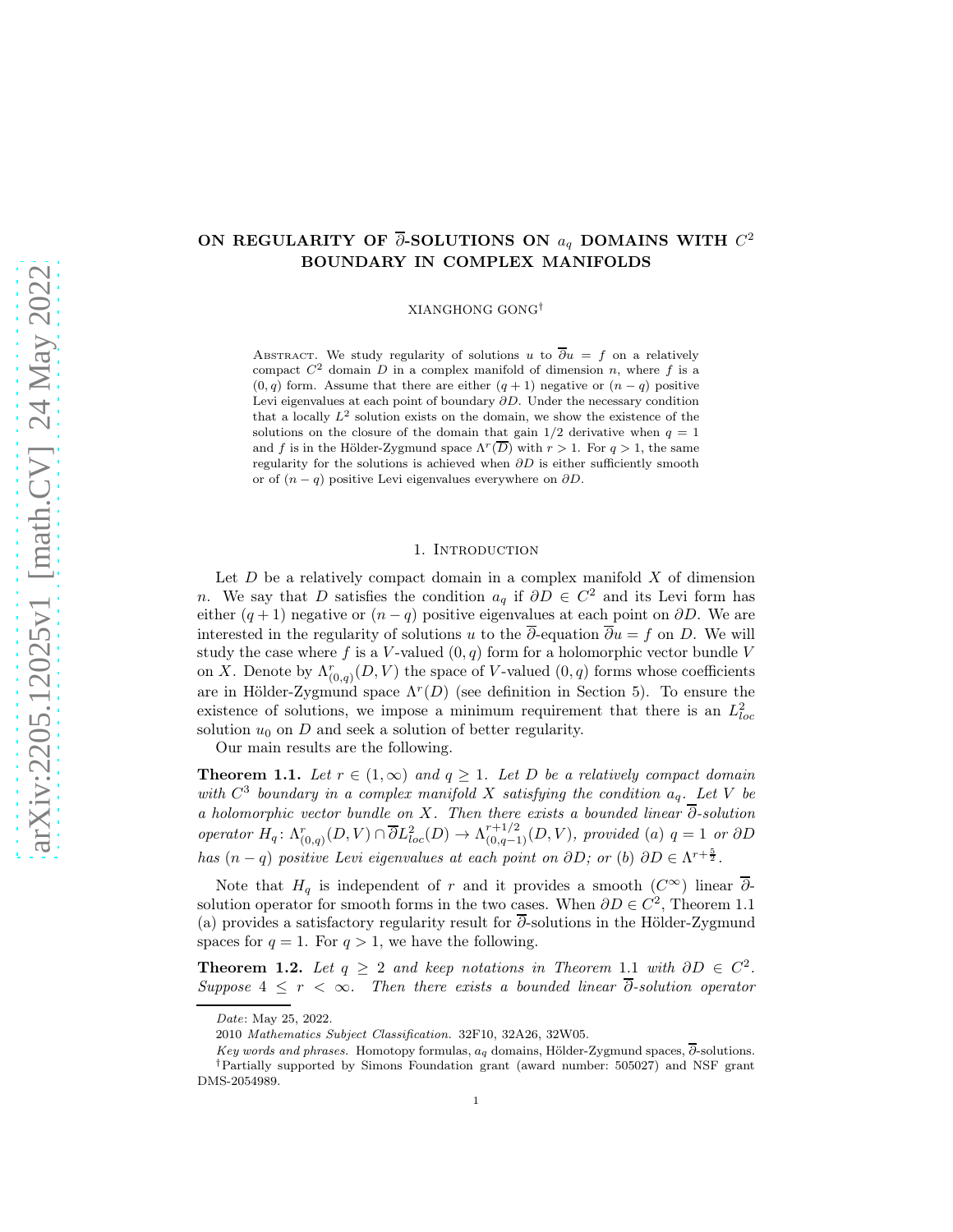$H_q^r: \Lambda_{(0,q)}^r(\overline{D}, V) \cap \overline{\partial} L_{loc}^2(D) \to \Lambda_{(0,q-1)}^{r-3}(\overline{D}).$  Furthermore,  $H_q^r$  maps  $C_{(0,q)}^{\infty}(\overline{D}, V) \cap$  $\overline{\partial}L^2_{loc}(D)$  into  $C^\infty_{(0,q-1)}(\overline{D})$ 

We first state some closely related results on  $\overline{\partial}$ -solutions u to  $\overline{\partial}u = f$  on strictly pseudoconvex domains D in  $\mathbb{C}^n$ : After work of Lieb-Grauert [\[19\]](#page-43-0) and Kerzman [\[31\]](#page-43-1), Henkin-Romanov [\[24\]](#page-43-2) achieved the sharp  $C^{1/2}$  solutions for  $f \in L^{\infty}$  by integral formulas. The  $C^{k+1/2}$  solutions for  $f \in C^k$   $(k \in \mathbb{N})$  was obtained by Siu [\[54\]](#page-44-0) for  $(0, 1)$  forms and by Lieb-Range [\[40\]](#page-43-3) for forms with  $q \ge 1$  when  $\partial D$  is sufficiently smooth boundary. For  $\partial D \in C^2$ , Theorem [1.1](#page-0-0) and analogous result for a homotopy formula were proved in [\[17\]](#page-43-4) through the construction of a homotopy formula. These results were extended by Shi [\[51\]](#page-44-1) to a weighted Sobolev spaces with a gain less than 1/2 derivative and by Shi-Yao [52, 53] to  $H^{s+1/2,p}$  space gaining 1/2 derivative for  $s > 1/p$  when  $\partial D \in C^2$  and for  $s \in \mathbb{R}$  when  $\partial D$  is sufficiently smooth. It is worthy to point out that Shi-Yao achieved the first regularity result for negative order s. Furthermore, Gong-Lanzani [\[17\]](#page-43-4) obtained  $\Lambda^{r+1/2}$  (with  $r > 1$ ) regularity gaining  $1/2$  derivative on strongly **C**-linear convex  $C^{1,1}$  domains D.

Next, we mention results on  $\overline{\partial}$  solutions on  $a_q$  domains in complex manifolds: The basic estimates for the Cauchy-Riemann operator were proved by Morrey [\[45\]](#page-44-2) for  $(0, 1)$ -forms and by Kohn [\[33,](#page-43-5) [34\]](#page-43-6) for forms of any type on strongly pseudoconvex manifolds with smooth boundary. These results lead to the regularity of the ∂-Neumann operator for strictly pseudoconvex manifolds and more general for compact manifolds whose boundary satisfies property  $Z(q)$ . Kohn proved that property  $Z(q)$  is satisfied by strongly pseudoconvex manifolds with smooth boundary and Hörmander proved that the  $Z(q)$  condition is satisfied by the condition  $a_q$  on D when  $\partial D \in C^3$ . When  $\partial D \in C^\infty$ , sharp regularity results for  $\overline{\partial}$  solutions were ob-tained by Greiner-Stein [\[21\]](#page-43-7) for  $(0, 1)$  forms and Beals-Greiner-Stanton [\[7\]](#page-42-0) for  $(0, q)$ forms under condition  $Z(q)$  through the study of the regularity of  $\overline{\partial}$ -Neumann operator in  $L^{k,p}$  and  $\Lambda^r$  spaces. Condition  $a_q$  also ensures the stability of the solvability of the  $\overline{\partial}$ -equation on  $(0, q)$  forms; namely if  $f = \overline{\partial}u_0 + \tilde{f}$  on D while  $\tilde{f}$  is a  $\overline{\partial}$ -closed form on a larger domain and  $u_0$  has the regularity in the sought-after class, then  $\tilde{f} = \overline{\partial}\tilde{u}$  for some  $L^2$  form  $\tilde{u}$ . This stability is useful to obtain regularity for  $\overline{\partial}$  solu-tions as shown by Kerzman [\[31\]](#page-43-1); first one seeks regularity for  $u_0$  without solving the  $\overline{\partial}$ -equation. Then  $u_0 + \tilde{u}$  provides a desired solution based on regularity of  $u_0$  and the interior regularity of  $\tilde{u}$  from the elliptic theory on systems of partial differential equations.

To prove our results, we will use integral formulas to obtain local solutions near each boundary point of D. We then use the Grauert bumping method as in [\[31\]](#page-43-1) to construct  $\hat{f}$ . To provide background for our results, let us mention regularity results for  $\overline{\partial}$ -solutions on the transversal intersection of domains in  $\mathbb{C}^n$ . Range-Siu [\[48\]](#page-44-3) obtained  $C^{1/2-\epsilon}$  estimate with any positive  $\epsilon$  for a real transversal intersection of sufficiently smooth strictly pseudoconvex domains. For higher order derivatives, J. Michel [\[41\]](#page-44-4) obtained  $C^{k+1/2-\epsilon}$  estimate for  $\overline{\partial}$  solutions on a certain intersection of smooth strictly pseudoconvex domains. J. Michel and Perotti [\[42\]](#page-44-5) extended the result to real transversal intersection of strictly pseudoconvex domains with sufficiently smooth boundary. We should also mention that the local version of Theorem [1.1](#page-0-0) was proved by Laureate-Thiébaut and Leiterer [\[37\]](#page-43-8) when ∂D ∈ C<sup>∞</sup> and  $k \in \mathbb{N}$ . Ricard [\[49\]](#page-44-6) obtained regularity for concave wedge with  $C^{k+2}$  boundary and convex wedges with  $C^2$  boundary. The reader is referred to Barkatou [\[5\]](#page-42-1) and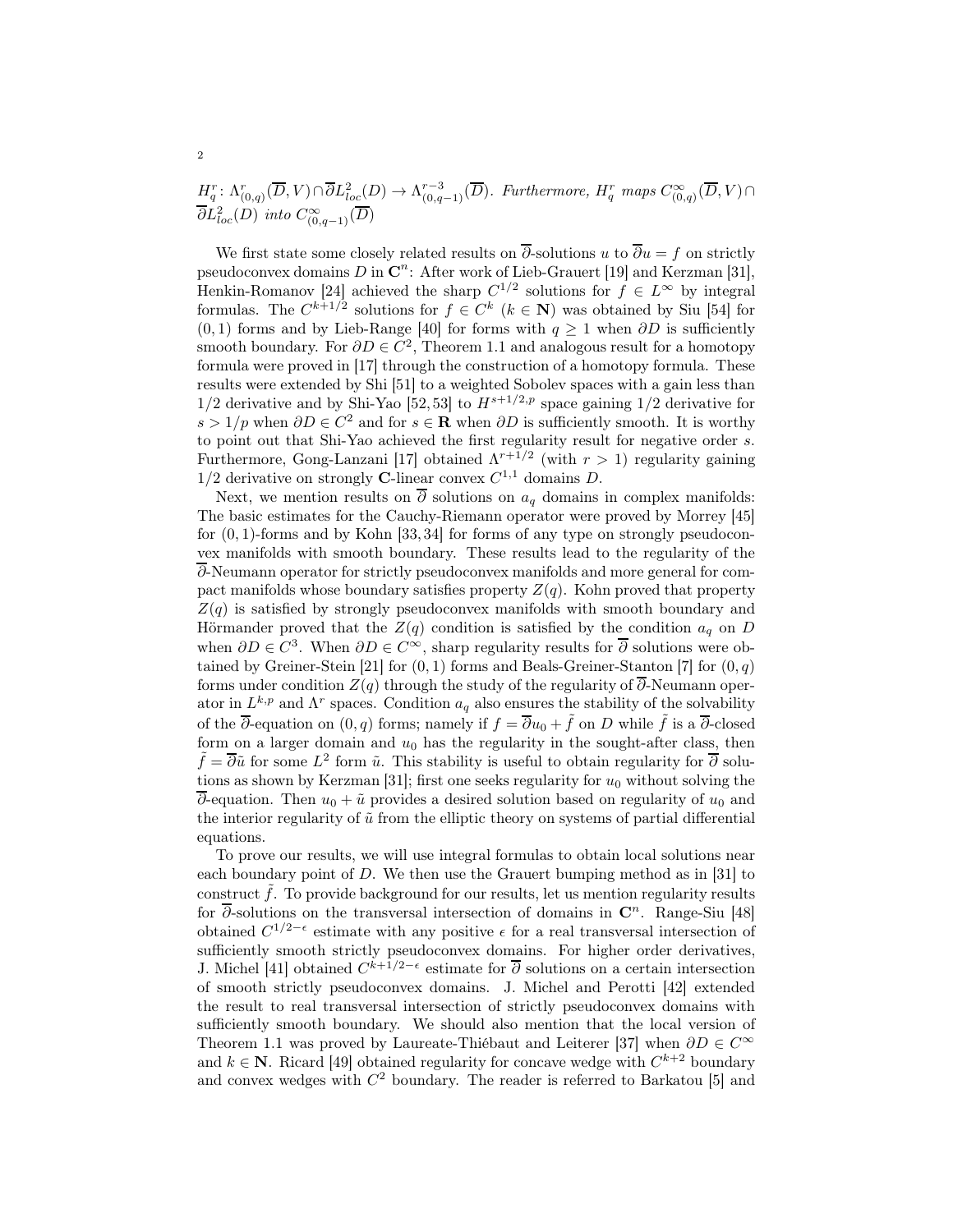Barkatou-Khidr [\[6\]](#page-42-2) for further results in this direction. However, all existing integral formulas for  $\overline{\partial}$  solutions, including ours, require boundary to be sufficiently smooth when concavity is present. On the other hand, it is well-known that concavity of the domains is useful; the classical Hartogs' theorem says that a holomorphic function on a 1-concave domain extends to a holomorphic function across the boundary. Therefore, on a 1-concave domain in a complex manifold, all  $\overline{\partial}$ -solutions for  $(0,1)$ forms must have the same regularity regardless the smoothness of the boundary of the domain. In Section 7 we will successfully implement this idea to prove Theorem [1.1](#page-0-0) (i) with  $q = 1$ .

When  $q > 1$ , not all  $\overline{\partial}$  solutions have the same regularity. To prove Theorem [1.2,](#page-0-1) we first derive an estimate for the solution operator when  $\partial D$  is sufficiently smooth. Then we apply the Nash-Moser iteration methods by solving the  $\overline{\partial}$ -equation on the subdomains  $D_k \subset D_{k+1}$  that have smooth boundary and in the limit, we obtain a desired solution on the closure of  $D = \cup D_k$ .

We organize the paper as follows.

In Section 2, we formulate an approximate local homotopy formula on a suitable neighborhood of a boundary point  $\zeta_0 \in \partial \Omega$ . In Sections 3 and 4. we derive (genuine) local homotopy formulas for  $\overline{\partial}$ -closed  $(0, q)$  forms near  $(n - q)$  convex and  $(q+1)$  concave boundary points of an  $a_q$  domain. There we follow approaches developed in Lieb-Range [\[40\]](#page-43-3) and Henkin-Leiterer [\[23\]](#page-43-9). While a homotopy formula for forms that are not necessary  $\overline{\partial}$ -closed can be derived for  $(n - q)$  convex points without extra conditions, such a formula on the concave side of the boundary turns out to be subtle. We will need an extra negative Levi eigenvalues, i.e.  $(q + 2)$ negative Levi eigenvalues. It is not clear if a local homotopy formula exists without this stronger negativity condition. Such phenomena already occurs to strictly pseudoconvex hypersurfaces of dimension 5 in work of Webster [\[58\]](#page-44-7) on the local CR embeddings and concave compact CR manifolds in work of Polykov [\[47\]](#page-44-8) on global CR embeddings.

Section 5 contains some elementary facts on Hölder-Zygmund spaces, where we derive an equivalence characterization on the Hölder-Zygmund norms solely relying on a version of Hardy-Littlewood lemma. This allows us to simplify previous work.

Section 6 contains the main local estimates for the homotopy operator that appear in the local homotopy formula. One of main purposes of the section is to derive precise estimates that reflex the convexity of the Hölder-Zygmund norms; see [\(6.1\)](#page-16-0) for strictly  $(n - q)$  convex  $C^2$  domains and [\(6.16\)](#page-19-0) for strictly  $(q + 1)$ -concave domains. We emphasize that the estimates do not require the forms to be  $\overline{\partial}$ -closed; in fact, the estimates hold for  $(q + 1)$  concave boundary points, although we don't know if a homotopy formula exists. These estimates immediately give us the desired regularity stated in Theorem [1.1](#page-0-0) for local solutions.

In Section 7 we show how Hartogs' extension can be used to study the regularity of  $\overline{\partial}$  solutions for  $(0, 1)$  forms. A local version of Theorem [1.1](#page-0-0) (a) for  $q = 1$  is proved in this section.

In Section 8 we show the existence of global solutions with the desired regularity by using local solutions in Sections 6 and 7 and the interior regularity of elliptic systems. We also derive a global estimate for ∂-solutions. Using this global estimate, we employ the Nash-Moser smoothing operator to prove a detailed version of Theorem [1.2](#page-0-1) in Section 9.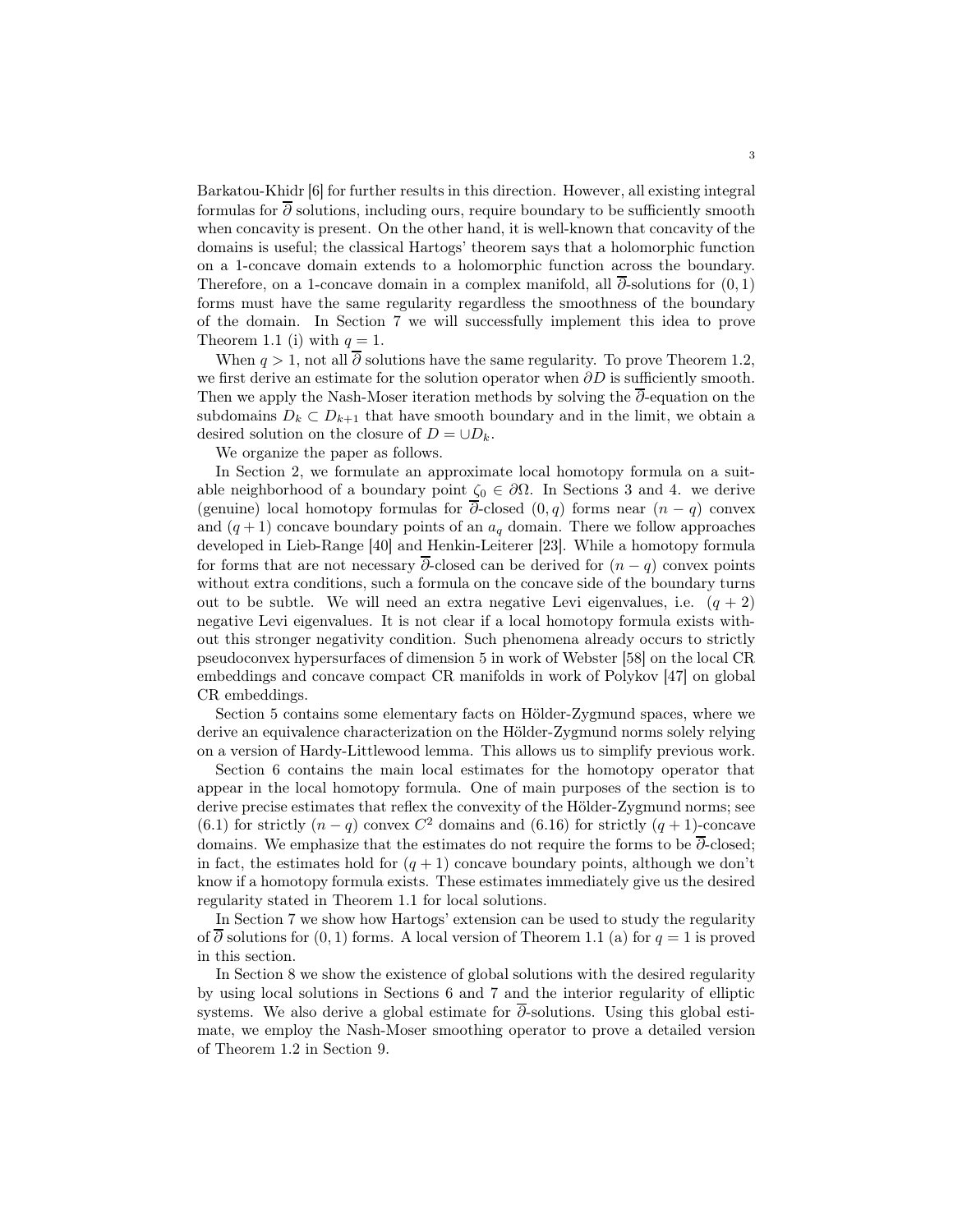The paper has two appendices. In Appendix A, we recall the existing regularity on the signed distance function near a  $C<sup>2</sup>$  hypersurface in a Riemannian manifold. In Appendix B, we describe a stability result of solvability of  $\overline{\partial}$ -equation on  $a_q$ domains with  $C^2$  boundary using results in Hörmander [\[26\]](#page-43-10).

### 2. A local approximate homotopy formula

Let  $X$  be a complex manifold of dimension  $n$ . Let  $D$  be a relatively compact domain in X defined by  $\rho < 0$ , where  $\rho$  is a  $C^2$  defining function with  $d\rho(\zeta) \neq 0$ when  $\rho(\zeta) = 0$ . Following Henkin-Leiterer [\[23\]](#page-43-9), we say that ∂D is strictly q-convex at  $\zeta \in \partial D$ , if the Levi-form  $L_{\zeta}\rho$ , i.e. the restriction of the complex Hessian  $H_{\zeta}\rho$  on  $T_{\zeta}^{1,0}(\partial D)$ , has at least q positive eigenvalues. We says that  $\partial D$  is *strictly q-concave* at  $\zeta \in \partial D$ , if  $L_{\zeta}\rho$  has at least q negative eigenvalues. Thus a domain is strictly pseudoconvex if and only if it is strictly  $(n-1)$ -convex. Following Hörmander [\[26\]](#page-43-10), we say that D satisfies the *condition*  $a_q$  if the Levi-form  $L_{\zeta} \rho$  has at least either  $(q + 1)$  negative eigenvalues or  $(n - q)$  positive eigenvalues for every  $\zeta \in \partial D$ .

To see a domain satisfying the condition  $a_q$ , let  $\mathbf{P}^n$  be the complex project space. Let  $B_q^r \subset \mathbf{P}^n$  be defined by

(2.1) 
$$
B_q^r: |z^q|^2 + \cdots + |z^n|^2 < r|z^0|^2 + \cdots + r|z^{q-1}|^2
$$

with  $1 \le q \le n$  and  $r > 0$ . Then  $B_q^r$  is both strictly  $(n-q)$ -convex and  $(q-1)$ concave. In general, when  $\partial D$  is Levi non-degenerate, the condition  $a_q$  for  $\partial D$  is equivalent to the number of negative Levi eigenvalue not being  $q$  at every point  $\zeta \in \partial D$ . Thus  $B_{q_1}^{r_2} \setminus \overline{B_{q_2}^{r_1}}$  satisfies the condition  $a_q$  if  $r_2 > r_1$ ,  $q_2 \ge q_1$ , and

$$
(2.2) \t\t q \neq q_1 - 1, q_2 - 1.
$$

<span id="page-3-0"></span>**Definition 2.1.** Let  $k \geq 1$  and  $r > 1$ . A relatively compact domain D in a  $C^k$ manifold X is *piecewise smooth* of class  $C^k$  (resp.  $\Lambda^r$ ), if for each  $\zeta \in \partial D$ , there are  $C^k$  (resp.  $\Lambda^r$ ) functions  $\rho_1, \ldots, \rho_\ell$  defined on a neighborhood U of  $\zeta$  such that  $D \cap U = \{z \in U : \rho_i(z) < 0, j = 1, \ldots, \ell\}, \rho_i(\zeta) = 0$  for all j, and

$$
d\rho_1 \wedge \cdots \wedge d\rho_\ell \neq 0.
$$

The main purpose of this section is to construct an approximate homotopy formula on a subdomain D' of D, where  $\partial D'$  and  $\partial D$  share a piece of boundary containing a given point  $\zeta_0 \in \partial D$ . The D' will have the form  $D^{12} = D^1 \cap D^2$  where  $D<sup>1</sup> = D$  and  $D<sup>2</sup>$  is a ball in suitable coordinates for  $\partial D$ . Since the construction of  $D'$  is local, we assume that D is contained in  $\mathbb{C}^n$ .

We will need Leray maps, following notation in [\[23\]](#page-43-9).

**Definition 2.2.** Let D be a domain in  $\mathbb{C}^n$ . Let  $S \subset \mathbb{C}^n \setminus D$  be a  $C^1$  submanifold or an open subset in  $\mathbb{C}^n$ . We say that  $g(z, \zeta)$  is a Leray map on  $D \times S$  if  $g \in C^1(D \times S)$ and

(2.3) 
$$
g(z,\zeta)\cdot(\zeta-z)\neq 0, \quad \zeta\in S, \quad z\in D.
$$

Throughout the paper, we use

$$
(2.4) \t\t\t g_0(z,\zeta) = \zeta - \overline{z}.
$$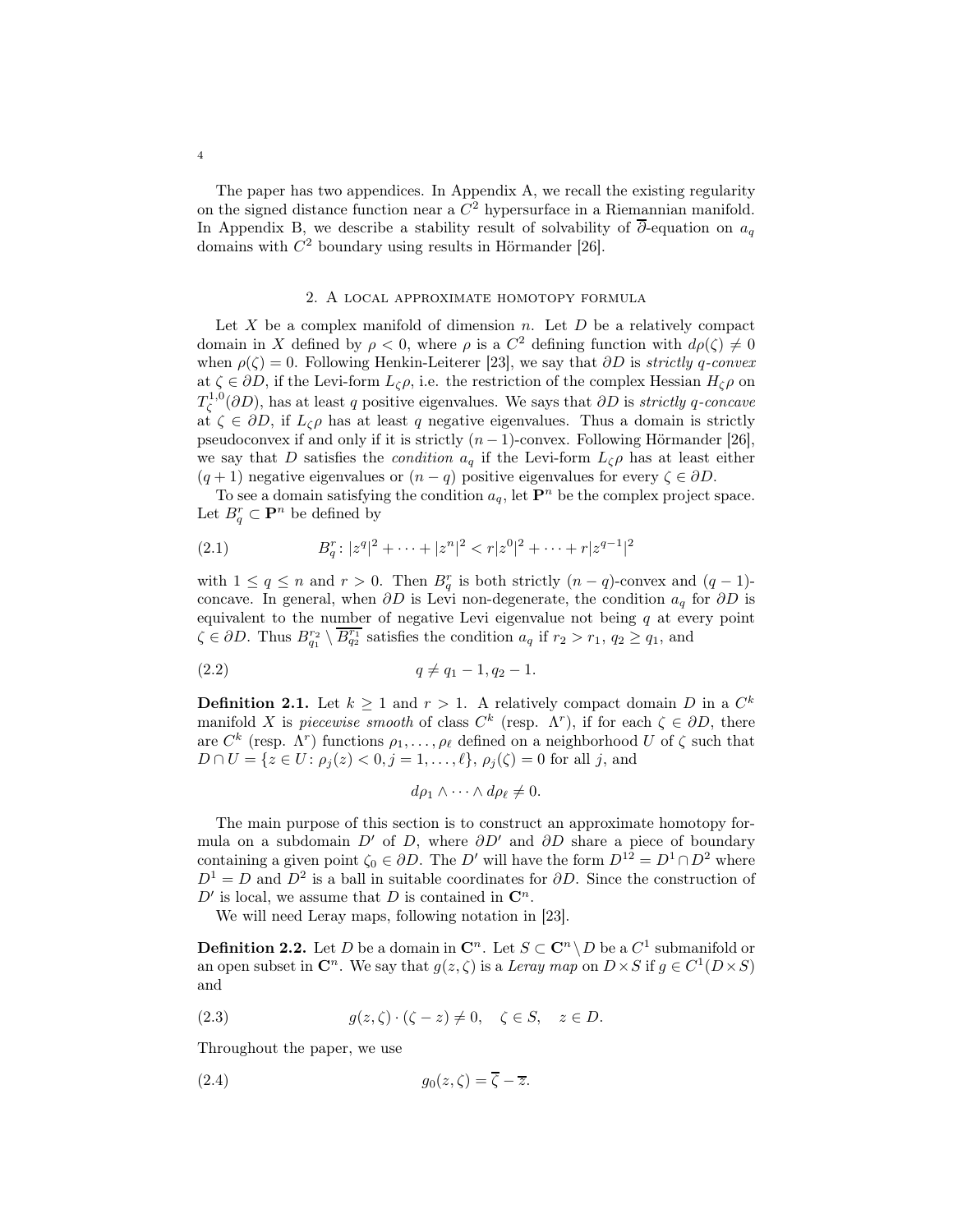Let  $g^j: D \times S^j \to \mathbb{C}^n$  be  $C^1$  Leray mappings for  $j = 1, \ldots, \ell$ . Let  $w = \zeta - z$ . Define

$$
\omega^{i} = \frac{1}{2\pi i} \frac{g^{i} \cdot dw}{g^{i} \cdot w}, \quad \Omega^{i} = \omega^{i} \wedge (\overline{\partial}\omega^{i})^{n-1},
$$

$$
\Omega^{01} = \omega^{0} \wedge \omega^{1} \wedge \sum_{\alpha+\beta=n-2} (\overline{\partial}\omega^{0})^{\alpha} \wedge (\overline{\partial}\omega^{1})^{\beta}.
$$

Here both differentials d and  $\overline{\partial}$  are in z,  $\zeta$  variables. In general, define

$$
\Omega^{1\cdots \ell} = \omega^{g_1} \wedge \cdots \wedge \omega^{g_\ell} \wedge \sum_{\alpha_1 + \cdots + \alpha_\ell = n-\ell} (\overline{\partial} \omega^{g_1})^{\alpha_1} \wedge \cdots (\overline{\partial} \omega^{g_\ell})^{\alpha_\ell}.
$$

Decompose  $\Omega^* = \sum \Omega^*_{0,q}$ , where  $\Omega^*_{0,q}$  has type  $(0,q)$  in z. Hence  $\Omega^{i_1,\dots,i_\ell}_{0,q}$  has type  $(n, n - \ell - q)$  in  $\zeta$ . Set  $\Omega_{0,-1}^{\bullet} = 0$ . The Koppelman lemma says that

$$
\overline{\partial}_z \Omega_{0,q-1}^{1 \cdots \ell} + \overline{\partial}_\zeta \Omega_{0,q}^{1 \cdots \ell} = \sum (-1)^j \Omega_{0,q}^{1 \cdots \hat{j} \cdots \ell}.
$$

See Chen-Shaw [\[8,](#page-42-3) p. 263] for a proof. We will use special cases

<span id="page-4-1"></span>(2.5) 
$$
\overline{\partial}_{\zeta} \Omega^1_{0,q} + \overline{\partial}_z \Omega^1_{0,q-1} = 0,
$$

(2.6) 
$$
\overline{\partial}_{\zeta} \Omega_{0,q}^{01} + \overline{\partial}_{z} \Omega_{0,q-1}^{01} = -\Omega_{0,q}^{1} + \Omega_{0,q}^{0},
$$

<span id="page-4-2"></span>(2.7) 
$$
\overline{\partial}_{\zeta} \Omega_{0,q}^{012} + \overline{\partial}_{z} \Omega_{0,q-1}^{012} = -\Omega_{0,q}^{12} + \Omega_{0,q}^{02} - \Omega_{0,q}^{01}.
$$

Here each identity holds in the sense of distributions on the set where the kernels are non-singular.

To integrate on submanifolds of  $\mathbb{C}^n$ , let us see how a sign changes when an exterior differentiation interchanges with integration. Following [\[8,](#page-42-3) p. 263], define

$$
\int_{y \in M} u(x, y) dy^J \wedge dx^I = \left\{ \int_{y \in M} u(x, y) dy^J \right\} dx^I
$$

for a function u on a manifold M with boundary. For the exterior differential  $d_x$ , we have

(2.8) 
$$
d_x \int_{y \in M} \phi(x, y) = (-1)^{\dim M} \int_{y \in M} d_x \phi(x, y).
$$

Stokes' formula has the form

<span id="page-4-3"></span>(2.9)  

$$
\int_{y \in \partial M} \phi(x, y) \wedge \psi(y) = \int_{y \in M} \left\{ d_y \phi(x, y) \wedge \psi(y) + (-1)^{\deg \phi} \phi(x, y) \wedge d\psi(y) \right\},
$$

where deg  $\phi$  is the total degree of  $\phi$  in  $(x, y)$ . Throughout the paper, we use notation

$$
D^{1...l} := D^1 \cap \cdots \cap D^l,
$$

which is a relatively compact piecewise  $C<sup>1</sup>$  domain by Definition [2.1.](#page-3-0) We choose orientations so that

$$
\int_{D^{1...l}} df = \sum_{i=1}^{l} \int_{\overline{D}^{1...l}} f.
$$

Then we define

<span id="page-4-0"></span>(2.10) 
$$
\partial D^{12} = S^1 \cup S^2, \quad S^i = \overline{D^{12}} \cap \partial D^i, \quad \partial S^1 = S^{12}, \quad \partial S^2 = S^{21}.
$$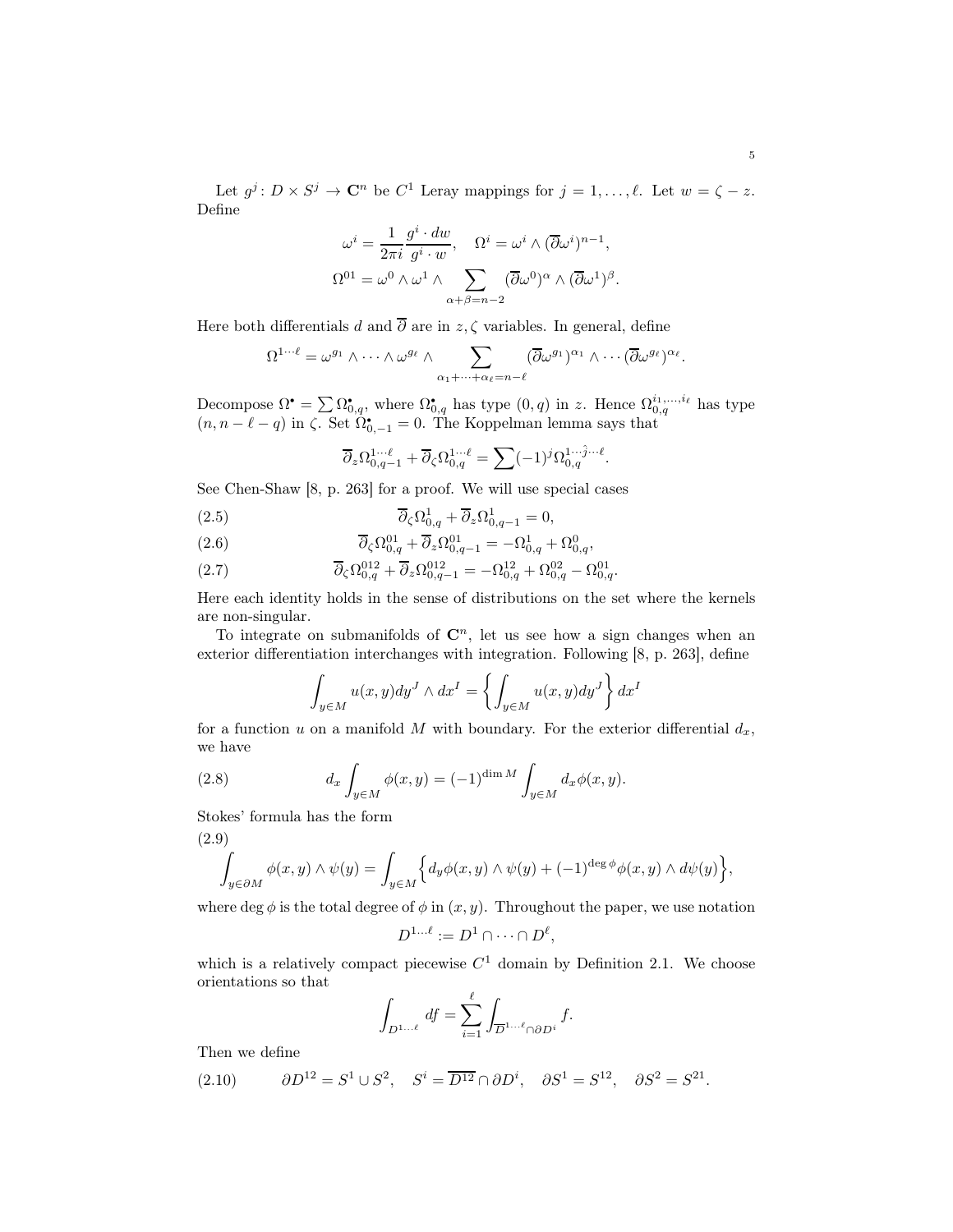Thus Stokes' formula has the following special cases

$$
\int_{D^1 \cap D^2} df = \int_{S^1} f + \int_{S^2} f, \quad \int_{S^1} df = \int_{S^{12}} f, \quad \int_{S^2} df = \int_{S^{21}} f.
$$

We introduce integrals on domains and lower-dimensional sets:

<span id="page-5-5"></span>
$$
(2.11) \t R^{i_1...i_\ell}_{D,q} f(z) = \int_D \Omega^{i_1...i_\ell}_{0,q}(z,\zeta) \wedge f(\zeta), \t L^{j_1...j_\nu}_{i_1...i_\mu,q} f = \int_{S^{i_1...i_\mu}} \Omega^{j_1...j_\nu}_{0,q} \wedge f.
$$

When f is said to have type  $(0, q)$ , we write  $R_{D,q}f$ ,  $L_{\bullet,q}^{\bullet}f$  as  $R_{D}f$ ,  $L_{\bullet}^{\bullet}f$ , respectively. Let  $E_D: C^0(\overline{D}) \to C_0^0(\mathbb{C}^n)$  be the Stein extension operator such that

$$
(2.12)\qquad \qquad |Eu|_{\mathbf{C}^n,r}\leq C_r(D)|u|_{D,r}
$$

where the Hölder-Zygmund norm is defined in Section [5.](#page-15-0) Note that the extension exists for any bounded Lipschitz domain  $D$ . See [\[15\]](#page-43-11) for a proof of the extension property and references therein.

The main purpose of this section is to derive the following approximate homotopy formula on a piecewise  $C^2$  domain.

<span id="page-5-2"></span>**Proposition 2.3.** Let  $D^{12} \subset \mathbb{C}^n$  be a bounded piecewise  $C^2$  domain. Let  $S^1, S^2$ be given by (2.[10\)](#page-4-0). Let  $U^1 \subset \mathbb{C}^n \setminus D^1$  be a bounded piecewise  $C^1$  domain such that  $\partial U^1 = S^1 \cup S^1_+$  with  $S^1_+ = \partial U^1 \setminus S^1$ . Suppose that  $g^1(z,\zeta)$  is a  $C^1$  Leray map on  $D^{12} \times \overline{U^1}$  and  $g^2$  is a  $C^1$  Leray map on  $D^{12} \times S^2$ . Let f be a  $(0, q)$ -form such that f and  $\overline{\partial}$ f are in  $C^1(\overline{D^{12}})$ . Then on  $D^{12}$  we have

<span id="page-5-0"></span>(2.13) 
$$
f = L_{1,q}^1 f + L_{2,q}^2 f + L_{12,q}^{12} f + \overline{\partial} H_q f + H_{q+1} \overline{\partial} f, \quad \text{if } q \ge 1,
$$

<span id="page-5-1"></span>(2.14) 
$$
f = L_{1,0}^1 f + L_{2,0}^2 f + L_{12,0}^{12} f + H_1 \overline{\partial} f, \quad \text{if } q = 0
$$

where

6

(2.15) 
$$
H_q f := H_q^{(1)} f + H_q^{(2)} f,
$$

<span id="page-5-4"></span>(2.16) 
$$
H_q^{(1)}f := R_{U_1 \cup D^{12}, q-1}^0 Ef + R_{U_1, q-1}^{01} [\overline{\partial}, E]f, \quad q > 0,
$$

<span id="page-5-3"></span>(2.17) 
$$
H_q^{(2)}f := -R_{U_1,q-1}^1Ef + L_{1^+,q-1}^{01}Ef + L_{2,q-1}^{02}f + L_{12,q-1}^{012}f,
$$

(2.18) 
$$
L_{1^+,q-1}^{01}Ef := \int_{S_+^1} \Omega_{0,q-1}^{01} \wedge Ef,
$$

(2.19) 
$$
H_0f := \int_{\partial D^{12}} \Omega^1_{0,0} f - \int_{U_1} \Omega^1_{0,0} \wedge E \overline{\partial} f = \int_{U_1} \Omega^1_{0,0} \wedge [\overline{\partial}, E] f.
$$

Remark 2.4. Formula [\(2.13\)](#page-5-0) is called an approximate homotopy formula due to the presence of the boundary integrals  $L_1^1, L_2^2, L_{12}^{12}$ . We will get rid of these boundary integrals under further conditions on the Levi-form of  $\partial D^1$ .

*Proof.* We first consider case  $q \geq 1$ . We recall the Bochner-Martinelli-Koppelman formula [\[8,](#page-42-3) p. 273] and a version for piecewise  $C<sup>1</sup>$  domains [\[23,](#page-43-9) Thm 3.12, p. 53]:

(2.20) 
$$
f(z) = \overline{\partial}_z \int_{D^{12}} \Omega^0_{0,q-1}(z,\zeta) \wedge f(\zeta) + \int_{D^{12}} \Omega^0_{0,q}(z,\zeta) \wedge \overline{\partial} f + \int_{\partial D^{12}} \Omega^0_{0,q}(z,\zeta) \wedge f(\zeta).
$$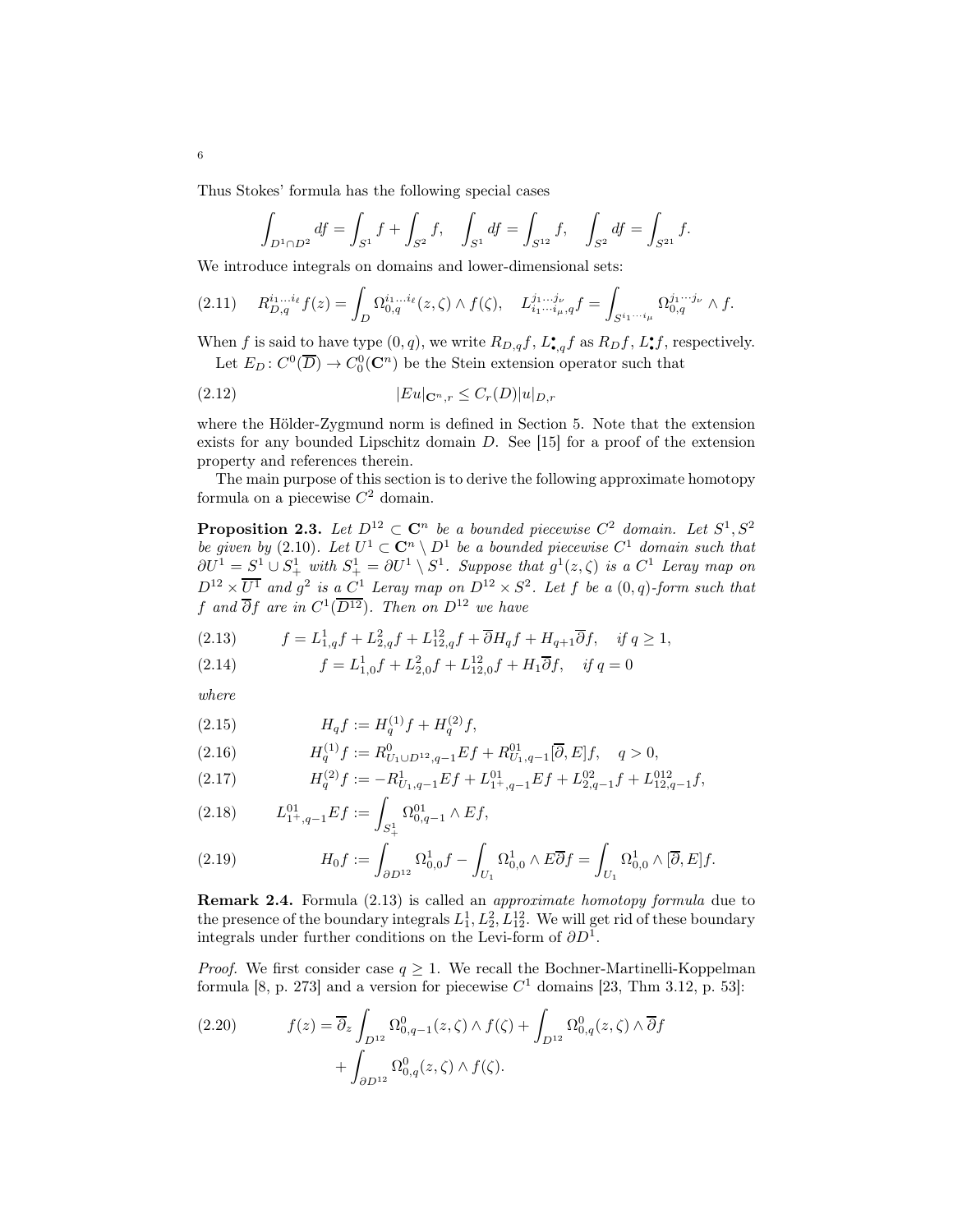Here and in what follows, we assume  $z \in D^{12}$ . To apply Stokes' formula for piecewise smooth set  $\partial D^{12}$ , we use notation in [\(2.5\)](#page-4-1)-[\(2.7\)](#page-4-2) and rewrite the last term as

$$
\int_{\partial D^{12}} \Omega^0_{0,q}(z,\zeta) \wedge f(\zeta) = \int_{S^1} \Omega^0_{0,q}(z,\zeta) \wedge f(\zeta) + \int_{S^2} \Omega^0_{0,q}(z,\zeta) \wedge f(\zeta).
$$

Using Koppelman's lemma and Stokes' formula for  $S^1$  with  $\partial S^1 = S^{12}$ , we obtain

$$
\int_{S^1} \Omega^0_{0,q}(z,\zeta) \wedge f(\zeta) = L_1^1 f(z) + \int_{S^1} \left( \overline{\partial}_{\zeta} \Omega^{01}_{(0,q)}(z,\zeta) + \overline{\partial}_z \Omega^{01}_{0,q-1} \right) \wedge f(\zeta)
$$
  
=  $L_1^1 f(z) + L_{12}^{01} f(z) - \int_{S^1} \Omega^{01}_{(0,q-1)}(z,\zeta) \wedge \overline{\partial}_{\zeta} f(\zeta) - \overline{\partial}_z \int_{S^1} \Omega^{01}_{(0,q-1)}(z,\zeta) \wedge f(\zeta).$ 

Analogously, we get

$$
L_2^0 f = L_2^2 f + L_{21}^{01} f - L_2^{02} \overline{\partial} f - \overline{\partial}_z L_2^{02} f.
$$

Using  $L_{21}^{02}f = -L_{12}^{02}f$ , we get

$$
L_{12}^{01}f + L_{21}^{02}f = -L_{12}^{12}f + \int_{S^{12}} \overline{\partial}_z \Omega_{0,q-1}^{012} \wedge f + \int_{S^{12}} \overline{\partial}_\zeta \Omega_{0,q}^{012} \wedge f.
$$

Applying Stokes' theorem to last term and using  $\partial (S^1 \cap S^2) = \emptyset$ , we obtain from [\(2.9\)](#page-4-3)

$$
L_{12}^{01}f + L_{21}^{02}f = -L_{12}^{12}f + \overline{\partial}L_{12}^{012}f + L_{12}^{012}\overline{\partial}f.
$$

This shows that

$$
(2.21) \t f(z) = -\overline{\partial}_z \int_{S^1} \Omega_{0,q-1}^{01}(z,\zeta) \wedge f(\zeta) + \overline{\partial}_z \int_{D^{12}} \Omega_{0,q-1}^{0}(z,\zeta) \wedge f(\zeta) - \int_{S^1} \Omega_{0,q}^{01}(z,\zeta) \wedge \overline{\partial}_{\zeta} f(\zeta) + \int_{D^{12}} \Omega_{0,q}^{0}(z,\zeta) \wedge \overline{\partial} f - L_{12}^{12} f + \overline{\partial} L_{12}^{012} f + L_{12}^{012} \overline{\partial} f - L_2^{02} \overline{\partial} f - \overline{\partial} L_2^{02} f.
$$

Next, we transform both integrals on  $S<sup>1</sup>$  into volume integrals using Stokes' formula. Here we need to modify the methods in Lieb-Range [\[40\]](#page-43-3) and [\[15\]](#page-43-11), since  $S^1$  is not boundary free.

With orientations, we have  $\partial U_+ = S_+^1 - S^1$ . By Stokes' formula and [\[15,](#page-43-11) (2.12)], we have

$$
(2.22) \qquad -\int_{\zeta \in S^1} \Omega^{01}_{(0,q-1)}(z,\zeta) \wedge f(\zeta) + L^{01}_{1^+} E f(z) =
$$
\n
$$
\int_{U_1} \Omega^{01}_{(0,q-1)}(z,\zeta) \wedge \overline{\partial} E f(\zeta) + \int_{U_1} \Omega^{0}_{0,q-1}(z,\zeta) \wedge E f(\zeta)
$$
\n
$$
-\int_{U_1} \Omega^{1}_{0,q-1}(z,\zeta) \wedge E f(\zeta) + \int_{U_1} \overline{\partial}_z \Omega^{01}_{(0,q-2)}(z,\zeta) \wedge E f(\zeta).
$$

This shows that

<span id="page-6-0"></span>(2.23) 
$$
R_{D^{12}}^0 f - L_1^{01} f = -L_{1+}^{01} Ef(z) + R_{U_1}^{01} \overline{\partial} Ef + R_{U_1 \cup D^{12}}^0 Ef - R_{U_1}^1 Ef + \overline{\partial} R_{U_1}^{01} Ef.
$$

After applying  $\overline{\partial}$ , the last term will be dropped. This shows that

<span id="page-6-1"></span>(2.24) 
$$
\overline{\partial}R_{D^{12}}^0 f - \overline{\partial}L_1^{01} f = -\overline{\partial}L_{1^+}^{01} Ef - \overline{\partial}R_{U_1}^1 Ef + \overline{\partial}R_{U_1}^{01} \overline{\partial}Ef + \overline{\partial}R_{U_1 \cup D^{12}}^0 Ef(\zeta).
$$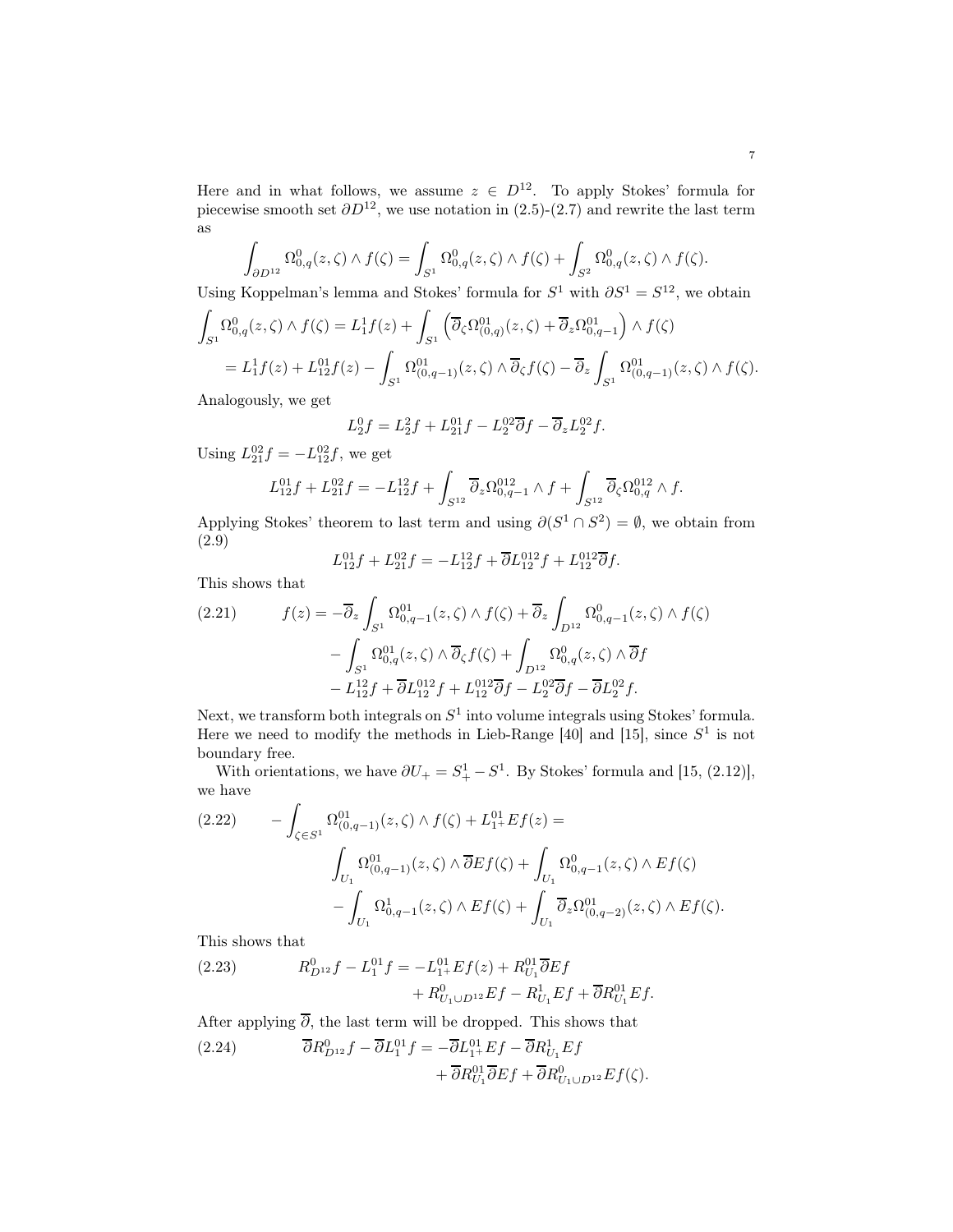We apply [\(2.23\)](#page-6-0) in which f is replaced by  $\overline{\partial} f = E \overline{\partial} f$  to obtain

(2.25) 
$$
R_{D^{12}}^0 \overline{\partial} f - L_1^{01} \overline{\partial} f = -L_{1+}^{01} E \overline{\partial} f + R_{U_1}^{01} \overline{\partial} E \overline{\partial} f + R_{U_1 \cup D^{12}}^0 E \overline{\partial} f
$$

$$
- R_{U_1}^1 E \overline{\partial} f + \overline{\partial} R_{U_1}^{01} E \overline{\partial} f (\zeta).
$$

We can pair the last term with the second last term in [\(2.24\)](#page-6-1) to form the desired commutator  $[E, \overline{\partial}]f$ . Finally, we write  $\overline{\partial}E\overline{\partial}f = [E, \overline{\partial}]\overline{\partial}f$ . This completes the proof of [\(2.13\)](#page-5-0). The above proof is still valid for [\(2.14\)](#page-5-1) (case  $q = 0$ ), as the Koppelman lemma holds with  $\Omega_{0,-1} = 0$ .

Strictly speaking, the above computation is only valid when  $\partial D \in C^3$ , since the Koppelman lemma can be verified easily when all Leray maps  $W_j \in C^2$ . When  $\partial D^i \in C^2$ , one can still verify the integral formula on the domain  $D^1 \cap D^2$  by smoothing  $g^j$ . For instance, see [\[15,](#page-43-11)17] for details.

## 3. A LOCAL HOMOTOPY FORMULA FOR  $(n - q)$  CONVEX CONFIGURATION

The main purpose of this section is to construct a local homotopy formula near a boundary point of strictly  $(n - q)$  convex.

In Proposition [2.3,](#page-5-2) we have derived a local approximate homotopy formula [\(2.13\)](#page-5-0) for a  $(0, q)$  form  $f$ :

$$
f = L_1^1 f + L_2^2 f + L_{12}^{12} f + \overline{\partial} H_q f + H_{q+1} \overline{\partial} f.
$$

To obtain a genuine local homotopy formula, we will show that the boundary integrals  $L_1^1 f, L_2^2 f, L_{12}^{12} f$  vanish when the boundary is  $(n-q)$  convex and the Leray mappings  $g^1, g^2$  are chosen appropriately.

The constructions in this section and the next are inspired by Henkin-Leiterer [\[23\]](#page-43-9). Throughout the paper let  $B_r = \{z \in \mathbb{C}^n : |z| < r\}$  be the ball of radius r. We first transform a  $(n-q)$ -convex domain D into a new form  $D^1$ .

<span id="page-7-1"></span>**Lemma 3.1.** Let  $D \subset U$  be a domain defined by a  $C^2$  function  $\rho^0 < 0$  satisfying  $\nabla \rho^0 \neq 0$  at each point of  $U \cap \partial D$ . Suppose that  $\partial D$  is  $(n-q)$ -convex at  $\zeta \in U$ .

(a) There is a local biholomorphic mapping  $\psi$  defined in an open set U containing  $\zeta$  such that  $\psi(\zeta) = 0$  while  $D^1 := \psi(U \cap D)$  is defined by

$$
(3.1) \quad \rho^1(z) = -y_n + \lambda_1 |z_1|^2 + \dots + \lambda_{q-1} |z_{q-1}|^2 + |z_q|^2 + \dots + |z_n|^2 + R(z) < 0,
$$

<span id="page-7-0"></span>where  $|\lambda_j| \leq 1$  and  $R(z) = o(|z|^2)$ . There exists  $r_1 > 0$  such that the boundary  $\partial \psi(U \cap D)$  intersects the sphere  $\partial B_r$  transversally when  $0 < r <$  $r_1$ . Furthermore, the function R in (3.[1\)](#page-7-0) is in  $C^a(B_{r_1})$  (resp.  $\Lambda^a(B_{r_1})$ ), when  $\rho^0 \in C^a(U)$  with  $a \geq 2$  (resp.  $\Lambda^a(U)$  with  $a > 2$ ).

(b) Let  $\psi$  be as above. There exists  $\delta(D) > 0$  such that if  $\tilde{D}$  is defined by  $\tilde{\rho}^0 < 0$ and  $\|\tilde{\rho}^0 - \rho^0\|_2 < \delta(D)$ , then  $\psi(\tilde{U} \cap \tilde{D})$  is given by

<span id="page-7-2"></span>(3.2) 
$$
\tilde{\rho}^1(z) = -y_n + \lambda_1 |z_1|^2 + \dots + \lambda_{q-1} |z_{q-1}|^2 + |z_q|^2 + \dots + |z_n|^2 + \tilde{R}(z) < 0
$$
\nwith 
$$
|\tilde{R} - R|_{B_{r_1},a} \leq C_a |\tilde{\rho}^0 - \rho^0|_{U,a} \text{ for } a > 2 \text{ and } ||\tilde{R} - R||_{B_{r_1},a} \leq C_a ||\tilde{\rho}^0 - \rho^0||_{U,a} \text{ for } a \geq 2.
$$
\nThere exists  $r_1 > 0$  such that the boundary  $\partial \psi(U \cap \tilde{D})$  intersects the sphere  $\partial B_{r_2}$  transversally when  $r_1/2 < r_2 < r_1$ .

Here  $\delta(D)$  depends on the modulus of continuity of  $\partial^2 \rho^0$ .

**Remark 3.2.** For the rest of paper, we will refer to  $(\tilde{D}^1, \tilde{\rho}^1)$  as  $(D^1, \rho^1)$  indicating the various estimates are *uniform* in  $\tilde{\rho}$  or *stable* under small  $C^2$  perturbations of  $\partial D$ .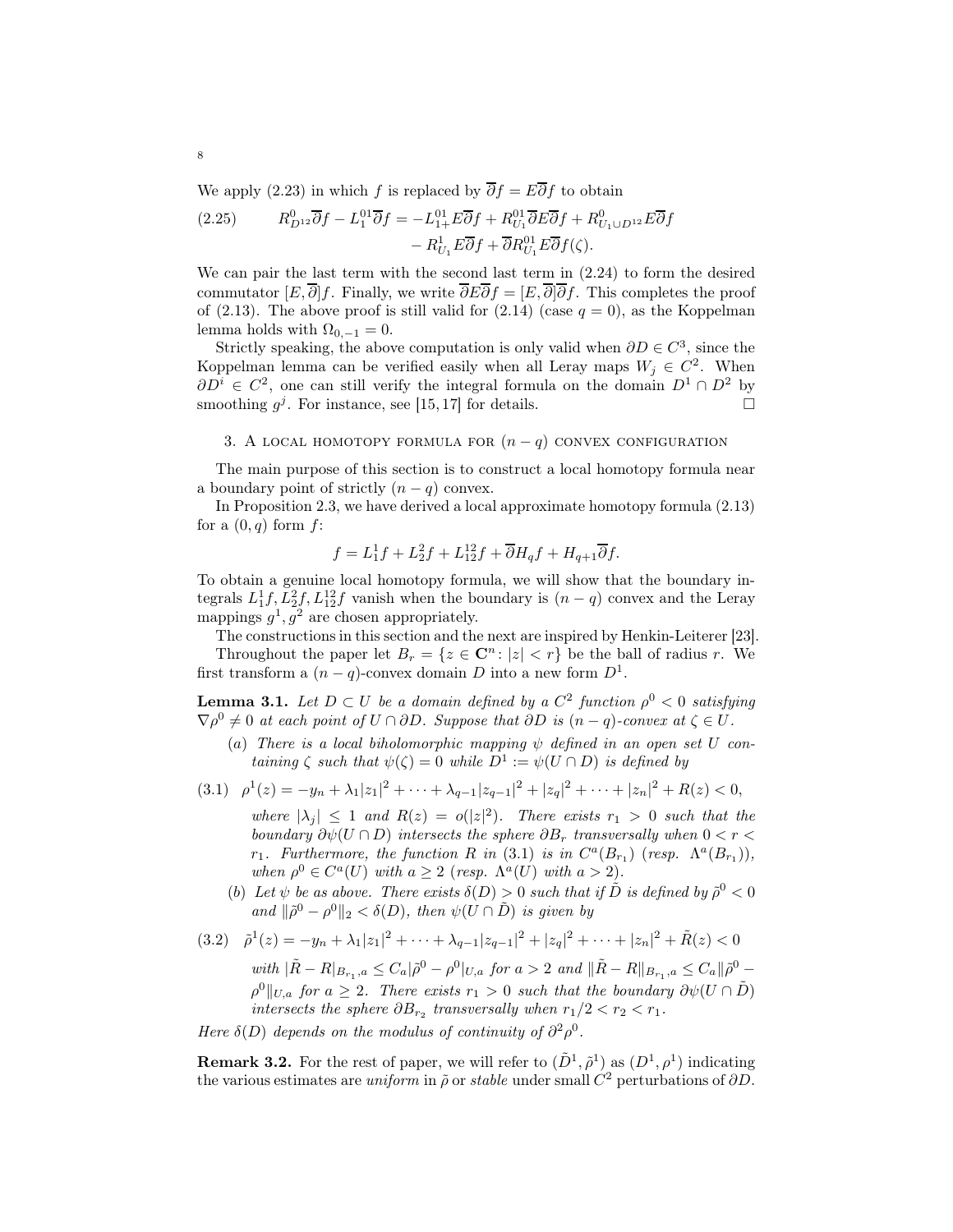We refer to  $B_{r_2}$  as  $D_{r_2}^2$  or  $D^2$  and set  $\rho^2 = |\zeta|^2 - r_2^2$  with restriction  $r_1 > r_2 > r_1/2$ . We still refer to  $\psi(U)$  as U.

*Proof.* (a) Let D be defined by  $\rho^0 < 0$ . We may assume that  $\zeta = 0$ . Permuting coordinates yields  $\rho_{z_n}^0 \neq 0$ . Let  $\tilde{z}_n = 2\rho_{\zeta}^0 \cdot (\zeta - z) - \sum \rho_{\zeta_j \zeta_k}^0 (\zeta_j - z_j)(z_k - \zeta_k)$  and  $\tilde{z}' = z'$ . Then  $\rho^0(z) = \rho_1(\tilde{z})$ , where the new domain has a defining function

$$
\rho_1(z) = -y_n + \sum a_{j\overline{k}} z_j \overline{z}_k + o(|z|^2).
$$

Choose a nonsingular matrix U so that with  $U\tilde{z} = z$  and  $\tilde{z}_n = z_n$ . The new defining function  $\rho_2(\tilde{z}) = \rho_1(z)$  has the form

$$
\rho_2(z) = -y_n + \sum_{j < q} \lambda_j |z_j|^2 + \sum_{j=q}^{n-1} |z_j|^2 + \sum_{j=1}^n \text{Re}\{a_j z_j \overline{z}_n\} + o(|z|^2),
$$

where  $a_n$  is a real constant. Setting  $\rho_3 = \rho_2 + \mu \rho_2^2$  with  $\mu = a_n + 1$ , we get

$$
\rho_3(z) = -y_n + \sum_{j < q} \lambda_j |z_j|^2 + \sum_{j=q}^n |z_j|^2 + \text{Re}\Big\{\mu z_n^2 + \sum_{j=1}^{n-1} a_j z_j \overline{z}_n\Big\} + o(|z|^2).
$$

Using new coordinates  $\tilde{z}_n = z_n - i\mu z_n^2 + i z_n \sum_{j=1}^{n-1} a_j$  and  $\tilde{z}' = z'$ , we get

$$
\rho_4(z) = -y_n + \lambda_1 |z_1|^2 + \dots + \lambda_{q-1} |z_{q-1}|^2 + |z_q|^2 + \dots + |z_n|^2 + y_n \operatorname{Re} \{ \sum_{j=1}^n b_j z_j \} + o(|z|^2).
$$

We get  $|\lambda_j| < 1$  after a dilation. Then  $\rho_4 + \rho_4 \operatorname{Re} {\{\sum b_j z_j\}}$ , renamed as  $\rho^1$ , has the form [\(3.1\)](#page-7-0). As usual, the implicit function theorem can be proved by using the inverse mapping theorem [\[50,](#page-44-9) pp. 224-225]. Then the inverse mapping theorem for Zygmund spaces  $[13]$  yields the desired smoothness of  $R$ . The details are left to the reader. The transversality of  $\partial D^1$  and  $\partial D^2_{r_2}$  also follows from the computation below.

(b) The above construction of  $\psi$  is explicit in  $\rho^0$  with the exception of the linear change of coordinates  $z \to Uz$  that is fixed for all small perturbations  $\tilde{\rho}^0$  of  $\rho^0$ . Thus, it is easily to check that  $\|\tilde{R} - R\|_a \leq C_a \|\tilde{\rho}^0 - \rho^0\|_a$  for  $a \geq 2$  and  $\|\tilde{R} - R\|_a \leq$  $C_a |\tilde{\rho}^0 - \rho^0|_a$  for  $a > 2$ .

We want to show that  $\nabla \rho^1$  is not proportional to  $\nabla \rho^2$  on the common zero set of  $\tilde{\rho}^1, \rho^2$ . Suppose that  $\nabla \rho^2 = \mu \nabla \tilde{\rho}^1$  when  $\tilde{\rho}^1(z) = \rho^2(z) = 0$ . We get  $2y_n =$  $\mu(-1+2y_n+\tilde{R}_{y_n})$ . When  $r<1/4$  and  $\delta(D)$  are sufficient small, by  $|z|=r$  we obtain  $|-1 + 2y_n + \tilde{R}_{y_n}| < 1/2$ . Hence  $-\mu^{-1}y_n \in (1/4, 3/4)$  as

(3.3) 
$$
\|\tilde{R}\|_2 < 1/C.
$$

For  $j < n$ , we have  $2y_j = 2\mu \tilde{\rho}_{y_j}$ . This shows that  $|y_j| \le C|y_n|$ . Also,  $|x_k| \le C|y_n|$ . Thus  $\tilde{\rho}^1(z) = 0$  implies  $|y_n| \le C'|y_n|^2 + |\tilde{R}(z)|$ . In view of  $C'|y_n| < 1/2$ , we get  $|z| \leq C ||R||_2 |z|^2 + C\delta(D).$ 

By choosing  $\delta(D)$  depending on  $r_1$ , we get  $|z| < r_1^2/C$ . The latter contradicts the vanishing of  $\rho^2(z) = r^2 - |z|^2$  since  $r > r_1/2$ .

Recall that our original domain D is normalized as  $D^1$ . We now fix notation. Let  $(D^1, U, \phi, \rho^1)$  be as in Lemma [3.1.](#page-7-1) Thus  $\rho^1$  is given by  $(3.1)$  (or  $(3.2)$ ). Recall that

<span id="page-8-0"></span>(3.4) 
$$
\rho^2 = |z|^2 - r_2^2
$$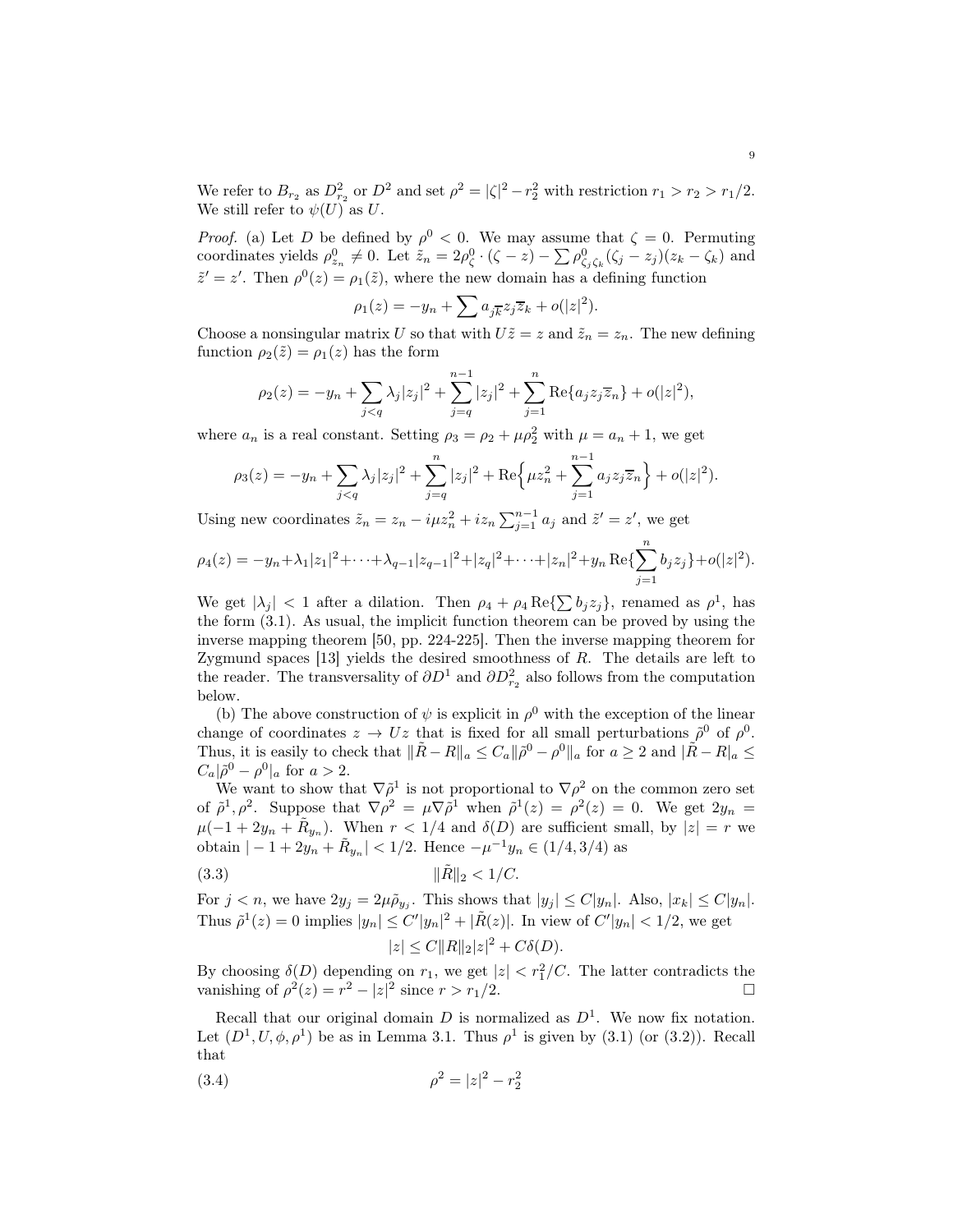where  $0 < r_2 < r_1$  and  $r_1/2 < r_2 < r_1$  for Lemma [3.1](#page-7-1) (a), (b). Let us define

(3.5) 
$$
D^1: \rho^1 < 0, \quad D^2: \rho^2 < 0, \quad D^{12} = D^1 \cap D^2,
$$

(3.6) 
$$
\partial D^{12} = S^1 \cup S^2, \quad S^i \subset \partial D^i,
$$

<span id="page-9-3"></span>(3.7) 
$$
g^2(z,\zeta) = \partial_{\zeta} \rho^2 = \overline{\zeta}.
$$

It is well-known that

(3.8) 
$$
|g^2(z,\zeta)\cdot(\zeta-z)|>0, \quad (z,\zeta)\in D^2\times\partial D^2.
$$

**Lemma [3](#page-7-1).3.** Let  $(D^1, U, \phi, \rho^1)$  be as in Lemma 3.1. Define

<span id="page-9-4"></span>(3.9) 
$$
g_j^1(z,\zeta) = \begin{cases} \frac{\partial \rho^1}{\partial \zeta_j}, & q \le j \le n, \\ \frac{\partial \rho^1}{\partial \zeta_j} + (\overline{\zeta}_j - \overline{z}_j), & 1 \le j < q. \end{cases}
$$

Then for  $\zeta, z \in U$  and by shrinking U if necessary, we have

<span id="page-9-0"></span>(3.10) 
$$
2 \operatorname{Re} \{ g^1(z, \zeta) \cdot (\zeta - z) \} \ge \rho^1(\zeta) - \rho^1(z) + \frac{1}{2} |\zeta - z|^2,
$$

<span id="page-9-2"></span>(3.11) 
$$
|g^{1}(z,\zeta)\cdot(\zeta-z)| \geq 1/C_{*}, \quad \forall \zeta \in S^{12}, |z| < \delta_{0}(D).
$$

*Proof.* We have  $\text{Re}\{g^1(z,\zeta)\cdot(\zeta-z)\} = \text{Re}\{\rho^1(z,\zeta)\cdot(\zeta-z)\} + \sum_{j < q} |\zeta_j - z_j|^2$ . By Taylor theorem, we have  $(3.12)$ 

<span id="page-9-1"></span>
$$
\rho^{1}(z) - \rho^{1}(\zeta) = 2 \operatorname{Re} \{ \rho_{\zeta}^{1} \cdot (z - \zeta) \} + H_{\zeta} \rho^{1}(z - \zeta) + \operatorname{Re} \{ \rho_{\zeta_{j}\zeta_{k}}^{1}(z_{j} - \zeta_{j})(z_{k} - \zeta_{k}) \} + R(z, \zeta).
$$

Note that  $H_{\zeta}\rho$ , restricted to  $(z_q, \dots, z_n)$ , is a positive definite quadratic form. Also,  $\rho_{\zeta_j\zeta_k}$  and second-order derivatives of R are small. We can show that

$$
\rho^{1}(z) - \rho^{1}(\zeta) \ge 2 \operatorname{Re} \{ \rho_{\zeta}^{1} \cdot (z - \zeta) \} + \sum_{j \ge q} |\zeta_{j} - z_{j}|^{2} - c|\zeta - z|^{2}
$$

where  $c < 1/2$ . Now  $(3.10)$  follows from  $(3.1)$ . By  $(3.12)$  and  $(3.10)$  for case  $(3.1)$ , we also get [\(3.10\)](#page-9-0) for the  $\tilde{\rho}^1$  in [\(3.2\)](#page-7-2) when  $\|\tilde{\rho}^1 - \rho^1\|_2 \leq C\delta(D)$  is small. Note that  $(3.11)$  follows from  $(3.10)$ .

- **Definition 3.4.** (a) As in [\[23\]](#page-43-9), the  $(U, D^1, \psi, \rho^1, \rho^2)$  in Lemma [3.1](#page-7-1) (a) and [\(3.4\)](#page-8-0) is called an  $(n - q)$ -convex configuration. Lemma [3.1](#page-7-1) (b) is referred to as the *stability* of the configuration. In brevity, we call  $(D^1, D^2_{r_2})$  and  $(n - q)$ -convex configuration.
	- (b) The  $g^1, g^2$  given by [\(3.7\)](#page-9-3) and [\(3.9\)](#page-9-4) are called the *canonical Leray maps* for the  $(n-q)$ -convex configuration  $(D^1, D^2_{r_2})$ .

Note that  $g^2(z,\zeta)$  is holomorphic in z and  $g^1(z,\zeta)$  is anti-holomorphic in merely  $q-1$  variables of z. Checking the types, we have

<span id="page-9-5"></span>(3.13) 
$$
\Omega_{0,k}^2(z,\zeta) = 0, \quad k \ge 1, \quad \overline{\partial}_z \Omega_{0,0}^2(z,\zeta) = 0;
$$

(3.14) 
$$
\Omega_{0,k}^1(z,\zeta) = 0, \quad k \ge q; \quad \overline{\partial}_z \Omega_{0,q-1}^1(z,\zeta) = 0;
$$

<span id="page-9-6"></span>(3.15)  $\Omega_{0,k}^{12}(z,\zeta) = 0; \quad k \ge q; \quad \overline{\partial}_z \Omega_{0,q-1}^{12}(z,\zeta) = 0.$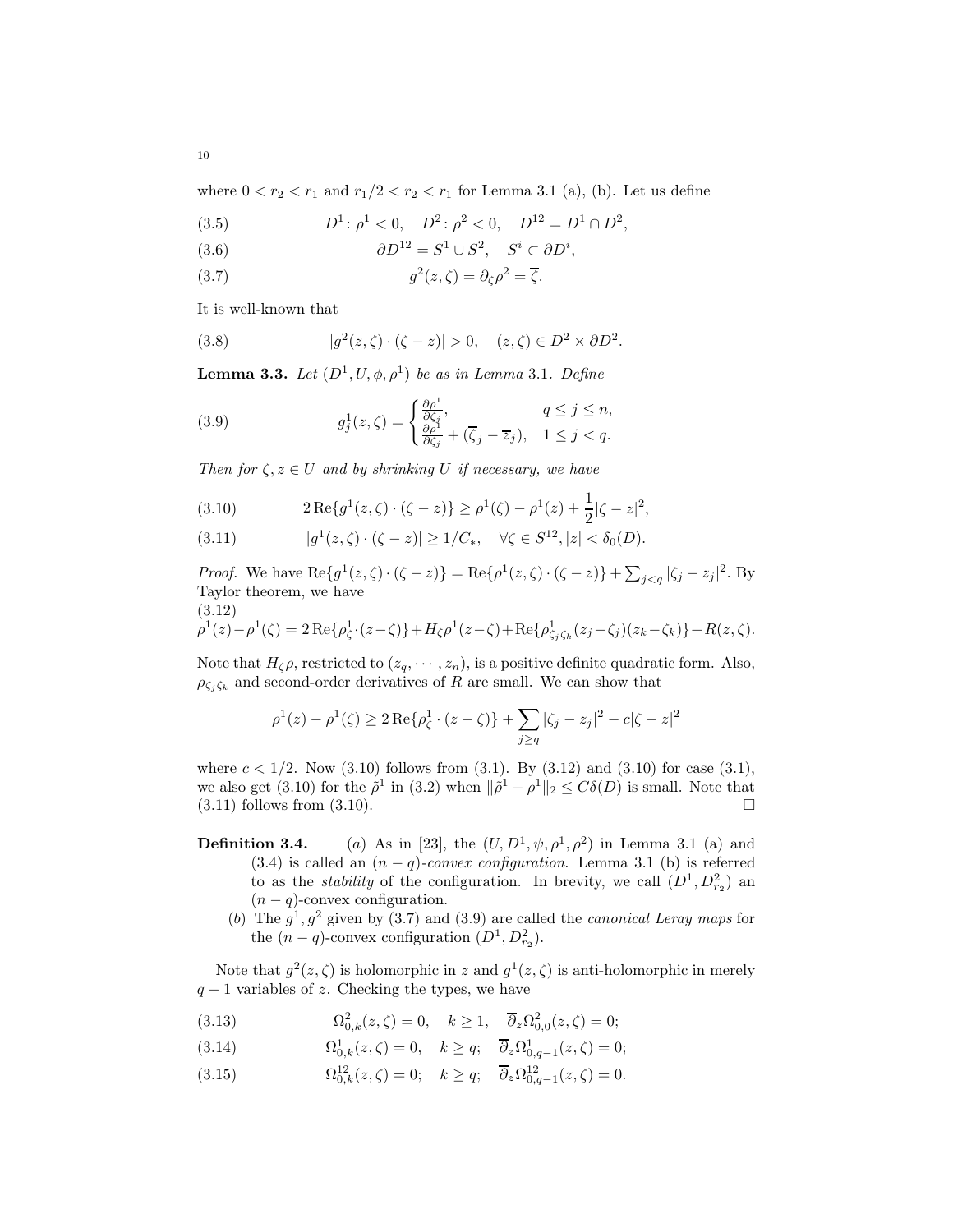By  $(3.13)-(3.15)$  $(3.13)-(3.15)$ , we have

<span id="page-10-0"></span>(3.16) 
$$
L_i^i f(z) = \int_{S^i} \Omega_{0,q}^i(z,\zeta) \wedge f(\zeta) = 0, \ i = 1,2; \quad L_{12}^{12} f = 0;
$$

$$
(3.17) \t\overline{\partial}_z \int_{U_1} \Omega^1_{0,q-1}(z,\zeta) \wedge Ef = 0, \quad \int_{U_1} \Omega^1_{0,q}(z,\zeta) \wedge E\overline{\partial}f = 0.
$$

<span id="page-10-3"></span>This shows that given by [\(2.17\)](#page-5-3), the  $H_q^{(2)}$  can be written as

(3.18) 
$$
H_q^{(2)}f = L_{1+}^{01}Ef + L_{2}^{02}f + L_{12}^{012}f.
$$

Therefore, we have obtained the following local homotopy formula.

<span id="page-10-4"></span>**Theorem 3.5.** Let  $0 < q \leq n$ . Let  $(D^1, D_{r_2}^2)$  be a  $(n-q)$ -convex configuration with Leray maps [\(3](#page-9-4).7)-(3.9). Suppose that  $U^1 \subset \mathbb{C}^n \setminus \overline{D^1}$ ,  $\partial U^1 = S^1 \cup S^1_+$  and  $S_+^1 \cap D^{12} = \emptyset$ . Suppose that f is a  $(0, q)$  form such that f and  $\overline{\partial} f$  are in  $C^1(\overline{D^{12}})$ . Then on  $D^{12}$ 

(3.19) 
$$
f = \overline{\partial} H_q f + H_{q+1} \overline{\partial} f
$$

with  $H_q = H_q^{(1)} + H_q^{(2)}$ . Here  $H_q^{(1)}$  is defined by (2.[16\)](#page-5-4) and

<span id="page-10-5"></span>
$$
(3.20) \tHq(2)f := \int_{S^1_+} \Omega_{0,q}^{01} \wedge Ef + \int_{S^2} \Omega_{0,q-1}^{02} \wedge f + \int_{S^1 \cap S^2} \Omega_{0,q}^{012} \wedge f.
$$

To be used later we remark that the integral kernel in  $H_q^{(2)}$  is smooth, since  $S^1_+, S^2$ and  $S^{12}$  do not intersect small neighborhoods of the origin in  $\partial D^1$ . Therefore, terms in  $H_q^{(2)}$  can be estimated easily, while the main term  $H_q^{(1)}$  in  $H_q$  will be estimated in section [7.](#page-23-0)

## 4. A LOCAL  $\overline{\partial}$  solution operator for  $(q + 1)$ -concave configuration

We recall again from Proposition [2.3](#page-5-2) the approximate local homotopy formula for a  $(0, q)$  form f:

<span id="page-10-1"></span>(4.1) 
$$
f = L_1^1 f + L_2^2 f + L_{12}^{12} f + \overline{\partial} H_q f + H_{q+1} \overline{\partial} f.
$$

As the strictly  $(n - q)$ -convex case, we will show that  $L_1^1 f, L_2^2 f$  vanish when the boundary is  $(q+1)$ -concave and the Leray mappings  $g_1, g_2$  are chosen appropriately. However, the boundary integral  $L_{12}^{12}f$  may not vanish. We will show that this term is  $\overline{\partial}$ -closed for a  $\overline{\partial}$ -closed  $f_1$  and this allows us to use a third Leray mapping to transform it into a genuine  $\overline{\partial}$  solution operator  $f = \overline{\partial} H_q f$  for possibly different  $H_q$ . Thus, the  $(q + 1)$  concavity is sufficiently to construct a  $\overline{\partial}$  solution operator.

The presence of  $L_{12}^{12}f$  will lead to a subtlety. For a local homotopy formula for forms which are not necessarily  $\overline{\partial}$ -closed, we however need an *extra* negative Levi eigenvalue, which will be assumed at the end of the section.

The following is a restatement of Lemma [3.1,](#page-7-1) by considering the complement  $(D<sup>1</sup>)<sup>c</sup>$  and  $-\rho_0$  where  $\rho_0$  defines  $D<sup>1</sup>$ . We include the last assertion on  $D<sup>1</sup>$ , which holds obviously. The  $D^1_*$  has  $C^\infty$  boundary and it will be useful to obtain a sharp regularity for  $\overline{\partial}u = f$  when f are  $(0,1)$  forms and  $\partial D$  is merely  $C^2$ .

<span id="page-10-2"></span>**Lemma 4.1.** Let  $D \subset U$  be a  $C^2$  domain. Suppose that  $U \cap \partial D$  is strictly  $(q+1)$ concave at  $\zeta \in U \cap \partial D$ . Let  $D, \tilde{D}$  be domains in U defined by  $\rho^0 < 0, \tilde{\rho}^0 < 0$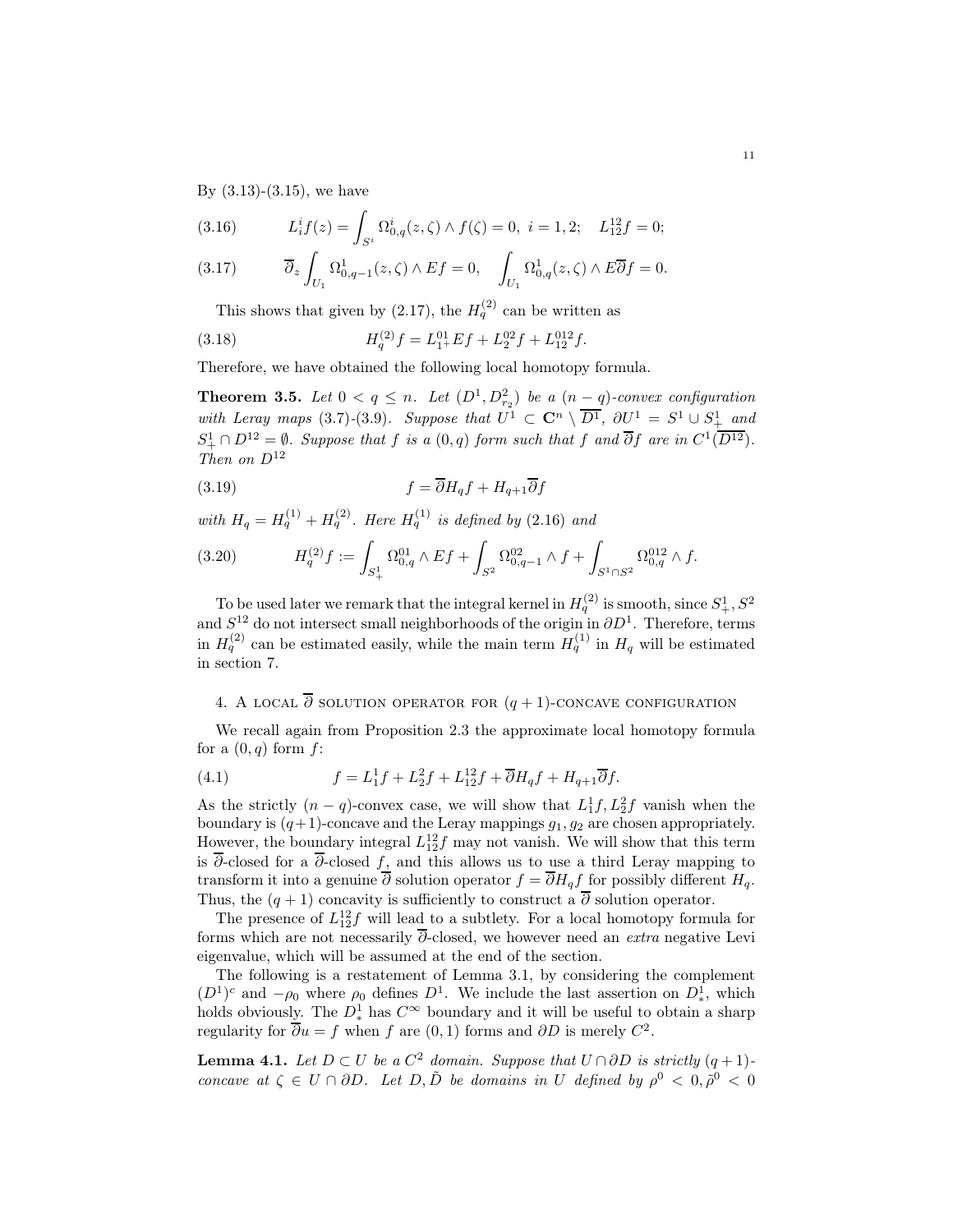respectively. There is a biholomorphic mapping  $\psi$  with  $\psi(\zeta) = 0$  such that  $D^1 =$  $\psi(D \cap U)$  and  $\tilde{D}^1 = \psi(\tilde{D} \cap U)$  are defined by  $\rho^1 < 0$  and  $\tilde{\rho}^1 < 0$  with

<span id="page-11-0"></span>
$$
(4.2) \quad \rho^{1}(z) = -y_{q+2} - |z_{1}|^{2} - \cdots - |z_{q+2}|^{2} + \lambda_{q+3}|z_{q+3}|^{2} + \cdots + \lambda_{n}|z_{n}|^{2} + R(z),
$$
  

$$
(4.3) \quad \tilde{\rho}^{1}(z) = -y_{q+2} - |z_{1}|^{2} - \cdots - |z_{q+2}|^{2} + \lambda_{q+3}|z_{q+3}|^{2} + \cdots + \lambda_{n}|z_{n}|^{2} + \tilde{R}(z).
$$

Here  $|\lambda_j|$  < 1 for  $j > q + 2$ . Also assertions (a), (b) in Lemma [3](#page-7-1).1 are valid. Furthermore,  $D^1 \subset \psi(U)$ :  $\rho^1 < 0$  contains  $D^1_* \subset B_r$ :  $\rho^1_* < 0$  for

(4.4) 
$$
\rho_*^1 = -y_{q+2} - \frac{1}{2}|z_1|^2 - \dots - \frac{1}{2}|z_{q+2}|^2 + 2|z_{q+3}|^2 + \dots + 2|z_n|^2.
$$

As in Lemma [3.1,](#page-7-1) we rename  $\psi(U)$  as U.

<span id="page-11-1"></span>When  $\rho^1$  has the form [\(4.2\)](#page-11-0), as in [\[23\]](#page-43-9) define

(4.5) 
$$
g_j^1(z,\zeta) = \begin{cases} \frac{\partial \rho^1}{\partial z_j}, & 1 \le j \le q+2, \\ \frac{\partial \rho^1}{\partial z_j} + \overline{z}_j - \overline{\zeta}_j, & q+3 \le j \le n. \end{cases}
$$

Note that this kind of Leray mapping was first used by Hortmann [\[28,](#page-43-12)[29\]](#page-43-13) for strictly concave domains. Then we have

<span id="page-11-4"></span>(4.6) 
$$
-2 \operatorname{Re} \{ g^{1}(z, \zeta) \cdot (\zeta - z) \} \ge \rho(\zeta) - \rho(z) + |\zeta - z|^{2} / C.
$$

An essential difference between the  $q$ -convex and  $(q + 1)$  concave cases is that  $g^1(z, \zeta)$  is no longer  $C^{\infty}$  in z when  $\partial D$  is only finitely smooth. A useful feature is that  $g^1(z,\zeta)$  is holomorphic in  $\zeta_1,\ldots,\zeta_{q+2}$ .

As  $(n-q)$ -convex case, we use  $D_{r_2}^2$ :  $\rho^2(z) := |z|^2 - r_2^2 < 0$ . We still take Leray maps  $g^0(z,\zeta) = \overline{\zeta} - \overline{z}$  and  $g^2 = (\frac{\partial \rho^2}{\partial \zeta_1}, \dots, \frac{\partial \rho^2}{\partial \zeta_n})$  $\frac{\partial \rho}{\partial \zeta_n}$ ) =  $\zeta$ . Denote by deg<sub> $\zeta$ </sub> the degree of a form in  $\zeta$ . We get

(4.7) 
$$
\deg_{\zeta} \Omega_{0,*}^1 \le 2n - q - 2.
$$

Therefore, we still have  $(3.16)$ . Thus  $(4.1)$  becomes

(4.8) 
$$
f = L_{12}^{12}f + \overline{\partial}H_qf + H_{q+1}\overline{\partial}f.
$$

However, unlike the  $(n - q)$  convex case,  $L_{12}^{12}f = \int_{S^{12}} \Omega_{0,q}^{12} \wedge f$  may not be identically zero. Let us try to transform this integral via Stokes' formula. We intersect  $D^1 \cap D^2$  with a third domain

(4.9) 
$$
D^3: \rho^3 < 0, \quad 0 \in D^3
$$

where

<span id="page-11-2"></span>(4.10) 
$$
\rho^3 = -y_{q+2} + \sum_{j=q+3}^n 3|z_j|^2 - r_3^2
$$

with  $r_3 > 0$ . Define

<span id="page-11-3"></span>(4.11) 
$$
g_j^3(z,\zeta) = \begin{cases} 0, & 1 \le j < q+2, \\ \frac{i}{2}, & j = q+2, \\ 3(\overline{\zeta}_j + \overline{z}_j), & q+3 \le j \le n. \end{cases}
$$

<span id="page-11-5"></span>We can verify

(4.12) 
$$
\operatorname{Re}\{g^3(z,\zeta)\cdot(\zeta-z)\} = \rho^3(\zeta) - \rho^3(z).
$$

Then we have the following.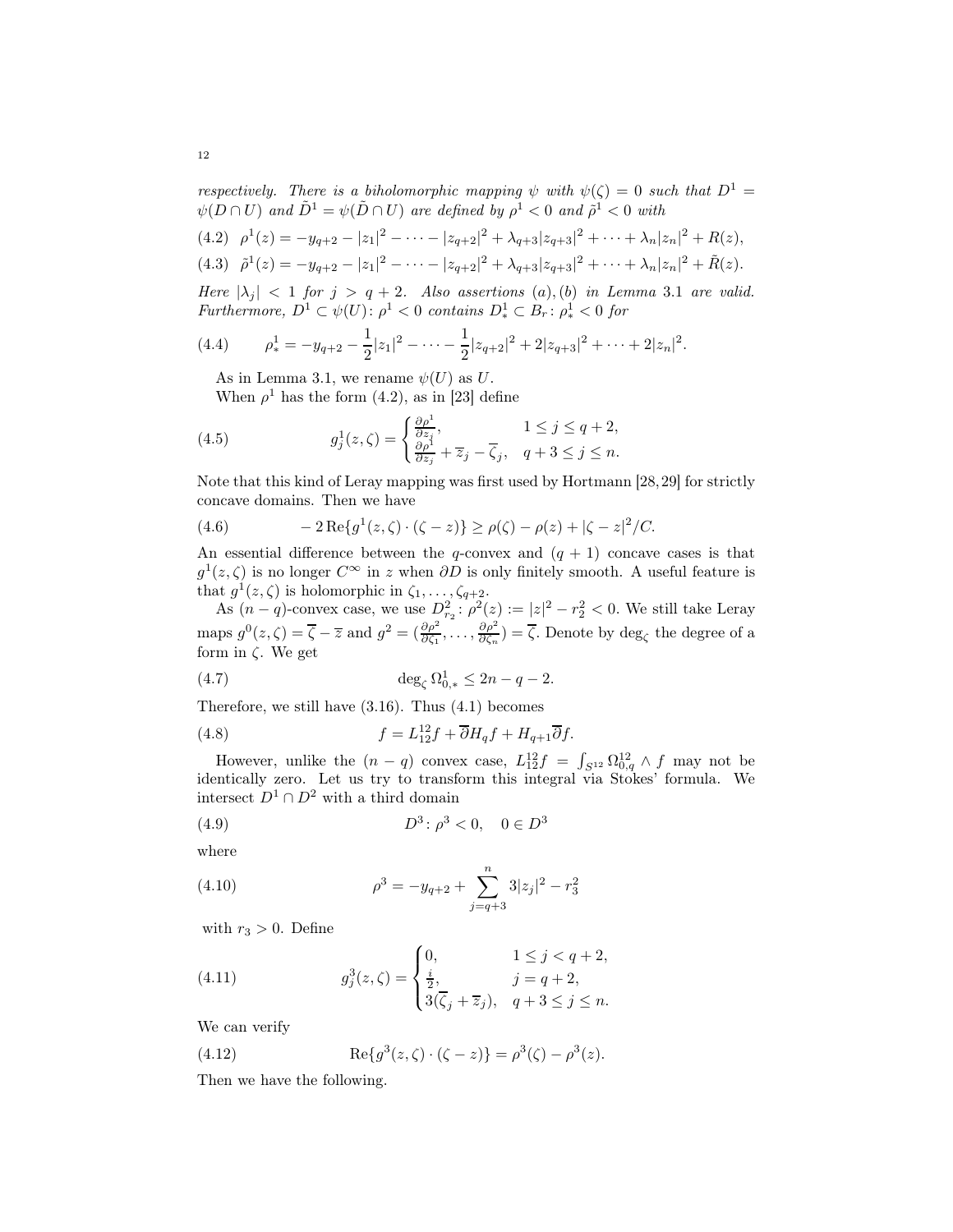<span id="page-12-0"></span>**Lemma 4.2.** Let  $\rho^i, g^i$  be defined by (4.[2\)](#page-11-0), [\(4](#page-11-1).5), [\(3](#page-8-0).4), (3.[7\)](#page-9-3), (4.[10\)](#page-11-2), (4.[11\)](#page-11-3) for  $i = 1, 2, 3.$ 

- (a) There exists  $r_1 \in (0, 1/6)$  such that  $\partial D^1, \partial D^2_{r_2}, \partial D^3_{r_3}$  are pairwise in the transversal position when  $0 < C_n r_3 < r_2 < r_1$  and  $r_1 < 2r_2$ .
- (b) Let  $\tilde{\rho}^0$ ,  $\tilde{\rho}^1$  be as in Lemma [4](#page-12-0).2. If  $\delta(D)$  is sufficiently small,  $\|\tilde{\rho}^0 \rho^0\|_2 <$  $\delta(D)$ , and  $1/C'_n < C_n r_3 < r_2 < r_1$  and  $r_2 < r_1/2$ , then  $\partial \tilde{D}^1, \partial D_{r_2}^2, \partial D_{r_3}^3$ are also pairwise in general position.
- (c) Let  $r_1, r_2, r_3$  be as in (b). Then

<span id="page-12-2"></span><span id="page-12-1"></span>
$$
(4.13) \qquad \partial \tilde{D}^1 \cap \partial D_{r_2}^2 \cap D_{r_3}^3 = \emptyset, \quad \partial \tilde{D}^1 \cap \partial D_{r_3}^3 \cap \partial D_{r_2}^2 = \emptyset,
$$
  

$$
(4.14) \quad |g^i(z,\zeta) \cdot (\zeta - z)| \ge 1/C, \quad \forall (z,\zeta) \in B_{r_4} \times \overline{D_{r_2}^2 \setminus (D^1 \cup D_{r_3}^3)}, \ i = 0,1,2,3,
$$

<span id="page-12-3"></span>(4.15) 
$$
S^{12} \subset \overline{D_{r_2}^2 \setminus (D^1 \cup D_{r_3}^3)}.
$$

*Proof.* (a) Suppose  $\nabla \rho^1(z) = \mu \nabla \rho^3(z)$ , and  $\rho^1(z) = \rho^3(z) = 0$ . We have  $-1 + \rho^3(z) = 0$ .  $R_{y_{q+2}} = \mu$ . This shows that  $-3/4 < \mu < -1/2$ . We also have  $z_j + o(|z|) = 0$  for  $j = 1, \ldots q + 1, x_{q+2} + o(|z|) = 0$ , and  $\lambda_j z_j + o(|z|) = 3\mu z_j$  for  $j > q + 2$ . The latter implies that  $|z_j| = o(|z|)$  since  $|3\mu| - |\lambda_j| > 1/4$ . Hence,  $\rho^1(z) = 0$  yields  $y_{q+2} = o(|z|)$ . This shows that  $z = 0$ , which contradicts  $\rho^3 = r_3 > 0$ .

To show  $\partial D_{r_2}^2$  and  $\partial D_{r_3}^3$  intersect transversally, suppose that at an intersection point z we have  $\nabla \rho^2 = \mu \nabla \rho^3$ . We first get  $2y_{q+2} = \mu(-1 + R_{y_{q+2}})$ . Hence  $1/4 <$  $-\mu^{-1}y_{q+2} < 3/4$  and  $|\mu| < 4|y_{q+2}|$ . Then  $\nabla \rho^2 = \mu \nabla \rho^3$  implies that  $|z| \leq C_n |y_{q+2}|$ . We get  $|y_{q+2}| \ge r_2/C_n$  and  $|y_{q+2}| \le r_3 + |z|^2 \le r_3 + C_n^2 |y_{q+2}|^2$ . Then  $2r_3 \ge$  $|y_{q+2}| \ge r_2/C_n$ , a contradiction to the assumption  $r_3 < r_2/C$ . That  $\partial D_r^1, \partial D_{r_2}^2$ intersect transversally is proved in Lemma [3.1.](#page-7-1)

(b) We leave the details to the reader.

(c) Suppose  $\rho^1(z) = 0$  and  $\rho^3(z) < 0$ . Then we have

$$
|z_1|^2 + \cdots + |z_{q+2}|^2 + \sum_{j>q+2} (\lambda_j + 3)|z_j|^2 - \tilde{R}(z) < r_3^2.
$$

This shows that  $|z| < 2r_3$ . We obtain the first identity in [\(4.13\)](#page-12-1). The proof of the second identity in [\(4.13\)](#page-12-1) is similar.

We now verify [\(4.14\)](#page-12-2). The cases for  $i = 0, 2$  are trivial. Case  $i = 1$  is proved in [\(3.11\)](#page-9-2). To verify [\(4.6\)](#page-11-4) for case  $i = 3$ , by [\(4.12\)](#page-11-5) we have

Re{
$$
g^3(\zeta, z) \cdot (\zeta - z)
$$
} =  $\rho^3(\zeta) - \rho^3(z)$ .

Note that  $D^3$  is defined by  $\rho^3 < 0$ . Thus for  $\zeta \notin D^3_{r_3}$  and  $z \in D^3_{r_3}$ , we have  $r^3(\zeta) - r^3(z) > 0$ . When  $r_4 < r_3/C$ ,  $B_{r_4}$  is contained in  $D_{r_3}^3$ . This shows that when  $z \in B_{r_4}$  and  $\zeta \notin D^3_{r_3}$  we have  $\rho^3(\zeta) - \rho^3(z) > 1/C$ . Now it is easy to see that  $\text{Re}(g^3(\zeta,z)\cdot(\zeta-z)) > 1/C$  when  $|z| < 1/C$ .

Finally,  $(4.15)$  follows from  $(4.13)$ .

**Definition 4.3.** The  $(D^1, U, \phi, \rho^1)$  $(D^1, U, \phi, \rho^1)$  $(D^1, U, \phi, \rho^1)$  in Lemma 4.1 (a) is called a  $(q + 1)$ -concave configuration, while Lemma [4.1](#page-10-2)  $(b)$  is referred as the *stability* of the configuration. In brevity, we call  $(D^1, D^2_{r_2}, D^3_{r_3})$  in Lemma [4](#page-10-2).1, a  $(q+1)$ -concave configuration, in which  $\partial D^1$ ,  $\partial D^2_{r_2}$ ,  $\partial D^3_{r_3}$  intersect pairwise transversally when  $1/C'_n < C_n r_3 < r_2 <$  $r_1$  and  $r_2 < r_1/2$ . The  $g^1, g^2, g^3$  in [\(4](#page-11-1).5), (3.[7\)](#page-9-3) and (4.[11\)](#page-11-3) are called the *standard* Leray maps of the configuration.

So far, we have been following Henkin-Leiterer [\[23\]](#page-43-9). We could derive a homotopy formula on  $D^1 \cap D_{r_2}^2 \cap D_{r_3}^3$  as in [\[23\]](#page-43-9). However, since we only need a local homotopy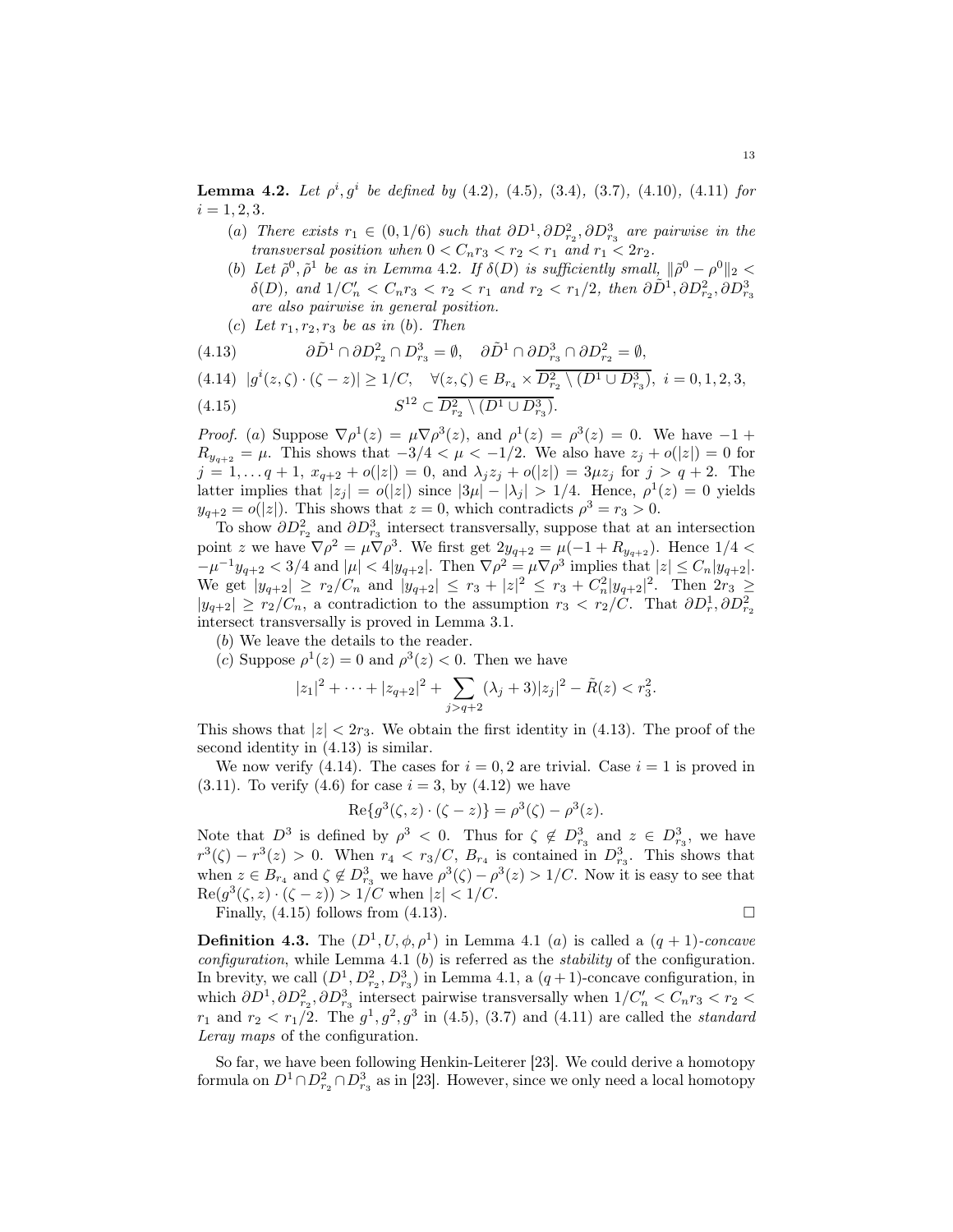formula near a boundary point, we now departure from the approach in [\[23\]](#page-43-9). Let us still use the approximate homotopy formula on  $D^1 \cap D^2_{r_2}$ . Modify it only for  $z \in D^1 \cap D_{r_2}^2 \cap B_{r_4}$  using mainly [\(4.13\)](#page-12-1)-[\(4.14\)](#page-12-2) to derive a homotopy formula on this smaller domain. Thus our starting point is still the approximate homotopy formula [\(4.1\)](#page-10-1). We will however use Koppelman's lemma for  $g^1, g^2, g^3$  on the set  $S^{12}$ .

Note that the anti-holomorphic differentials  $d\overline{\zeta}_j, d\overline{z}_k$  appear in  $\Omega^3$  as a wedge product in some of

$$
d(\overline{\zeta}_j + \overline{z}_j), \quad q+3 \le j \le n.
$$

Consequently,  $d\overline{z}_j$  and  $d\overline{\zeta}_j$ , having the *same* index, cannot appear in  $\Omega_{0,q}^3$  simultaneously. Therefore

<span id="page-13-3"></span>(4.16) 
$$
\deg_{\zeta} \Omega_{0,\ell}^3(z,\zeta) \le n + (n - (q+3) + 1) - \ell = 2n - q - \ell - 2, \quad \forall \ell.
$$

We now derive a result analogous to  $[23, p. 122,$  Lemma 13.6  $(iii)$  but for different boundary integrals  $L_{12}^{\bullet}$ .

**Lemma 4.4.** Let  $0 < q \leq n-2$ . Let  $(D^1, D^2_{r_2}, D^3_{r_3})$  be a  $(q+1)$  concave configuration with Leray maps  $(g^1, g^2, g^3)$ . Then

<span id="page-13-2"></span>(4.17) 
$$
\Omega^{13}_{0,\ell}(z,\zeta) = 0, \quad \ell < q; \quad \overline{\partial}_{\zeta} \Omega^{13}_{0,q}(z,\zeta) = 0.
$$

(a) Suppose that f is  $\overline{\partial}$ -closed  $(0, q)$  form on  $D_1$  and f is in  $C^1(\overline{D}_1)$ . Then on  $D^1 \cap D^2_{r_2} \cap D^3_{r_3}$ 

<span id="page-13-0"></span>
$$
(4.18) \t\t\t L_{12}^{13}f(z) = 0,
$$

<span id="page-13-1"></span>(4.19) 
$$
L_{12}^{12}f = -L_{12}^{23}f + \overline{\partial}L_{12}^{123}f + L_{12}^{123}\overline{\partial}f.
$$

(b) If  $(D^1, D_{r_2}^2, D_{r_3}^3)$  is a  $(q+2)$ -concave configuration and  $0 < q \leq n-3$ , then (4.[18\)](#page-13-0) and (4.[19\)](#page-13-1) are valid for any  $(0, q)$  forms  $f \in C^1(\overline{D}_1)$ .

*Proof.* To verify [\(4.17\)](#page-13-2), we note that  $\Omega_{0,q}^{13}(z,\zeta)$  has type  $(0,q)$  in z. It has type  $(n, n-2-q)$  in  $\zeta$  and it is holomorphic in  $\zeta_1, \ldots, \zeta_{q+2}$ . After taking  $\overline{\partial}_{\zeta}$ , it has type  $(n, n - q - 1)$  in  $\zeta$  for anti-holomorphic variables  $\zeta_{q+3}, \ldots, \zeta_n$ . However, the number of these anti-holomorphic variables is  $\langle n - (q + 3) + 2 = n - q - 1$ . We have verified  $(4.17)$ .

 $(a)$  To verify  $(4.18)$ , we need an approximation theorem by Henkin-Leiterer [\[23,](#page-43-9) Lemma 12.5 (iii), p. 122]. Fix  $z \in B_{r_4}$ . By [\(4.14\)](#page-12-2), we know that  $\Omega^{13}$  is a continuous  $(n, n-q-2)$  in  $\zeta \in K := \overline{D^2 \setminus (D^1 \cup D^3)}$ . Consequently, we can find a sequence  $\omega_z^{\nu}$ of  $\overline{\partial}_{\zeta}$ -closed continuous  $(n, n - q - 2)$ -forms on  $U \supset D^2$  such that  $\omega_z^{\nu}$  is a sequence of  $\overline{\partial}$ -closed  $(n, n - q - 2)$  forms on U converges to  $\Omega^{13}(z, \cdot)$  uniformly on K. Using a standard smoothing, we may assume that  $\omega_z^{\nu}$  are  $C^1$  in  $\zeta \in D^2$ ,  $\overline{\partial}$ -closed and approximate  $\Omega^{13}(z, \cdot)$  uniformly on K. By [\(4.15\)](#page-12-3),  $S^{12}$  is contained in K. Applying Stokes' formula for  $\omega_z^{\nu}$  contained in K and we obtain for  $z \in D^1 \cap D^2 \cap B_{r_4}$ ,

$$
L_{12}^{13}f = \lim_{\nu \to \infty} \int_{S^{12}} \omega_z^{\nu} \wedge f = \lim_{\nu \to \infty} \int_{S^1} \omega_z^{\nu} \wedge \overline{\partial}_{\zeta} f = 0.
$$

Now [\(4.19\)](#page-13-1) follows from Koppelman's lemma:

$$
\Omega_{0,q}^{12} = \Omega_{0,q}^{13} - \Omega_{0,q}^{23} + \overline{\partial}_{\zeta} \Omega_{0,q}^{123} + \overline{\partial}_{z} \Omega_{0,q-1}^{123}.
$$

(b) Note that when  $(D^1, D^2, D^3)$  is a  $(q + 2)$  concave configuration. We have  $L_{12}^{13}f = 0$  for any  $(0, q)$  forms f that are not necessarily  $\overline{\partial}$ -closed by  $(4.17)$  that now holds for  $\ell < q + 1$ . We get the desired conclusion immediately.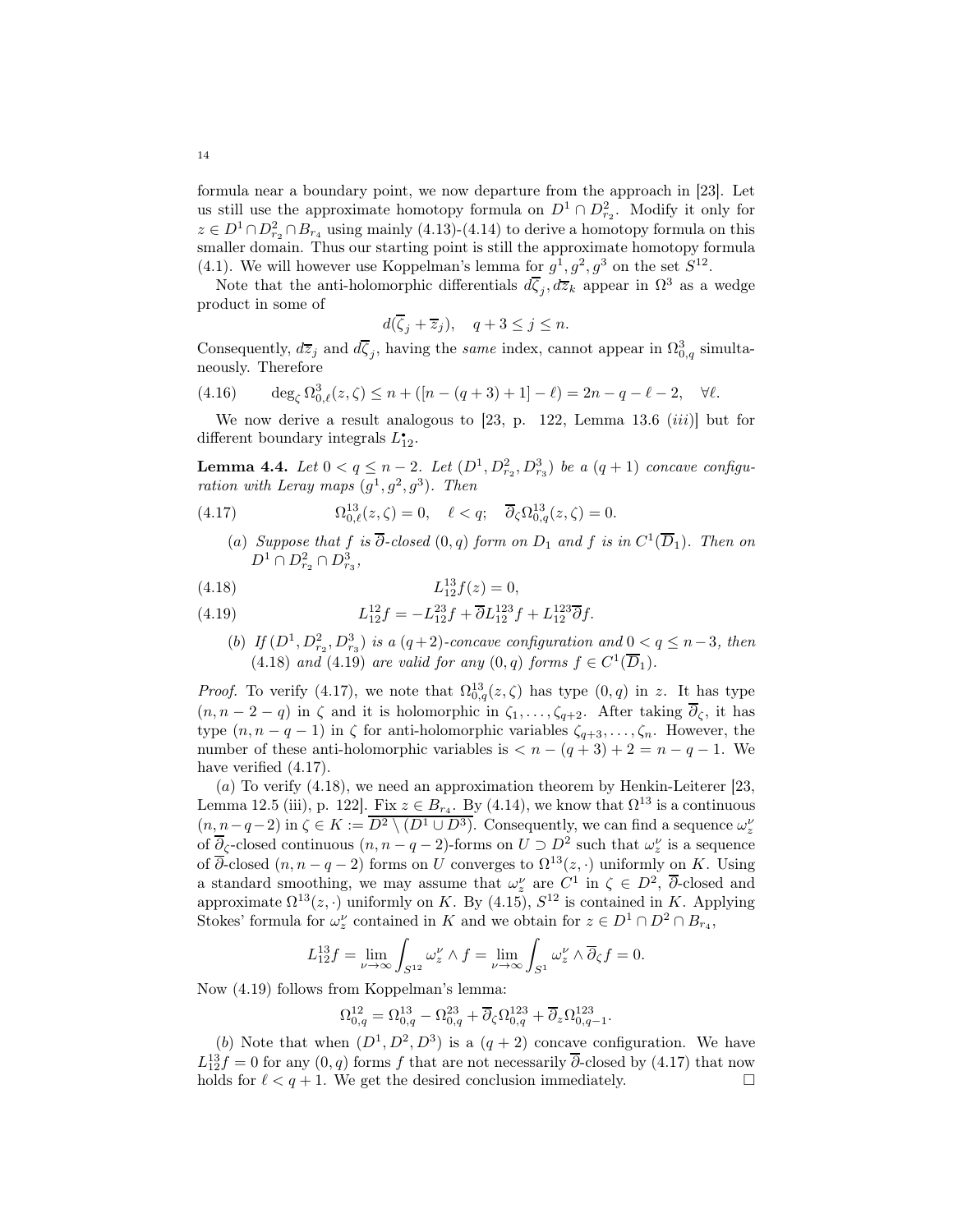**Remark 4.5.** In the proof for case (i), we do not have any control on  $\omega^{\nu}$  outside  $D_{r_2}^2 \setminus (D^1 \cup D_{r_3}^3)$  other than the uniform convergence. Therefore, in (a) it is crucial that f is  $\overline{\partial}$ -closed.

We recall the homotopy formula

$$
f = \overline{\partial} T_{q, B_{r_4}} f + T_{q+1, B_{r_4}} \overline{\partial} f
$$

on the ball  $B_{\delta}$  centered at the origin with radius  $\delta$ . We now transform  $L_{12}^{23}f$  in  $(4.19).$  $(4.19).$ 

The following is analogous to [\[23,](#page-43-9) Lemma 13.7, p. 125] for  $L_{23}^{23}$ .

**Lemma 4.6.** Let  $1 \le q \le n-2$ . Let  $(D^1, D^2_{r_2}, D^3_{r_3})$  be a  $(q+1)$ -concave configuration. Let  $L^{\bullet}$  be defined by  $(2.11)$  $(2.11)$ . For a  $(0,q)$  form f, we have

(4.20) 
$$
\overline{\partial} L_{12}^{23} f = \int_{S^{12}} \Omega_{0,q+1}^{23} \wedge \overline{\partial} f,
$$

(4.21) 
$$
L_{12}^{23}f = \overline{\partial} T_{B_{r_4},q} L_{12}^{23}f + T_{B_{r_4},q+1} L_{12}^{23} \overline{\partial} f, \text{ on } B_{r_4},
$$

$$
(4.22) \tL_{12}^{23} : Z_{0,q}(C^0(\overline{D})) \to Z_{0,q}(C^0(\overline{D}^2 \cap \overline{D}^3) \cap C^{\infty}(D^2 \cap D^3)).
$$

*Proof.* By [\(4.14\)](#page-12-2) the form  $\Omega^{23}$  is smooth in  $z \in B_{r_4}$  and  $\zeta \in S^{12}$ . We have

$$
\overline{\partial}_{\zeta}\Omega_{0,q+1}^{23} + \overline{\partial}_{z}\Omega_{0,q}^{23} = \Omega_{0,q+1}^{2} - \Omega_{0,q+1}^{3}.
$$

By [\(3.13\)](#page-9-5),  $\Omega_{0,q+1}^2 = 0$ . Thus  $\int_{S^{12}} \Omega_{0,q+1}^2(z,\zeta) \wedge f = 0$ . By [\(4.16\)](#page-13-3), the degree of  $f(\zeta) \wedge \Omega_{0,q+1}^3(z,\zeta)$  is less than  $2n-3$ , which is less than  $\dim(S^1 \cap S^2)$ . This shows that

(4.23) 
$$
\int_{S^{12}} \Omega_{q+1}^3(z,\zeta) \wedge f(\zeta) = 0, \quad q > 0.
$$

By Stokes' formula and  $\partial(S^{12}) = \emptyset$ , we obtain

$$
\overline{\partial}L_{12}^{23}f = -\int_{S^{12}} \overline{\partial}_{\zeta} \Omega_{0,q+1}^{23} \wedge f = \int_{S^{12}} \Omega_{0,q+1}^{23} \wedge \overline{\partial}f. \quad \Box
$$

In summary, we have the following local  $\overline{\partial}$ -solution operator for the concave case.

<span id="page-14-0"></span>**Theorem 4.7.** Let  $1 \le q \le n-2$ . Let  $(D^1, D^2_{r_2}, D^3_{r_3})$  be a  $(q + 1)$ -concave configuration. Let f be a  $\overline{\partial}$ -closed  $(0, q)$  form on  $D^{12}$ . On  $D^{12} \cap B_{r_4}$ , we have

$$
(4.24)\t\t\t f = \overline{\partial} H_q f
$$

with 
$$
H_q = H_q^{(1)} + H_q^{(2)} + H_q^{(3)}
$$
. Here  $H_q^{(1)}$  and  $H_q^{(2)}$  are given by (2.16), (3.18) and  
(4.25) 
$$
H_q^{(3)}f = L_{12}^{123}f + T_{B_{r_4},q}L_{12}^{23}f.
$$

Although it is not used in this paper, for potential applications, it is worthy to state the following local homotopy formula if we have an extra negative Levi eigenvalue: if  $\partial D^1$  is strictly  $(q+2)$  concave, then  $L_{12}^{23}f = 0$  by  $(4.17)$  for a  $(0, q)$ form f. Therefore, we have the following.

<span id="page-14-1"></span>**Theorem 4.8.** Let  $1 \le q \le n-3$ . Let  $(D^1, D^2_{r_2}, D^3_{r_3})$  be a  $(q+2)$ -concave configuration. Let  $D^{12} = D^1 \cap D_{r_2}^2$ . Let f be a  $(0,q)$  form on  $D^{12}$ . On  $D^{12} \cap B_{r_4}$ , we have

$$
(4.26)\t\t\t f = \partial H_q f + H_{q+1}\partial f
$$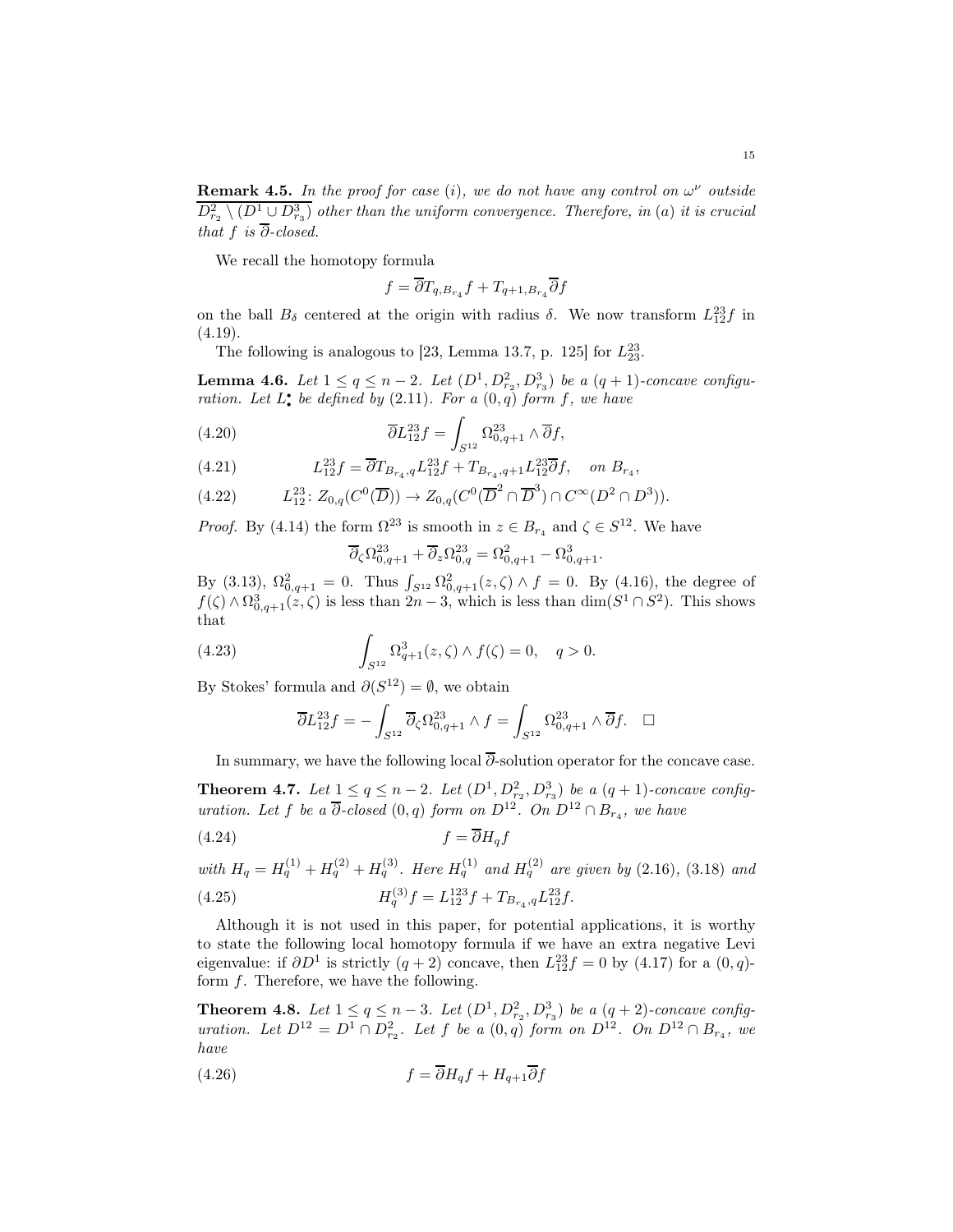with  $H_q = H_q^{(1)} + H_q^{(2)} + H_q^{(3)}$ . Here  $H_q^{(1)}$  and  $H_q^{(2)}$  are given by (2.[16\)](#page-5-4), (3.[18\)](#page-10-3) and (4.27)  $H_q^{(3)}f = L_{12}^{123}f + T_{B_{r_4},q}L_{12}^{23}f.$ 

As in the convex case, the integral kernels in  $H_q^{(2)}$ ,  $H_q^{(3)}$  have smooth kernels, since  $S_+^1, S^2, S^{12}$  do not intersect small neighborhood of the origin in  $\partial D^1$ . There is another main difference between the convex and concave cases. The kernel for the latter is only  $\Lambda^{m-1}$  away from the singularity when  $\partial D \in \Lambda^m$ . Anyway  $H_q^{(1)}$  is the main term to be estimated.

#### 5. Hölder-Zygmund spaces and a Hardy-Littlewood lemma

<span id="page-15-0"></span>In this section, we recall the Hölder-Zygmund norms and indicate how a Hardy-Littlewood lemma can be used to derive the estimates. This version of Hardy-Littlewood lemma allows us to simplify some estimation in [\[15\]](#page-43-11).

Let  $\Omega$  be a domain in  $\mathbb{R}^n$ . Denote by  $||u||_{D,a}$  the Hölder norm on a domain D for  $a \ge 0$ . Define  $\Delta_h f(x) = f(x+h) - f(x)$  and  $\Delta_h^2 f(x) = f(x+2h) + f(x) - 2f(x+h)$ . Following [\[56,](#page-44-10) Defn. 1.120, p. 76], define the space  $\Lambda^r(\Omega)$  for  $r > 0$ , to be the set of functions  $f$  with finite norm

<span id="page-15-4"></span>(5.1) 
$$
|f|_{\Lambda^r(\Omega)} = \sup_{x,x-h,x+h\in\Omega, h\neq 0; |\alpha|< r} \left\{|D^{\alpha}f(x)| + \frac{|\Delta_h^2 D^{\alpha}f(x)|}{|h|^{r-|\alpha|}}\right\}.
$$

Denote by  $\Lambda_{loc}^r(\Omega)$  the space of functions f such that  $f \in \Lambda^r(\Omega')$  for any relatively compact subdomains  $\Omega'$  of  $\Omega$ .

<span id="page-15-5"></span>**Lemma 5.1.** Let  $0 \leq \beta < 1$ . Let  $D \subset \mathbb{R}^n$  be a bounded and connected Lipschitz domain. Suppose that f is in  $C^2_{loc}(D)$  and

$$
|\partial^2 f(x)| \le A \operatorname{dist}(x, \partial D)^{\beta - 1}.
$$

 $Fix x_0 \in D$ . Then  $|f|_{D;1+\beta} \leq C_0(|f(x_0)|+|\nabla f(x_0)|)+C_\beta A$ , where constants  $C_0, C_\beta$ depend on a finite set of Lipschitz graph defining functions of ∂D.

*Proof.* The proof is standard for  $0 < \beta < 1$ . Suppose  $\beta = 0$ . The assumption implies that the second-order derivatives of  $f$  is bounded on each compact subset of D and it suffices to estimate  $\Delta_h^2 f(x)$  when x is close to the boundary and  $h \in \mathbb{R}^n$ is small. Take a boundary point of  $\partial D$ . We may assume that  $x_0 = 0$ . By definition, we may assume that D is defined by  $x_n > g(x')$  where g is a Lipschitz function satisfying  $|g(\tilde{x}') - g(x')| \le L|\tilde{x}' - x'|$  with  $L > 1$ . Then

$$
dist(y, \partial D) \ge (y_n - g(x'))/L.
$$

Suppose that  $x, x - h, x + h$  are in D and close to the origin. We first consider the special case when  $x, h$  satisfy

<span id="page-15-3"></span>(5.2) 
$$
x + th \in D, \quad \text{dist}(x + th, \partial D) \ge |h|/L, \quad \forall t \in [0, 2].
$$

Set  $u(s) = f(x + h + sh) + f(x + h - sh) - 2f(x + h)$ . Thus  $u(0) = u'(0) = 0$  and  $|u''(s)| \leq C_n L A|h|$ . This shows that  $|u(1)| \leq C_n L A|h|$ .

For the general case, set  $\tilde{h} = (0', 3L|h|)$ . When  $y \in D$  is close to the origin and  $t \in [0, 2]$ , we have

- <span id="page-15-1"></span>(5.3)  $y + t\tilde{h} \in D, \quad y + \tilde{h} + th \in D,$
- <span id="page-15-2"></span>(5.4) dist $(y + \tilde{h} + th, \partial D) \ge |h|$ .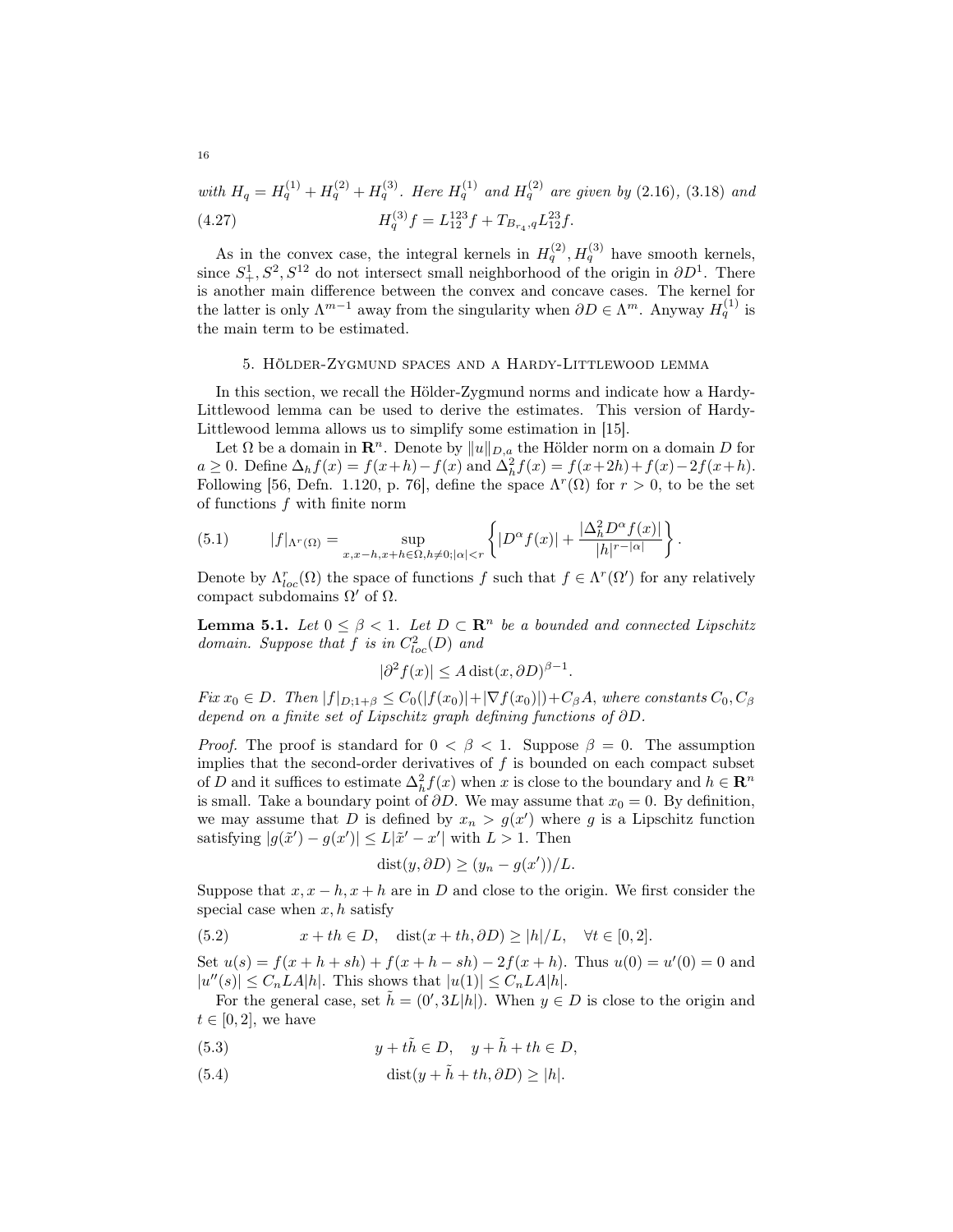Decompose

<span id="page-16-1"></span>(5.5) 
$$
f(x+2h) + f(x) - 2f(x+h) = 2f(x+h) + 2f(x+\tilde{h}) - 4f(x+h+\tilde{h}) - f(x+2\tilde{h}) - f(x+2h+2\tilde{h}) + 2f(x+h+2\tilde{h}) + f(x) + f(x+2\tilde{h}) - 2f(x+\tilde{h}) + f(x+2h) + f(x+2h+2\tilde{h}) - 2f(x+2h+\tilde{h}) - 2f(x+h) - 2f(x+h+2\tilde{h}) + 4f(x+h+\tilde{h}).
$$

We estimate each row on the right-hand side of  $(5.5)$ . Let us denote by  $[a, b]$  the line segment connecting two points  $a, b$  in  $\mathbb{R}^n$ . By [\(5.3\)](#page-15-1) and [\(5.4\)](#page-15-2), we have

$$
[x+\tilde{h}, x+\tilde{h}+2h] \subset D, \quad \text{dist}(x+\tilde{h}+th, \partial D) \ge |h|,
$$

for  $t \in [0, 2]$ . Therefore, we can estimate the first row using the estimation for the special case [\(5.2\)](#page-15-3) in which x is replaced by  $x + \tilde{h}$ . The second row is estimated similarly. For the third row, by [\(5.4\)](#page-15-2) and  $x \in D$ , we get

$$
dist(x + \tilde{h} + s\tilde{h}, \partial D) \ge (1 + s)|h| \ge (1 - |s|)|h|, \quad s \in [-1, 1].
$$

Take  $u(s) = f(x + \tilde{h} + s\tilde{h}) + f(x + \tilde{h} - s\tilde{h}) - 2f(x + \tilde{h}).$  This yields  $|u''(s)| \le$  $C_nAL|h|/(1-s)$  for  $s \in [0,1]$  and  $|u(1)| \le C_nAL|h|$  by  $u(1) = \int_0^1 (1-s)u''(s) ds$ . This gives us the desired estimate for the third row. The last two rows in [\(5.5\)](#page-16-1) can be estimated similarly.  $\Box$ 

We remark that the decomposition [\(5.5\)](#page-16-1) shows the following.

**Proposition 5.2.** Let D be a bounded Lipschitz-graph domain in  $\mathbb{R}^n$ . Set

$$
D_h = \{x \in D \colon [x, x + 2h] \subset D\}, \quad \forall h \in \mathbf{R}^n.
$$

The norm  $(5.1)$  $(5.1)$  is equivalent to

$$
|f|_{\tilde{\Lambda}^r(D)} = \sup_{x \in D} |f(x)| + \sum_{|\alpha| < r} \sup_{h \in \mathbf{R}^N \setminus \{0\}} \sup_{x \in D_{h,2}} \frac{|\Delta_h^2 D^\alpha f(x)|}{|h|^{r-|\alpha|}}.
$$

In other words,  $c|f|_{\tilde{\Lambda}^r(D)} \leq |f|_{\Lambda^r(D)} \leq C|f|_{\tilde{\Lambda}^r(D)}$ . Here one can take  $c=1$  and  $C$ a constant depending on finitely many graph Lipschitz functions defining ∂D.

There are other equivalent norms for  $\Lambda^r$ . For other equivalent norms of  $\Lambda^r$ , see [\[30,](#page-43-14) Thm. 1] and [\[15\]](#page-43-11).

# 6.  $\frac{1}{2}$ -GAIN ESTIMATES FOR LOCAL HOMOTOPY OPERATORS

In this section, we derive the estimates for homotopy operators. We will give precise estimates which are potentially useful for applications. We remark that the local estimates do not require the forms to be  $\overline{\partial}$  closed.

We first consider the  $(n - q)$  convex case. In this case the result is essentially in [\[15\]](#page-43-11). We simplified proof by using Lemma [5.1](#page-15-5) which is applicable for  $C^2$  domains.

<span id="page-16-2"></span>**Theorem 6.1.** Let  $r \in (1,\infty)$  and  $1 \leq q \leq n-1$ . Let  $(D^1, D^2)$  be a  $(n-q)$ -convex configuration. The homotopy operator  $H_q$  in Theorem [3](#page-10-4).5 satisfies

<span id="page-16-0"></span>
$$
(6.1) \t\t |H_q\varphi|_{D^1 \cap D^2_{r_3}, r+1/2} \leq C(\partial \rho^1, \partial^2 \rho^1)|\varphi|_{D^{12},r}, \quad r_1/2 < r_3 < 3r_2/4.
$$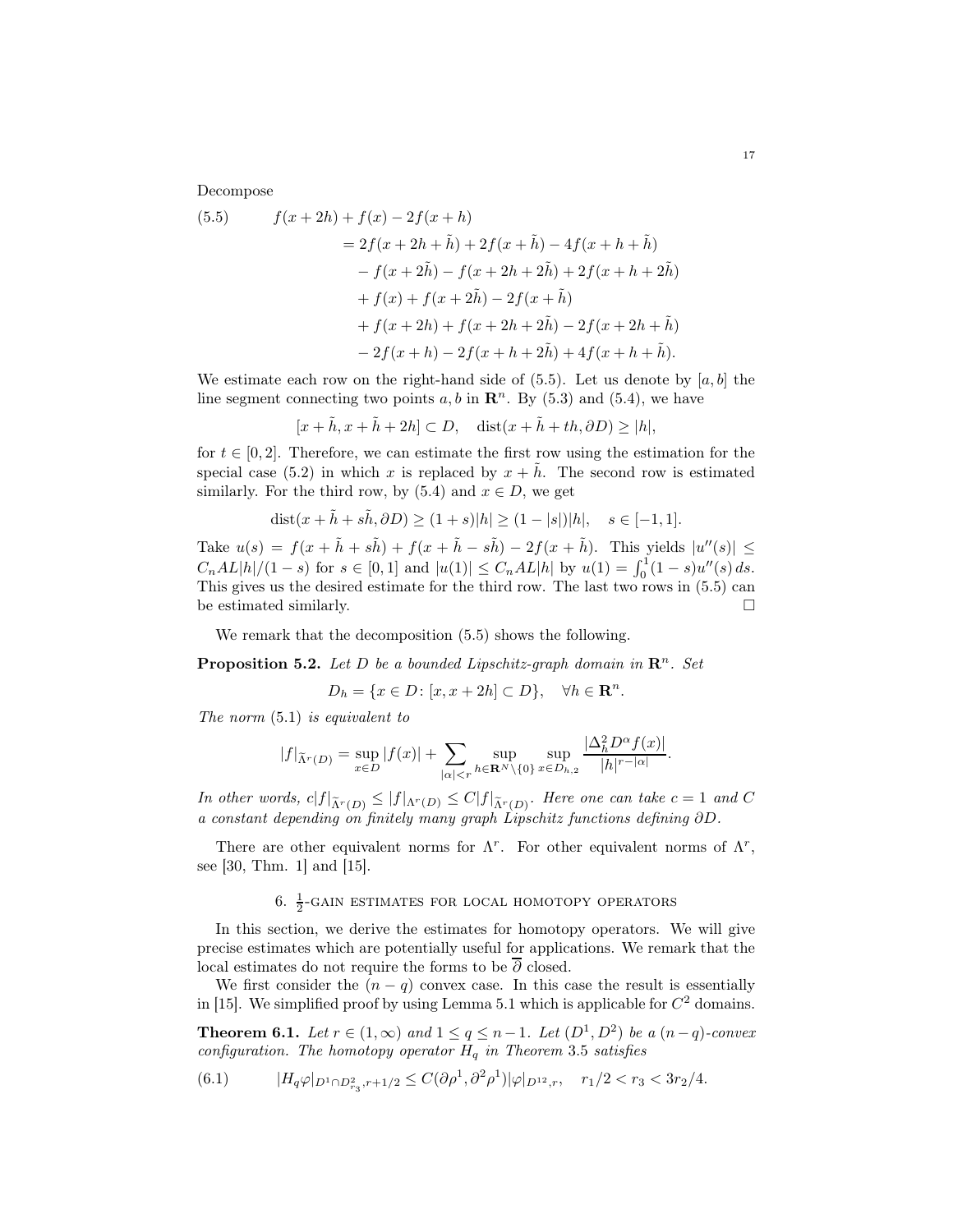Proof. We now derive our main estimate. We will also simplify the proof in [\[15\]](#page-43-11) by using Lemma [5.1.](#page-15-5) Recall the homotopy operator

$$
H_q\varphi=(H_q^{(1)}+H_q^{(2)})\varphi
$$

with

$$
H_q^{(1)}\varphi = R_{U_1\cup D^{12}}^0 E\varphi + R_{U_1}^{01} [\overline{\partial}, E]\varphi.
$$

Near the origin, each term in  $H_q^{(2)}\varphi$  given by [\(3.20\)](#page-10-5) is a linear combination of integrals of the form

$$
Kf(z) := \int_{S^I} \frac{A(\partial \rho_\zeta^1, \partial_\zeta^2 \rho^1, \zeta, z) f(\zeta)}{(g^1 \cdot (\zeta - z))^a (g^2 \cdot (\zeta - z))^b |\zeta - z|^{2c}} dV
$$

where f is the coefficients of  $\varphi$ , a, b, c are integers. Note that  $S^I$  is one of  $S^1_+, S^{12}, S^2$ . Therefore, the kernel of K is smooth for z close to the origin. We have  $|Kf|_{r+1/2} \leq$  $C_r||f||_0$ . Here and in what follows  $C_r$  denotes a constant depending on  $\rho$ ,  $\partial \rho$ ,  $\partial^2 \rho$ .

We now estimate the main term  $H^{(1)}\varphi$ . Decompose it as

(6.2) 
$$
H^{(1)}\varphi = \int_{D^{12} \cup U^{1}} \Omega_{0,q}^{0}(z,\zeta) \wedge E\varphi(\zeta) + \int_{\mathcal{U} \backslash D} \Omega_{0,q}^{01}(z,\zeta) \wedge [\overline{\partial},E] \varphi(\zeta).
$$

Denote the first integral by  $K_1\varphi$ . By estimates on Newtonian potential [\[57\]](#page-44-11), we have

$$
|K_1\varphi|_{r+1/2} \leq C|\varphi|_{r-1/2}.
$$

Note that the above is proved in  $[57]$  when r is not an integer. When it is an integer, the estimate follows the interpolation for the Zygmund spaces. The last integral in [\(6.18\)](#page-19-1) can be written as a linear combination of

(6.3) 
$$
K_2 f := \int_{\mathcal{U} \backslash D} f(\zeta) \frac{A(\partial \rho_{\zeta}^1, \partial_{\zeta}^2 \rho^1, \zeta, z) N_1(\zeta - z)}{\Phi^{n-j}(z, \zeta) | \zeta - z|^{2j}} dV(\zeta), \quad 1 \le j < n,
$$

(6.4) 
$$
\Phi(z,\zeta) = g^1(z,\zeta) \cdot (\zeta - z)
$$

where f is a coefficient of the form  $[\overline{\partial}, E] \varphi$  and hence

$$
(6.5) \t\t |f|_{r-1} \le C|\varphi|_r.
$$

Here and in what follows,  $N_m(\zeta)$  denotes a monomial of  $\zeta$  with degree  $m \geq 0$ . Note that f vanishes on  $\overline{D}$ .

Fix  $\zeta_0 \in \partial D_1$ . We first choose local coordinates such that  $s_1(\zeta), s_t(\zeta), t(\zeta) =$  $(t_3,\ldots,t_{2n})(\zeta)$  vanishing at  $\zeta_0$ ,  $D^1$  is defined by  $s_1 < 0$ , and

(6.6) 
$$
|\Phi(z,\zeta)| \geq c_*(d(z) + s_1(\zeta) + |s_2(\zeta)| + |t(\zeta)|^2),
$$

(6.7) 
$$
|\Phi(z,\zeta)| \geq c_* |\zeta - z|^2, \quad |\zeta - z| \geq c_* |t(\zeta)|.
$$

Let  $r = k + \alpha$  with integer  $k \ge 1$  and  $0 < \alpha \le 1$ .

Consider first the case that  $0 < \alpha < 1/2$ . By fundamental theorem of calculus, we have  $|f(\zeta)| \leq C|f|_r \operatorname{dist}(\zeta, \partial D_1)^{r-1}$ . We have  $|\partial^{k+1} Kf(z)| \leq C_r |f|_{r-1} I(z)$ , where

<span id="page-17-0"></span>
$$
(6.8) \ I(z) := \int_{[0,1] \times [-1,1]^{2n-1}} \frac{s_1^{r-1} ds_1 ds_2 dt}{(d(z) + s_1 + |s_2| + |t|^2)^{(n-j)+a} (s_1 + |s_2| + |t|)^{2j+b-1}}
$$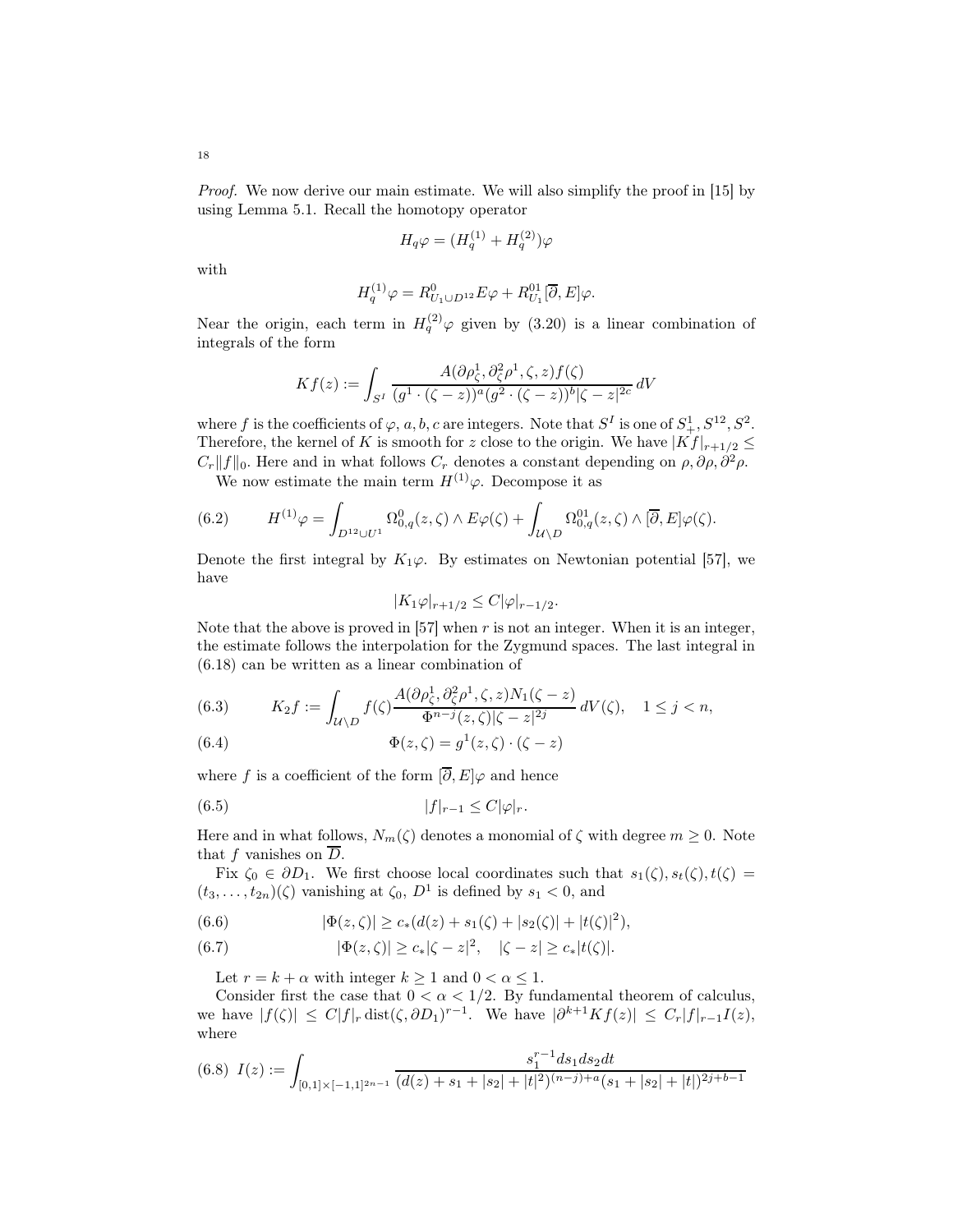with  $a + b = k + 1$  and  $1 \leq j < 2n$ . The worst term occurs when  $j = n - 1$  and  $a = k + 1$ . Therefore, using polar coordinates for  $t(\zeta)$  we obtain  $I(z) \leq C I(z)$  for

$$
\tilde{I}(z) := \int_{[0,1]^3} \frac{s_1^{r-1} ds_1 ds_2 dt}{(d(z) + s_1 + s_2 + t^2)^{k+2}}.
$$

We have  $\tilde{I}(z) \leq \hat{I}_{\alpha}(z)$  for

(6.9) 
$$
\hat{I}_{\alpha}(z) := \int_{t=0}^{1} \int_{s_1=0}^{1} \int_{s_2=0}^{1} \frac{s_1^{\alpha-1} ds_1 ds_2 dt}{(d(z) + s_1 + s_2 + t^2)^2} \leq C d(z)^{(\alpha+1/2)-1}
$$

because  $\alpha - 1/2 < 0$ . Here we leave the proof of last inequality to the reader, or see similar arguments in the proof of Lemma [6.2](#page-18-0) below.

When  $\alpha + 1/2 \geq 1$ , we use  $\lfloor \partial^{k+2} K f(z) \rfloor \leq |f|_{r-1} I(z)$  defined by [\(6.8\)](#page-17-0) in which  $a + b = k + 2$ . Then  $I(z) \leq C \tilde{I}_1(z)$  for

(6.10) 
$$
\tilde{I}_1(z) := \int \frac{s_1^{r-1} ds_1 ds_2 dt}{(d(z) + s_1(\zeta) + |s_2(\zeta)| + |t(\zeta)|^2)^{k+3}}.
$$

We now have  $\tilde{I}_1(z) \leq \hat{I}_{\alpha-1}(z) \leq d(z)^{(\alpha+1/2)-2}$  because  $(\alpha+1/2) < 2$ .

<span id="page-18-2"></span><span id="page-18-0"></span>**Lemma 6.2.** Let  $\beta, \mu_1 \in [0, \infty)$ ,  $\lambda \in \mathbb{R}$ , and  $0 < \delta < 1$ . Suppose  $(6.11)$  $\gamma' := \beta - \lambda + 1 + \min\{0, (\lambda - \mu_1 + 1)/2 - \epsilon\} < 0$ 

and  $\epsilon > 0$ . Then

<span id="page-18-3"></span>
$$
(6.12)\quad \int_0^1 \int_0^1 \int_{t \in [0,1]^m} \frac{s_1^{\beta}(\delta + s_1 + s_2 + |t|^2)^{-1 - \mu_1}}{(\delta + s_1 + s_2 + |t|)^{m - 1 + \lambda - \mu_1}} ds_1 ds_2 dt < \begin{cases} C\delta^{\beta'}, & \beta' < 0; \\ C, & \beta' > 0. \end{cases}
$$

Proof. We consider the integral in the following regions.

(i)  $s_2 > \max\{s_1, \delta, |t|\}.$  On this region the integral is less than

$$
\int_{s_2 > \delta} \int_{0 < s_1 < s_2} \int_{|t| < s_2} \frac{s_1^{\beta}}{s_2^{m+\lambda}} dt ds_1 ds_2 \leq C \delta^{\beta - \lambda + 2}
$$

if  $\beta < \lambda - 2$ . Also the integral bounded by a constant if  $\beta > \lambda - 2$ . The same bounds can be obtained for the integral on regions (ii)  $s_1 > \max\{\delta, s_2, |t|\}$  and (iii)  $\delta > \max\{s_1, s_2, |t|\}.$ 

(*iv*).  $|t|^2 > \min\{\delta, s_1, s_2\}$ . On this region, the integral is less than

$$
\int_{\rho>\sqrt{\delta}}\int_{s_1<\rho^2}\int_{s_2<\rho^2}\frac{s_1^\beta\,ds_1ds_2d\rho}{\rho^{2(1+\mu_1)+\lambda-\mu_1}}\leq \int_{\rho>\sqrt{\delta}}\rho^{2\beta-\mu_1-\lambda}\,d\rho
$$

(v).  $|t|^2 < \delta + s_1 + s_2 < |t|$ . On this region, the integral is less than

(6.13) 
$$
\int_{(s_1, s_2) \in [0,1]^2} \int_{\delta+s_1+s_2}^{\sqrt{\delta+s_1+s_2}} \frac{s_1^{\beta} d\rho ds_1 ds_2}{(\delta+s_1+s_2)^{1+\mu_1} \rho^{\lambda-\mu_1}}
$$

Suppose  $\lambda - \mu_1 > 1$ . The latter is less than

<span id="page-18-1"></span>
$$
\int_{(s_1, s_2) \in [0, 1]^2} \frac{s_1^{\beta} ds_1 ds_2}{(\delta + s_1 + s_2)^{\lambda}} < C \delta^{\beta - \lambda + 1},
$$

.

for  $\beta - \lambda + 1 < 0$ . When  $\beta - \lambda + 1 \ge 0$ , the integral [\(6.13\)](#page-18-1) is less than

$$
\int_{(s_1,s_2)\in[0,1]^2}\frac{s_1^{\beta}(|\ln(\delta+s_1+s_2)|+(\delta+s_1+s_2)^{\frac{\mu_1-\lambda+1}{2}})}{(\delta+s_1+s_2)^{1+\mu_1}}\,ds_1ds_2,
$$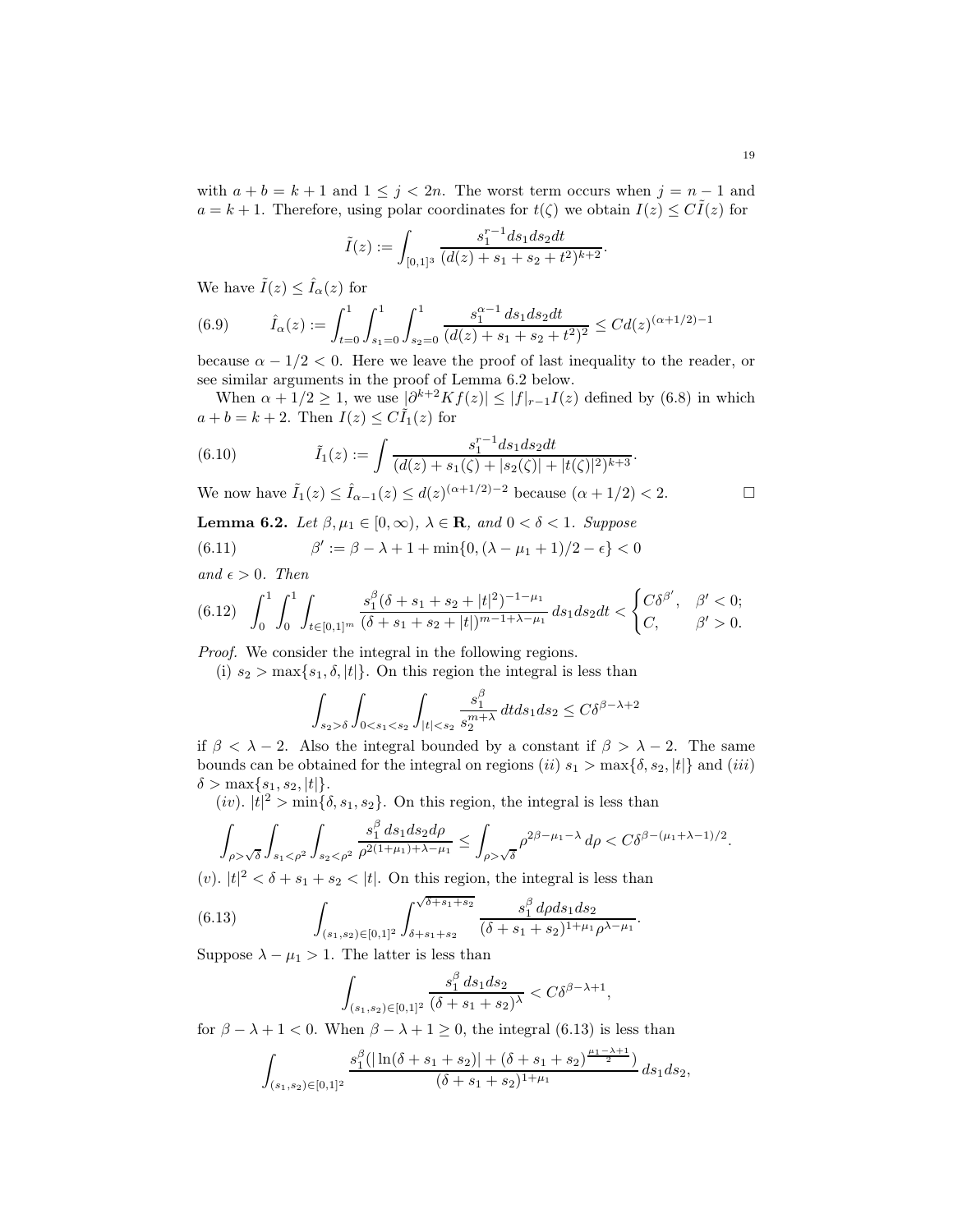which is less than  $C_{\epsilon} \delta^{\beta - (\mu_1 + \lambda - 3)/2 - \epsilon}$  if

$$
\beta-(\mu_1+\lambda-3)/2-\epsilon<0.
$$

Thus we can take  $\beta' = \min\{\beta - \lambda + 1, \beta - (\mu_1 + \lambda - 3)/2 - \epsilon\}$ , which is [\(6.11\)](#page-18-2). We left the reader to check that when  $\beta' > 0$  the integral [\(6.12\)](#page-18-3) is bounded above by a constant.  $\square$ 

We need the following

<span id="page-19-2"></span>
$$
(6.14) \t\t |uv|_a \leq C(|u|_a||v||_0 + ||u||_0|v|_a), \quad a \in (0, \infty);
$$

<span id="page-19-3"></span>
$$
(6.15) \t\t ||u||_{a+b}||v||_{c+d} \leq C_{a,b,c,d}(||u||_{a+b+d}||v||_d + ||u||_a||v||_{c+b+d})
$$

for  $a, b, c, d \in [0, \infty)$ . For  $(6.14)$ , see [\[2,](#page-42-5) Thm 2.86, p. 104]; for  $(6.15)$ , see [\[18\]](#page-43-15).

**Theorem 6.3.** Let  $r \in (1,\infty)$  and  $1 \le q \le n-2$ . Let  $(D^1, D^2, D^3)$  be a  $(q+1)$ concave configuration. The homotopy operators  $H_q$  in Theorems [4](#page-14-1).7 and 4.8 satisfy

<span id="page-19-0"></span>
$$
(6.16) \t\t |H_q\varphi|_{D^1 \cap D^2_{r_4}, r+1/2} \leq C_r(\partial \rho, \partial^2 \rho)(|\rho^1|_{r+5/2} ||\varphi||_1 + |\varphi|_{D^{12},r})
$$

for  $r_1/2 < r_4 < 3r_3/4$ . Moreover,  $C_r(\partial \rho, \partial^2 \rho)$  is upper-stable under a small  $C^2$ perturbation of ρ

Proof. We now derive our main estimates. Recall the homotopy operator

$$
H_q\varphi = (H_q^{(1)} + H_q^{(2)} + H_q^{(3)})\varphi
$$

where  $\varphi$  has type  $(0, q)$  and

$$
H_q^{(1)}\varphi = R_{U_1 \cup D^{12}}^0 E \varphi + R_{U_1}^{01} [\overline{\partial}, E] \varphi.
$$

Near the origin, each term in  $H_q^{(2)}\varphi$ ,  $H_q^{(3)}\varphi$  is a linear combination of integrals of the form

$$
K_0 f_0(z) = A(\partial_z^2 \rho^1) \tilde{K}_0 f_0
$$

with  $f_0$  being a coefficient of  $\varphi$ , and  $A(\partial_z^2 \rho)$  being a polynomial in derivatives of  $\rho$ of order at most two. Here  $\tilde{K}_0$ , which involves only  $\partial \rho^1$ , is defined by

$$
\tilde{K}_0 f_0(z) := \int_{S^I} f_0(\zeta) (g^1 \cdot (\zeta - z))^a (g^2 \cdot (\zeta - z))^b (g^3 \cdot (\zeta - z))^c |\zeta - z|^{2d} (\text{Re}\,\zeta, \text{Im}\,\zeta)^e dV
$$

where  $a, b, c, d$  are negative integers and  $S<sup>I</sup>$  is one of  $S<sup>1</sup>, S<sup>12</sup>, S<sup>2</sup>$ . Therefore, for the  $g^i$  that appear in the kernel, we have

$$
|g^i \cdot (\zeta - z)| \ge c_0
$$

when |z| is sufficiently small and  $\zeta \in S^I$ . By [\(6.14\)](#page-19-2), we have  $|\tilde{K}_0 f_0|_{r+1/2} \leq$  $C_r|\rho^1|_{r+3/2}||f_0||_0$  and

(6.17) 
$$
|K_0f_0|_{r+1/2} \leq C|\rho^1|_{r+5/2} ||\tilde{K}_0f_0||_0 + C|\tilde{K}_0f_0|_{r+1/2}.
$$

Here and in what follows  $C_r$  denotes a constant depending on  $\rho$ ,  $\partial \rho$ ,  $\partial^2 \rho$ . Therefore, we have

$$
|K_0 f_0|_{r+1/2} \le C_r |\rho^1|_{r+5/2} ||f||_0.
$$

<span id="page-19-1"></span>We now estimate the main term  $H^{(1)}\varphi$ . Decompose it as

$$
(6.18) \tH^{(1)}\varphi = \int_{D^{12} \cup U^1} \Omega^0_{0,q}(z,\zeta) \wedge E\varphi(\zeta) + \int_{\mathcal{U} \backslash D} \Omega^{01}_{0,q}(z,\zeta) \wedge [\overline{\partial},E] \varphi(\zeta).
$$

Denote the first integral by  $K_1\varphi$ . By estimates on Newtonian potential, we have

$$
|K_1\varphi|_{r+1/2} \leq C|\varphi|_{r-1/2}.
$$

20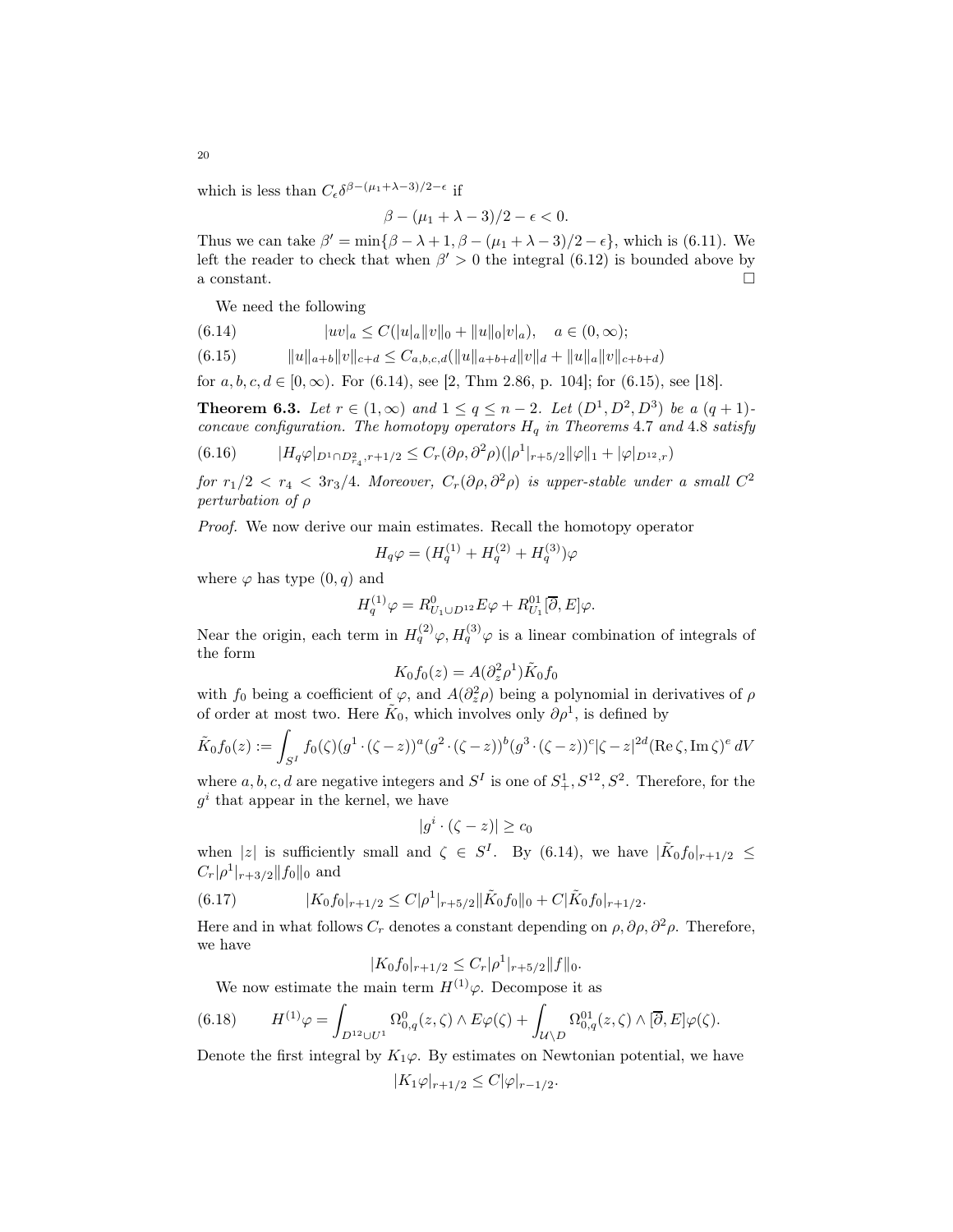The last integral in [\(6.18\)](#page-19-1) can be written as a linear combination of

(6.19) 
$$
K_2 f(z) := \partial_z^2 \rho^1 \tilde{K}_2 f
$$

where f is a coefficient of the form  $[\overline{\partial}, E]\varphi$  and hence

$$
(6.20) \t\t |f|_{r-1} \le C|\varphi|_r.
$$

Also  $\partial^2 \rho^1$  indicates a derivative of order at most two; and

(6.21) 
$$
\tilde{K}_2 f := \int_{\mathcal{U} \setminus D} f(\zeta) \frac{A(z, \zeta) N_1(\zeta - z)}{\Phi^{n-j}(z, \zeta) |\zeta - z|^{2j}} dV(\zeta), \quad 1 \le j < n,
$$

(6.22) 
$$
\Phi(z,\zeta) = g^1(z,\zeta) \cdot (\zeta - z).
$$

Here and in what follows,  $N_m(\zeta)$  denotes a monomial of  $\zeta$  with degree  $m \geq 0$ . Also,  $A(z,\zeta)$  is a monomial in  $z,\zeta$ . Note that f vanishes on  $\overline{D}$ .

We have

<span id="page-20-2"></span>
$$
|K_2f|_{r+1/2} \leq C_r(|\rho^1|_{r+5/2} ||\tilde{K}_2f||_0 + |\tilde{K}_2f|_{r+1/2}).
$$

We have  $\|\tilde{K}_2 f\|_{1/2} \leq C \|f\|_0$ , by the estimate in Theorem [6.1.](#page-16-2) For later purpose we note that this also gives us

$$
(6.23) \t\t\t\t ||K_2f||_0 \le C||f||_0.
$$

The rest of the proof is devoted to the proof of

<span id="page-20-0"></span>(6.24) 
$$
|\tilde{K}_2 f|_{r+1/2} \leq C_r(||\rho^1||_{r+2}||f||_0 + |f|_{r-1}), \quad r > 1.
$$

Then combining above estimates yields the proof for [\(6.16\)](#page-19-0).

A technical difficulty to prove [\(6.24\)](#page-20-0) is that we do not have a version of [\(6.15\)](#page-19-3) for Zygmund norms. Therefore, we must use [\(6.15\)](#page-19-3) as a substitute to treat Zygmund norms. The computation is tedious and our main observation is that the kernel of  $\tilde{K}$  involves only  $\partial^1 \rho$  instead of  $\partial^2 \rho$ . Therefore, [\(6.15\)](#page-19-3) is still good enough to derive [\(6.24\)](#page-20-0) which is a crude estimate.

Let  $r = k + \alpha$  with integer  $k \ge 1$  and  $0 < \alpha \le 1$ . In the following cases, we will apply Lemma [6.2](#page-18-0) several times. For clarity, we will call values  $(\beta, \beta', \lambda)$  as  $(\beta_i, \beta'_i, \lambda_i)$  when we use the lemma.

(i)  $0 < \alpha < 1/2$ . Recall that the kernel of  $K_2$  involves only first-order derivatives of  $\rho^1$  in z-variables and it does not involve  $\zeta$ -derivatives of  $\rho^1$ . The expansion of  $\Phi^1$ contains some  $\zeta_j - z_j$ . Since  $\rho^1 \in \Lambda^{k+\alpha+5/2} \subset C^{k+2}$ , we therefore express  $\partial_z^{k+1} \tilde{K}_2 f$ as a sum of

<span id="page-20-1"></span>(6.25) 
$$
K_{\mu,\nu}^{(k+1)}f := \partial_z^{1+\nu'_1} \rho^1 \cdots \partial_z^{1+\nu'_{\mu_1}} \rho^1 K_{\mu}f
$$

with

(6.26) 
$$
K_{\mu}f(z) := \int_{U^1} \frac{f(\zeta)N_{1-\mu_0+\mu_1-\nu_1^{\prime\prime}-\cdots-\nu_{\mu_1}^{\prime\prime}+\mu_2}(\zeta-z)}{(\Phi^1(z,\zeta))^{n-j+\mu_1}|\zeta-z|^{2j+2\mu_2}}dV.
$$

Here  $1 \le j < n, \nu''_i = 0, 1$ , and

(6.27) 
$$
\mu_0 + \mu_1 + \mu_2 + \sum (\nu'_i + \nu''_i) \leq k + 1.
$$

To estimate [\(6.25\)](#page-20-1), we use the facts that  $z \in D$  and  $\zeta \in U$  and

$$
C|\zeta - z| \ge |\Phi^1(\zeta, z)| \ge \text{dist}(z, \partial D) + \text{dist}(\zeta, \partial D) + |\operatorname{Im} \Phi^1(\zeta, z)| + |\zeta - z|^2.
$$

Consequently, the worst term for  $K_{\mu}f$  occurs when  $j = n-1$ , which we now assume.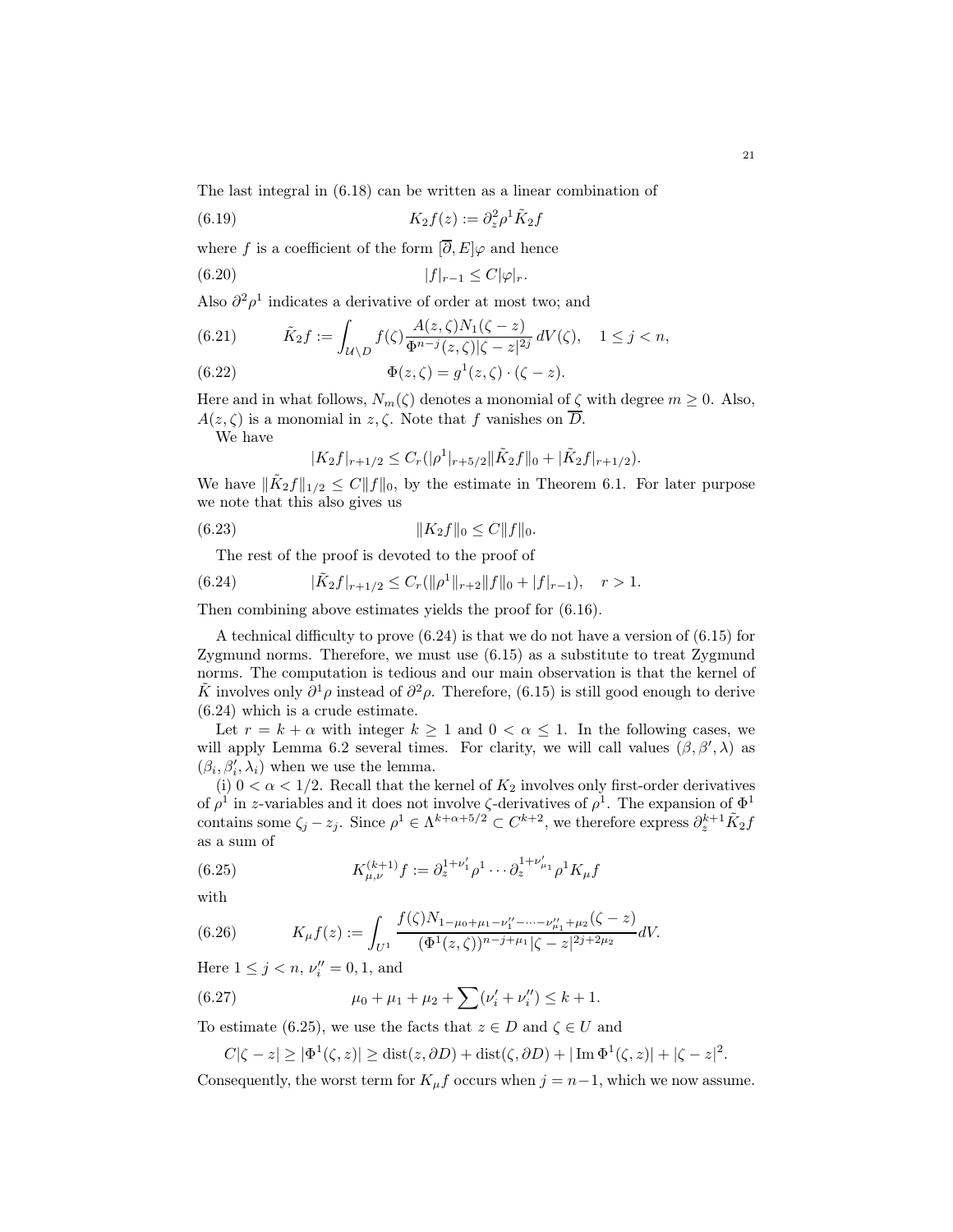<span id="page-21-0"></span>We want to show that

(6.28) 
$$
|K_{\mu}f(z)| \le |f|_{\beta_1} \operatorname{dist}(z)^{\beta'_1}, \quad \beta'_1 := \alpha - 1/2
$$

where  $\beta_1 \geq 0$  is to be specified. The case all  $\nu'_i = 0, 1$  can be estimated as in Theorem [6.1,](#page-16-2) for  $\beta_1 = \mu_0 + \mu_1 + \mu_2 - 1 + \alpha \le r - 1$ . Thus we may assume that all  $\nu'_i \ge 2$  for  $1 \le i \le \mu'_1$ ,  $\nu'_i = 0, 1$  for  $i > \mu'_1$ , and  $\mu'_1 > 0$ . Define

<span id="page-21-1"></span>(6.29) 
$$
\lambda := \mu_0 + \mu_2 + \sum \nu_i''.
$$

We have  $\mu_1 \ge \mu'_1 \ge 1$ . By Lemma [6.2](#page-18-0) with  $\beta'_1 = \alpha - 1/2 < 0$ , we need to find  $\beta_1 \geq 0$  satisfying

(6.30) 
$$
\beta'_1 \leq \beta_1 - \lambda + 1 + \min\{0, (\lambda - \mu_1 + 1)/2 - \epsilon\} < 0.
$$

Thus we take

(6.31) 
$$
\beta_1 = \max\{0, \alpha - 3/2 + \lambda - \min\{0, (\lambda - \mu_1 + 1)/2 - \epsilon\}\}.
$$

We obtain

<span id="page-21-3"></span>
$$
|K_{\mu,\nu}^{(k+1)}f(z)| \leq C \|\rho^1\|_{1+\nu_1} \cdots \|\rho^1\|_{1+\nu_{\mu_1}} \|f\|_{\beta_1} \operatorname{dist}(z,\partial \Omega)^{\alpha-1/2}.
$$

For  $i > \mu'_1$ , we use  $\|\rho^1\|_{1+\nu'_i} \le \|\rho^1\|_2$ .

By  $(6.15)$ , we have

(6.32) 
$$
\|\rho^1\|_{1+\nu'_1}\cdots\|\rho^1\|_{1+\nu'_{\mu'_1}}\|f\|_{\beta_1}\leq C(\|\rho^1\|_2)\{\|\rho^1\|_{s_1+2}\|f\|_0+\|f\|_{s_1}\}\
$$

for  $s_1 := \beta_1 + \sum_{i \leq \mu'_1} (\nu'_i - 1) = \beta_1 - \mu'_1 + \sum \nu'_i$ . Recall that  $\mu_1 \geq \mu'_1 \geq 1$ . We have

<span id="page-21-2"></span>(6.33) 
$$
s_1 = \beta_1 - \mu'_1 + \sum \nu'_i \leq k + 1 + \beta_1 - \mu'_1 - \mu_1.
$$

Thus  $s_1 < r - 1$  when  $\beta_1 = 0$ . Suppose  $\beta_1 > 0$ . Then  $s_1 = \alpha - 3/2 + \lambda - \mu'_1 + \mu'_2$  $\sum \nu'_i - \min\{0, (\lambda - \mu_1 + 1)/2 - \epsilon\}.$  When  $\lambda > \mu_1 - 1$ , we have

<span id="page-21-4"></span>(6.34) 
$$
s_1 \leq \alpha - 3/2 + \lambda - \mu'_1 + \sum_{i \leq \mu'_1} \nu'_i < r - 1.
$$

When  $0 \leq \lambda \leq \mu_1 - 1$ , in view of  $\mu_1 \geq \mu'_1 \geq 1$  we get

<span id="page-21-5"></span>(6.35) 
$$
s_1 \leq \alpha - 3/2 + \lambda - \mu'_1 - (\lambda - \mu_1 + 1)/2 + \sum \nu'_i + \epsilon
$$

$$
\leq r - \mu'_1 - \mu_1/2 - \lambda/2 + \epsilon < r - 1.
$$

 $(iii)$   $1/2 < \alpha \leq 1$ . In this case we can take an extra derivative since  $\rho^1 \in$  $\Lambda^{k+\alpha+5/2} \subset C^{k+3}$ . Write  $\partial_z^{k+2} \tilde{K}_2 f$  as a sum of

$$
K_{\mu,\nu}^{(k+2)}f := \partial_z^{1+\nu'_1} \rho^1 \cdots \partial_z^{1+\nu'_{\mu_1}} \rho^1 K_{\mu}f
$$

where  $K_{\mu} f$  is defined by [\(6.28\)](#page-21-0) with  $1 \leq j < n$  and

(6.36) 
$$
\mu_0 + \mu_1 + \mu_2 + \sum (\nu'_i + \nu''_i) \leq k + 2.
$$

As before, the worst term occurs for  $j = n - 1$  in  $K_{\mu}$ , which is assumed now. We need to show that

(6.37) 
$$
|K_{\mu,\nu}^{(k+2)}f(z)| \le C|f|_{\beta_2} \operatorname{dist}(z,\partial \Omega)^{\beta'_2}, \quad \beta'_2 = \alpha - 3/2
$$

for  $\beta_2$  to be specified. The case that all  $\nu'_i \leq 1$  can be estimated as in the proof of Theorem [6.1,](#page-16-2) for  $\beta_2 = r - 1$ . Suppose now  $\nu'_i \geq 2$  for  $i \leq \mu'_1$  with  $\mu'_1 \geq 1$ , and  $\nu'_i > 0$  for  $i > \mu'_1$ . Recall that  $\lambda$  is defined by [\(6.29\)](#page-21-1). In particular,  $\lambda \leq k+1$ .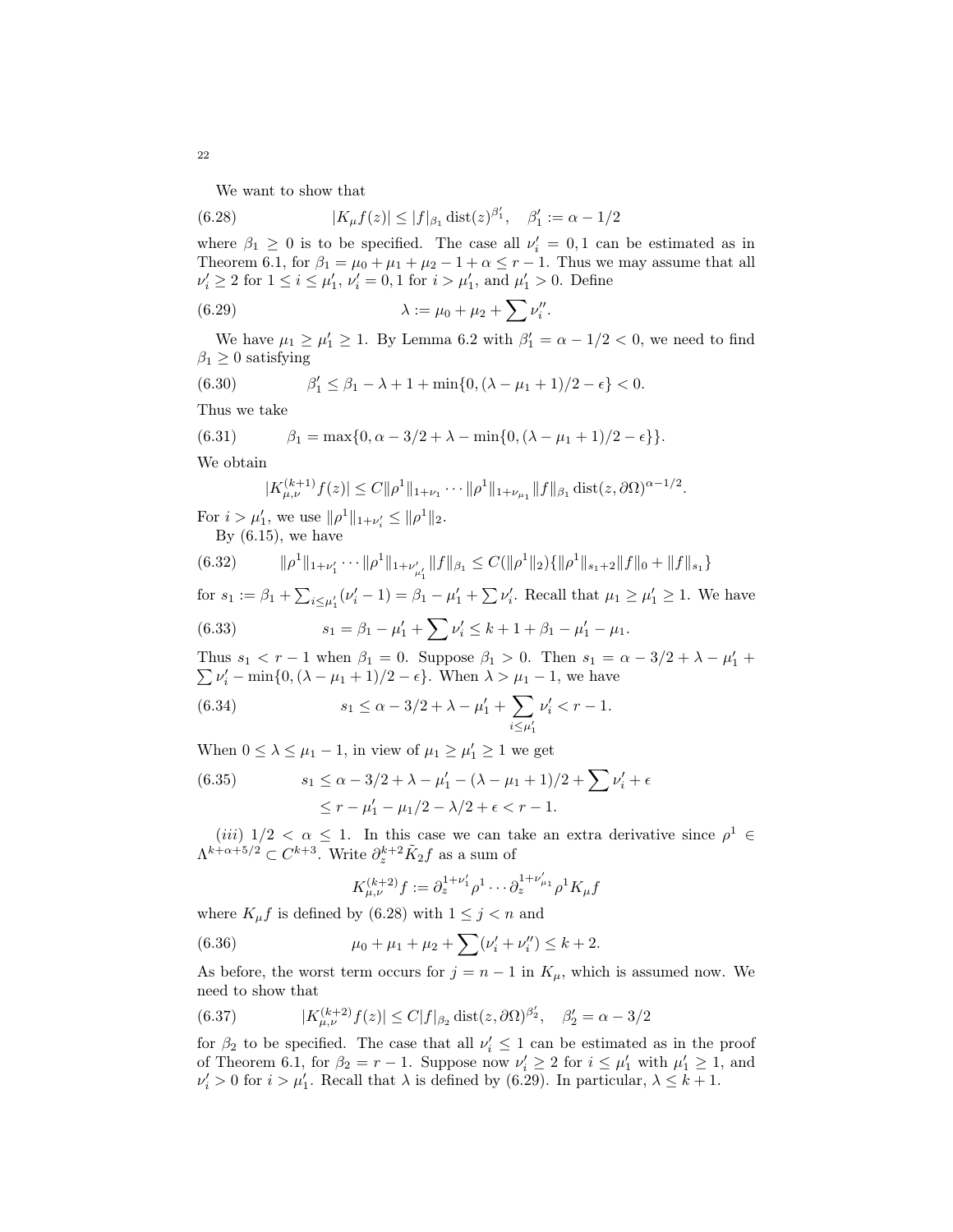With  $\beta'_2 = \alpha - 3/2$ , we take

(6.38) 
$$
\beta_2 = \max\{0, \alpha - 5/2 + \lambda - \min\{0, (\lambda - \mu_1 + 1)/2 - \epsilon\}\}.
$$

Set  $s_2 := \beta_2 - 1 + \sum_{i \leq \mu'_1} (\nu'_i - 1)$ . When  $\beta_2 = 0$ , we have  $s_2 < r - 1$  by analogue of [\(6.33\)](#page-21-2). Suppose  $\beta_2 > 0$ . We have  $s_2 = \alpha - 7/2 + \lambda - \mu_1 - \min\{0, (\lambda - \mu_1 + 1)/2 - \mu_1\}$  $\{\epsilon\} + \sum_{i \leq \mu'_1} \nu'_i$ . Using  $\mu_1 \geq \mu'_1 \geq 1$ , we can verify [\(6.32\)](#page-21-3) where  $s_1$  is replaced by  $s_2 < r - 1.$ 

(iii)  $\alpha = 1/2$ . We need to estimate  $|K_1f|_{r+1/2}$  with  $r + 1/2 = k + 1$ . Recall that  $\rho^1 \in \Lambda^{k+3}$ . We write  $\partial^k K_1 f$  as a sum of  $K_{\mu,\nu}^{(k)} f$  defined by [\(6.28\)](#page-21-0) with  $1 \leq j < n$ and

(6.39) 
$$
\mu_0 + \mu_1 + \mu_2 + \sum (\nu'_i + \nu''_i) \leq k.
$$

As before, the worst term occurs for  $j = n - 1$  in  $K_{\mu}$ , which is assumed now. Consider case  $\mu_1 \geq 1$ . Then  $\lambda \leq k-1$ . By [\(6.14\)](#page-19-2), we have

(6.40) 
$$
|K_{\mu,\nu}^{(k)}f|_1 \leq |\partial^{1+\nu'_1}\rho^1\cdots\partial^{1+\nu'_{\mu'_1}}\rho^1|_1||K_{\mu}f||_0 + ||\partial^{1+\nu'_1}\rho^1\cdots\partial^{1+\nu'_{\mu'_1}}\rho^1||_0|K_{\mu}f|_1 =: I + II.
$$

We first estimate I. We have  $||K_{\mu}f||_0 \le ||K_{\mu}f||_{\beta_3} \le C||f||_{\beta_3}$  for  $\beta_3' = \epsilon$ ,  $\beta_3 \ge 0$  and

$$
\beta'_3 \le \beta_3 - \lambda + 1 + \min\{0, (\lambda - \mu_1 + 1)/2 - \epsilon\} > 0.
$$

We take

$$
\beta_3 = \max\{0, \lambda - 1 - \min\{0, (\lambda - \mu_1 + 1)/2 + \epsilon\} + \epsilon\}.
$$

We have  $\|\partial^{1+\nu'_1}\rho^1\cdots\partial^{1+\nu'_{\mu'_1}}\rho^1\|_1\|f\|_{\beta_3}\leq C\|\rho^1\|_{s_3+2}\|f\|_0+C\|f\|_{s_3}$  with

$$
s_3 := \beta_3 - \mu'_1 + \sum_{i \le \mu'_1} \nu'_i
$$

.

By analogue of [\(6.33\)](#page-21-2), we have  $s_3 < r - 1$  when  $\beta_3 = 0$ . Suppose  $\beta_3 > 0$ . Then

$$
s_3 = \lambda - 1 - \mu'_1 + \sum \nu'_i - \min\{0, (\lambda - \mu_1 + 1)/2 - \epsilon\} + \epsilon < r - 1,
$$

which is verified by analogue of  $(6.34)-(6.35)$  $(6.34)-(6.35)$ . To estimate II, by Lemma [6.2,](#page-18-0) we have  $|K_{\mu}f|_1 \leq ||f||_{\beta_4}$  for  $\beta_4 \geq 0$  and

$$
-1 \leq \beta_4 - \lambda + 1 + \min\{0, (\lambda - \mu_1 + 1)/2\}.
$$

Then  $\beta_4 = \max\{0, \lambda - 2 - \min\{0, (\lambda - \mu_1 + 1)/2 - \epsilon\}\}\.$  We obtain

$$
\|\partial^{1+\nu_1'}\rho^1\cdots\partial^{1+\nu_{\mu_1}'}\rho^1\|_1\|f\|_{\beta_4}\leq \|\rho^1\|_{s_4+2}\|f\|_0+\|f\|_{s_4}
$$

with  $s_4 := \beta_4 - \mu'_1 + \sum_{i \leq \mu'_1} \nu'_i + \epsilon$ . When  $\beta_4 = 0$ , we get  $s_4 < r - 1$ . Suppose  $\beta_4 > 0$ . Then

$$
s_4 = \lambda - 2 - \min\{0, (\lambda - \mu_1 + 1)/2 - \epsilon\} - \mu'_1 + \sum_{i \le \mu'_1} \nu'_i + \epsilon.
$$

We can verify that  $s_4 < r - 1$  when  $\lambda < \mu_1 - 1$ . When  $\lambda \geq \mu_1 - 1$ , we also have  $s_4 = \lambda - 2 - (\lambda - \mu_1 + 1)/2 - \mu'_1 + \sum$  $i \leq \mu'_1$  $\nu'_i + 2\epsilon \leq k - 5/2 - \mu_1/2 - \mu'_1 + 2\epsilon < r - 1.$ 

Consider the case  $\mu_1 = 0$ . Write  $\partial_z^2 K_\mu f$  as a sum of

$$
\partial_z^3 \rho^1 K_{\tilde{\mu} + \mu} f, \qquad \partial^2 \rho^1 K_{\tilde{\mu} + \mu} f.
$$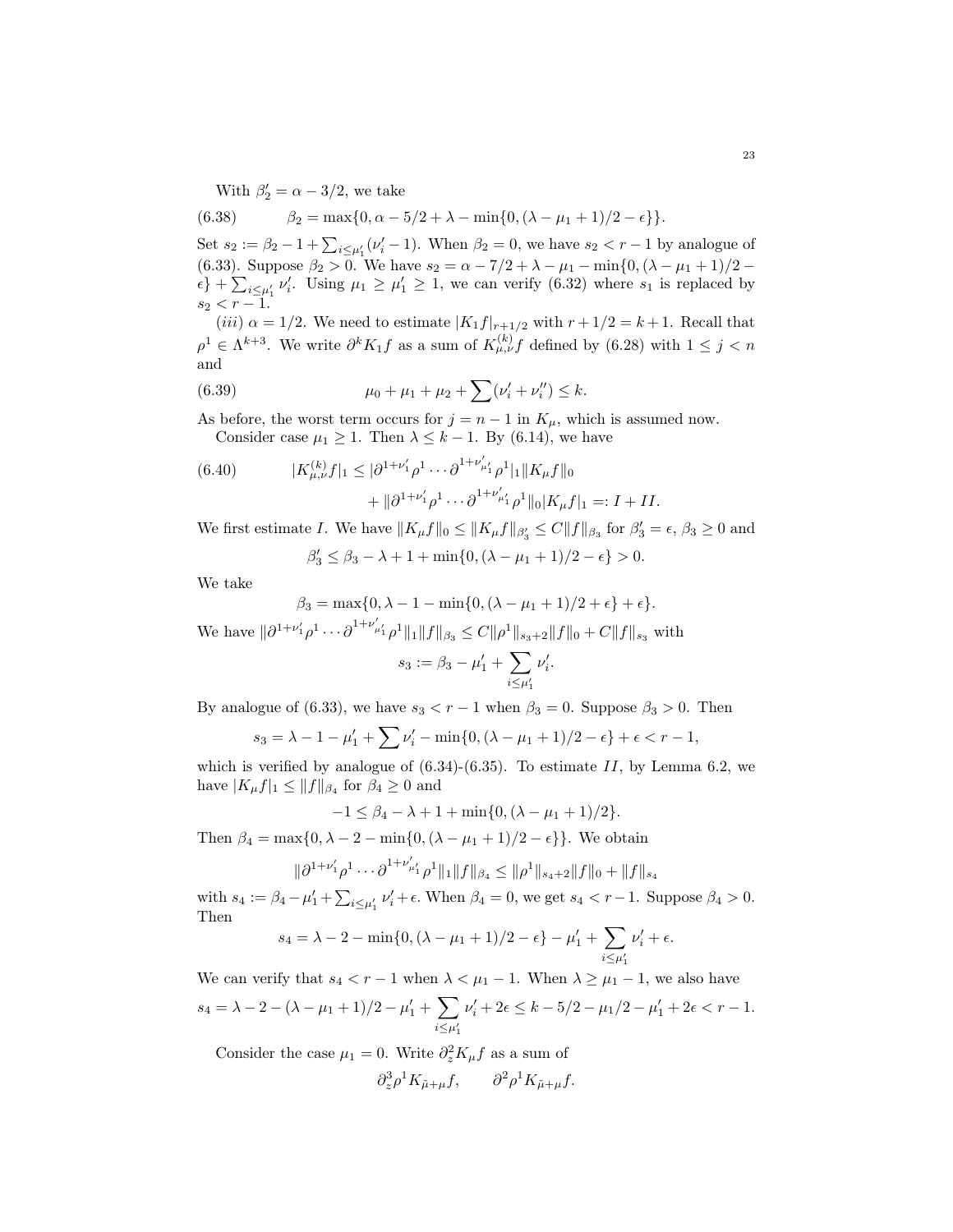For the last term, by interpolation, we have

$$
|K_{\tilde{\mu}+\mu}f(z)| \le |f|_{r-1}d(z)^{-1}.
$$

This gives us the estimate for  $\partial^2 \rho^1 K_{\tilde{\mu}+\mu} f$ .

For the first term, Lemma [6.2](#page-18-0) implies that  $|K_{\tilde{\mu}+\mu}f(z)| \leq C||f||_{\beta_5}d(z)^{-1}$  for  $\beta_5 \geq 0$  and

$$
\beta_5 := \max\{0, (\lambda + \tilde{\lambda}) + \tilde{\mu}_2 - 2 - \min\{0, (\lambda + \tilde{\lambda} - \mu_1 - \tilde{\mu}_1 + 1)/2 + \epsilon\}\}.
$$

We have  $\tilde{\mu}_1 = 1$ ,  $\tilde{\mu}_0 = \tilde{\mu}_2 = \tilde{\nu}_1'' = 0$ ,  $\tilde{\lambda} = 0$ . Thus  $\beta_5 = \max\{0, \lambda - 2 - 1\}$  $\min\{0, \lambda/2 - \epsilon\}$ . When  $\beta_5 = 0$ , we obtain  $|\partial_z^3 \rho^1 K_{\mu+\mu}(z)| \leq C \|\rho^1\|_3 \|f\|_0 d(z)^{-1}$ , while  $\|\rho^1\|_3 \|f\|_0 \leq C|\rho^1|_{r+5/2} \|f\|_0$ . When  $\beta_5 > 0$ , we have  $\lambda > 2$  and  $\beta_5 \leq \lambda - 2 \leq$  $k - 2 < r - 5/2 + \epsilon'$  for a small  $\epsilon' > 0$ . Therefore,

$$
\|\rho^1\|_3 \|f\|_{r-5/2+\epsilon'} \le C \|\rho^1\|_{r+1/2+\epsilon'} \|f\|_0 + C \|\rho^1\|_2 \|f\|_{r-3/2+\epsilon'}
$$
  

$$
\le C |\rho^1|_{r+5/2} \|f\|_0 + C |f|_{r-1}.
$$

## <span id="page-23-0"></span>7. AN ESTIMATE OF  $\overline{\partial}$  SOLUTION FOR  $(0,1)$  forms via Hartogs's theorem

In this section we obtain the regularity of functional  $\overline{\partial}$ -solutions for (0, 1)-forms can be achieved via Hartogs' theorem for concavity domains that require merely  $C<sup>2</sup>$  boundary. Here we need 2-concavity. We will only prove the regularity for local solutions.

Let  $D \subset U$  be defined by  $\rho < 0$ . Suppose that  $U \cap \partial D$  is strictly 2-concave. For each  $\zeta \in \partial D$ , we can apply local biholomorphic map  $\psi_{\zeta}$  such that  $\rho \circ \psi_{\zeta} = a_{\zeta} \rho_{\zeta}$ has the form

(7.1) 
$$
\rho_{\zeta}(z) = -y_n - 3|z_1|^2 - 3|z_2|^2 + \sum_{j>2} \lambda_j |z_j|^2 + o(|z|^2).
$$

Then  $D_{\zeta} := \psi_{\zeta}(D)$  contains  $D_{\epsilon} = \{z \in \Delta_{\epsilon}^n : \tilde{\rho}(z) < 0\}$ , where

(7.2) 
$$
\tilde{\rho}(z) = -y_n - 2|z_1|^2 - 2|z_2|^2 + 2\sum_{j=3}^n |z_j|^2.
$$

Both  $D_{\zeta}, D_{\epsilon}$  share a Hartogs's subdomain  $H_{\epsilon} = \{z \in \Delta_{\epsilon}^n : \hat{\rho}(z) < 0\}$ , where

$$
\hat{\rho} = -y_n - |z_1|^2 + \sum_{j=2}^n (1 + \lambda_j) |z_j|^2.
$$

Note that  $\partial D \cap \partial H_{\epsilon} = \{0\}$ . We want to show that if  $f \in \Lambda_r(\overline{D})$ , any solution u to  $\overline{\partial}u = f$  on D is in  $\Lambda_{r+1/2}$  on  $D \cap B_{\epsilon}(\zeta)$  for  $\zeta \in \partial D$  and small  $\epsilon$ .

We remark that the  $C^{1/2}$  estimate in [\[23,](#page-43-9) Thm. 14.1] seems to require  $\partial D \in C^{5/2}$ to repeat the proof of [\[23,](#page-43-9) Thm. 9.1], while the latter needs  $\rho \in C^2$  for the estimates. Let us first produce a solution  $u_0 \in C^0(\overline{D})$  for  $\partial D \in C^2$ . For instance, we can take the solution in [\[23,](#page-43-9) Thm. 13.10, p. 127] or our solutions with the  $C^0$  estimate for  $C^2$  boundary given by [\(6.23\)](#page-20-2).

Since  $\partial \tilde{D}_{\epsilon}$  is smooth, we have a solution u on  $\tilde{D}_{\epsilon}$  such that  $\overline{\partial}u = f$  and  $u \in$  $\Lambda_{r+1/2}$ . Then  $u_0 - u$  admits a holomorphic extension h to

(7.3) 
$$
\hat{D}_{\epsilon} := D_{\epsilon} \cup \Delta_{\delta}^{n}.
$$

On  $D_{\epsilon}$ , we now know that  $u_0 \in \Lambda^{r+1/2}(D_{\epsilon})$ . We can write

$$
\partial_{x_j} u_0 = \partial_{x_j} u + \partial_{x_j} h.
$$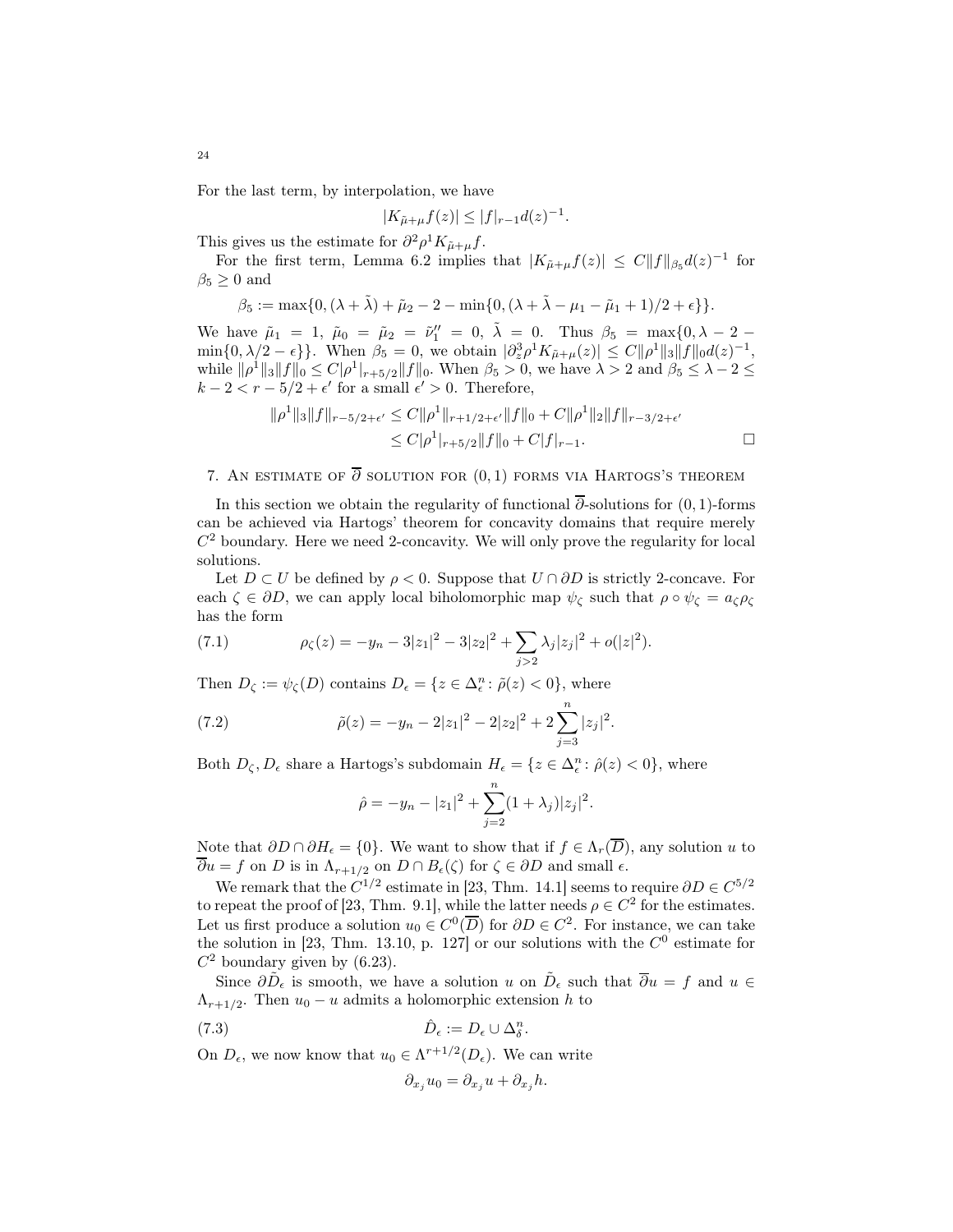We have  $C^0$  estimates for  $u_0, u$  and h. By Cauchy formula, we have

$$
h(z) = \frac{1}{2\pi} \int_{|\zeta_1| = 1} \frac{h(\zeta_1, z')}{\zeta_1 - z_1} d\zeta_1.
$$

This gives estimate for higher order derivatives of  $\partial_{z_1}^k h$ . Similarly, we can obtain higher order derivatives of  $\partial_v h$  for any directions v that are small perturbations of the unit vector  $(1, 0, \ldots, 0)$ . Now these small perturbations span all unit vectors. Therefore, we can get the desired estimates for partial derivatives of order  $m <$  $r + 1/2$ , where  $m = [r + 1/2]$  if  $r + 1/2$  is not an integer, or  $m = r - 1/2$ . Thus  $\alpha = r + 1/2 - m \in (0, 1].$ 

Next we need to estimate the  $\Lambda^{\alpha}$  norms of m-th derivatives of  $u_0$ . Set  $v = \partial^m u_0$ . It remains to estimate  $v(z + w) + v(z - w) - 2v(z)$  when  $z, z \pm w \in D$ .

We may assume that z is sufficiently close to the origin and  $|w|$  is small. Let  $z^* \in$  $\partial D$  be the closed point to z. Suppose  $\delta = |w|$  is small. Let  $\tilde{w} = \delta(z - z^*)/|z - z^*|$ . Since  $\partial D_{z^*}$  is tangent to  $\partial D$  at  $z^*$ , then  $z + t\tilde{w}$  and  $z \pm w + t'\tilde{w} \in D_{z^*}$  for  $t \in (0, 2)$ and  $t' \in [1, 2]$ . We now use decomposition [\(5.5\)](#page-16-1) and get

(7.4) 
$$
v(z+w) + v(z-w) - 2v(z)
$$

$$
= 2v(z+w+\tilde{w}) + 2v(z-w+\tilde{w}) - 4v(z+w+\tilde{w})
$$

$$
- v(z-w+2\tilde{w}) - v(z+w+2\tilde{w}) + 2v(z+2\tilde{w})
$$

$$
+ v(z-w) + v(z-w+2\tilde{w}) - 2v(z-w+\tilde{w})
$$

$$
+ v(z+w) + v(z+w+2\tilde{w}) - 2v(z+w+\tilde{w})
$$

$$
- 2v(z) - 2v(z+2\tilde{w}) + 4v(z+\tilde{w}).
$$

We can estimate each row because the triple points in each row are in some smooth domain  $D_{\zeta}$  for some  $\zeta$ . We have obtained the Hölder ratio estimate for v. This finishes the proof of Theorem [1.1](#page-0-0)  $(a)$  for its local version.

## 8. Proof of Theorem [1.1](#page-0-0) via canonical solutions

The proof of regularity of the solutions from local to global uses some standard approaches. See Kerzman [\[31\]](#page-43-1) for the case when  $D$  is a domain in  $\mathbb{C}^n$ . We will also derive an global estimate reflecting the norm convexity and this estimate will be used in the next section to prove Theorem [1.2.](#page-0-1)

We start with the following.

**Lemma 8.1.** Let  $D \subset X$  be a domain defined by a  $C^2$  function  $\rho < 0$  and let  $D_a$  be defined by  $\rho < a$ . Let  $\rho_t = S_t \rho$ , where  $S_t$  is the Moser smoothing operator. Suppose that  $\partial D$  is an  $q_q$  domain. Let  $D_a^t$  be defined by  $\rho_t < a$ . There exists  $t_0 = t_0(\partial^2 \rho) > 0$  and  $C > 1 > c > 0$  such that if  $0 \le t < t_0$ , then

(8.1) 
$$
\partial D_{-t}^t \subset D_{-ct} \setminus D_{-Ct} \quad \partial D_t^t \subset D_{Ct} \setminus D_{ct}
$$

while  $D_b$  and  $D_b^t$  still satisfy the condition  $a_q$  for  $b \in (-t_0, t_0)$ .

*Proof.* Let  $\rho_t = S_t \rho$ . We have  $\|\rho_t - \rho\|_0 \leq C t^2 \|\rho\|_2$ . This shows that

<span id="page-24-0"></span>(8.2) 
$$
\text{dist}(\partial D_s^t, \partial D_s) < C_2 t^2.
$$

When  $|s|, |s'|$  are sufficiently small and  $s' > s$ , we also have

 $c_1(s'-s) \leq \text{dist}(D_s, \partial D_{s'}) \leq C_1(s'-s), \quad c_1(s'-s) \leq \text{dist}(D_s^t, \partial D_{s'}^t) \leq C_1(s'-s).$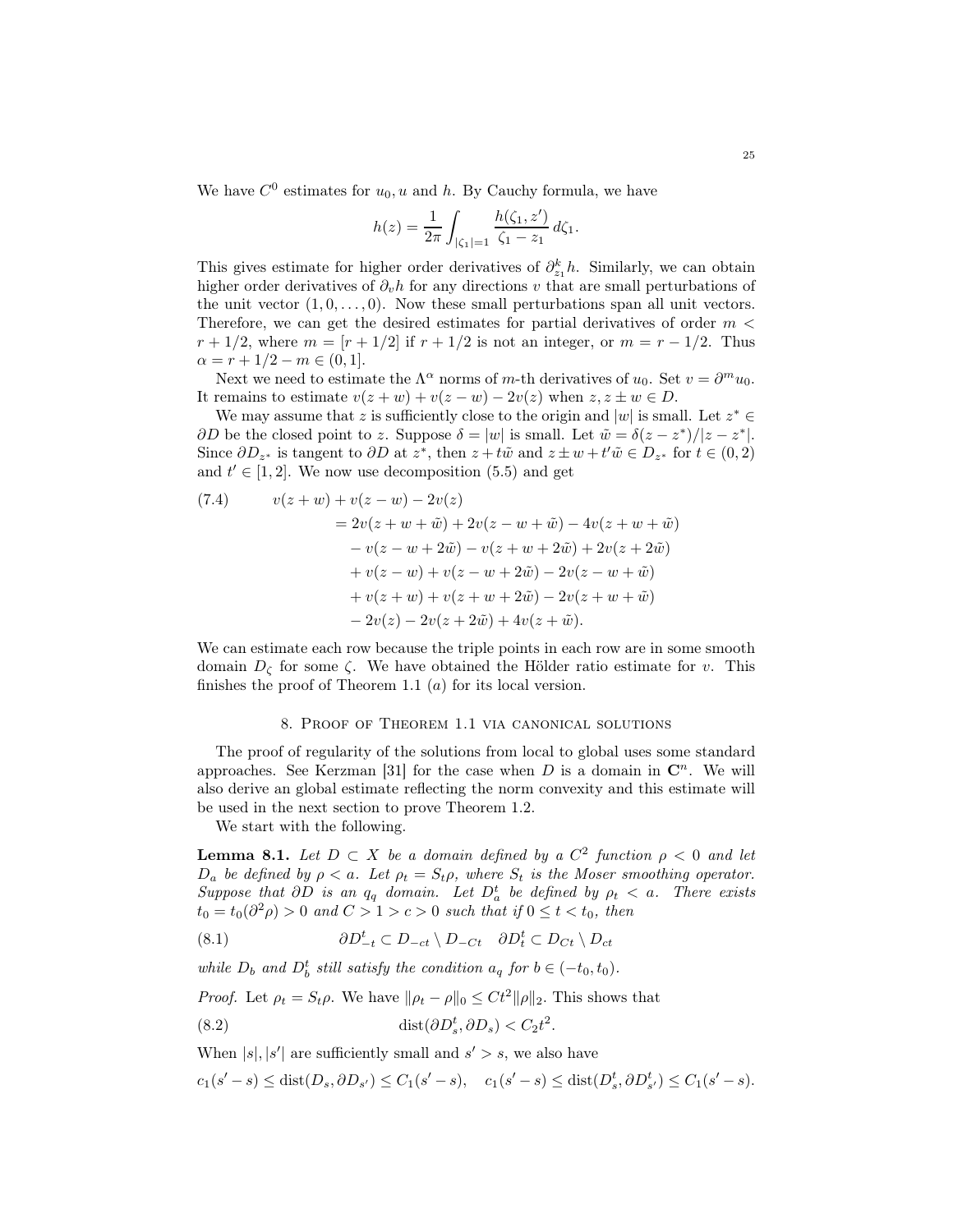Thus [\(8.2\)](#page-24-0) implies that

(8.3) 
$$
\text{dist}(\partial D_t^t, D) \ge \text{dist}(\partial D_t, D) - \text{dist}(\partial D_t^t, \partial D_t) \ge c_1 t - C_2 t^2 > c_1 t/2.
$$

Suppose  $L_{\zeta} \rho$  has  $(q+1)$  negative Levi eigenvalues bounded above by  $-\lambda$  or  $(n-q)$ positive Levi eigenvalues bounded below by  $\lambda$  for  $\zeta \in U$ , where U is neighborhood of  $\partial D$  and  $\lambda$  is positive number. We have  $\|\rho_t - \rho\|_{C^2(U)} \leq \epsilon$  when  $t < t_0$  and  $\zeta \in U$ . We find a subspace W of  $T_{\zeta}^{1,0}\partial D$  dimension  $q+1$  such  $L\rho(\zeta,v)\leq -\lambda$  for v in the unit sphere of W. Projecting W onto  $\tilde{W} \subset T^{(1,0)}_{\tilde{\zeta}}$  $\tilde{\zeta}^{(1,0)} \partial D_a^t$  when  $\tilde{\zeta} \in \partial D_a^t$  is sufficiently close to  $\zeta$  and t is close to zero. Then  $\dim W \ge q+1$  and  $L\rho(\tilde{\zeta}, v) \le -\lambda/2$  for  $\tilde{v}$  in the unit sphere of W. One can also verity that if  $L_{\zeta} \rho$  has at least  $(n - q)$  positive eigenvalues, so is  $L_{\tilde{\zeta}}\rho^t$  when  $\tilde{\zeta}$  is sufficiently close to  $\zeta$ . Therefore,  $D_a^t$  still satisfies the condition  $a_q$ .

We know formulate the main result of this paper in details.

**Theorem 8.2.** Let  $r \in (0,\infty]$  and  $q \ge 1$ . Let  $D: \rho < 0$  be a relatively compact domain with  $C^2$  boundary in a complex manifold X satisfying the condition  $a_q$ . Let  $V$  be a holomorphic vector bundle of finite rank over  $X$ . Then there exists a linear  $\overline{\partial}$  solution operator  $H_q: \Lambda_{(0,q)}^r(D, V) \cap \overline{\partial} L_{loc}^2(D, V) \to \Lambda_{(0,q-1)}^{r'}(D, V)$  satisfying the following

- (i) When  $q = 1$  or  $\partial D$  is strictly  $(n q)$  convex, we have  $|H_q f|_{r+1/2} \leq$  $C_r(\rho, \partial \rho, \partial^2 \rho)|f|_r$
- (ii) When  $q > 1$  and  $r' = r + 1/2$  and  $\partial D \in \Lambda^{r + \frac{5}{2}}$ , we have

(8.4) 
$$
|H_q f|_{r+1/2} \leq C_r(\rho, \partial \rho, \partial^2 \rho)(|\rho|_{r+5/2} ||f||_1 + |f|_r).
$$

<span id="page-25-0"></span>(iii) In both cases,  $H_q f \in C^{\infty}(\overline{D})$  when  $f \in C^{\infty}(\overline{D})$ .

Furthermore, the constant  $C_r(\rho, \partial \rho, \partial^2 \rho)$  is upper-stable under small  $C^2$  perturbations of  $\rho$ ; more precisely there exists  $\epsilon > 0$  such that if  $\|\tilde{\rho} - \rho\|_2 < \epsilon$ , then

(8.5) 
$$
C_r(\tilde{\rho}, \partial \tilde{\rho}, \partial^2 \tilde{\rho}) < C_r C_r(\rho, \partial \rho, \partial^2 \rho).
$$

We emphasize that  $C_r(\rho, \partial \rho, \partial^2 \rho)$  involves an unknown constant that is  $C_*$  from Theorem [B.](#page-41-0)10.

**Remark 8.3.** The stability of estimates on  $\overline{\partial}$  solutions has been discussed exten-sively in literature; see Greene-Krantz [\[20\]](#page-43-16) for strictly pseudoconvex domains in  $\mathbb{C}^n$ , Lieb-Michel [\[39\]](#page-43-17) strictly pseudoconvex domains with smooth boundary in a complex manifold. The stability in terms [\(8.5\)](#page-25-0) is called upper-stability in Gan-Gong [\[13\]](#page-42-4) where the reader can find a version of lower stability and its use.

Proof. The proof is a combination of the following: the local regularity results obtained, Grauert's bumping method, the stability of solvability of the  $\overline{\partial}$ -equation after the bumping is applied [\[26,](#page-43-10) Thm. 3.4.1] (see Theorem [B.10](#page-41-0) for the vector bundle version), and the interior estimates of ∂-solutions on Kohn's canonical solution.

We will complete the proof in three steps.

Step 1. Reduction to interior regularity. Let  $D$  be a relatively compact subset of U, defined by  $\rho < 0$  in U in  $\mathbb{C}^n$  with  $|\rho|_{C^{5/2}(\mathcal{U})} < \infty$  and  $\nabla \rho \neq 0$  on  $\partial D$ . For each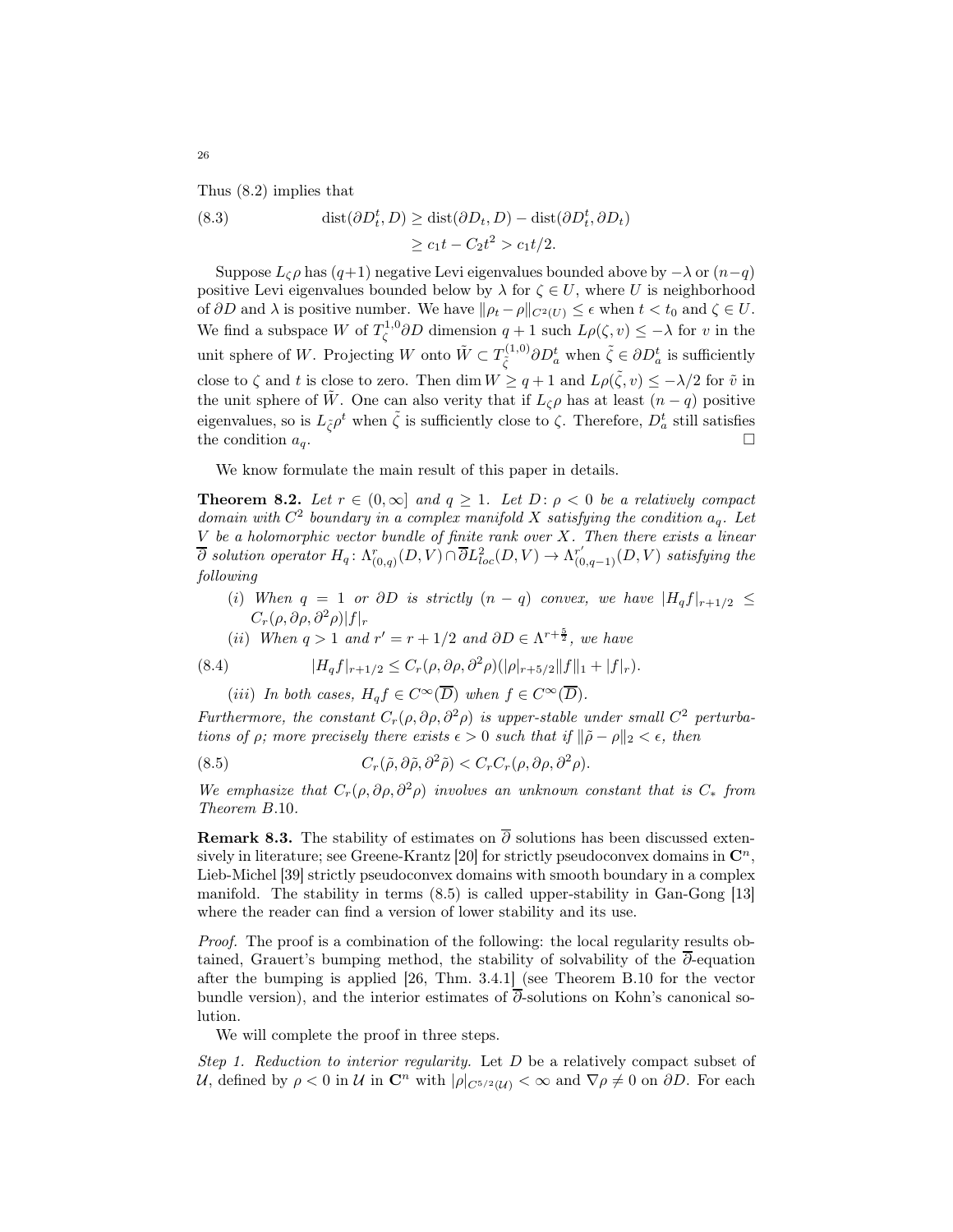$p \in \partial D$ , we have a configuration  $(D, U_p, \psi_p, \rho_p^1)$ . Consider the domain

(8.6) 
$$
\omega'_p := \psi_p^{-1}(D_p^1 \cap D_{r_2/2}^2).
$$

Let  $\chi \geq 0$  be a smooth cut-off function with compact support in  $B_{r_2}$  such that  $\chi$ equals 1 on  $B_{r_2/2}$ . Thus  $\omega'_p \cap D$  is contained in  $\psi_p^{-1}(D_p^{12})$ . On  $D_p^{1} \cap D_{r_2}^{2}$ , we solve the  $\overline{\partial}$  equation  $\overline{\partial}u = (\psi_p^{-1})^* f$  with  $u \in \Lambda^r(D_p^1)$ . Then  $f_1 = f - \psi_p^* \overline{\partial}(\chi u_p)$  is still in  $\Lambda^r$  as

$$
(\psi_p^{-1})^* f - \overline{\partial}(\chi u_p) = (1 - \chi)(\psi_p^{-1})^* f - \overline{\partial}\chi \wedge u_p.
$$

In fact, setting  $f_1 = 0$  on  $X \setminus D$ , we have  $f_1 \in \Lambda^r(D \cup \tilde{B}_{r_2/2}(p))$  for  $\tilde{B}_{r_2/2}(p) =$  $\psi_p^{-1}(B_{r_2/2})$ . Let  $D_p$  be defined by  $\rho_p := \rho - \epsilon \chi \circ \psi_p < 0$ . When  $\epsilon$  is sufficiently small,  $D_p$  satisfies the condition  $a_q$ , while

<span id="page-26-0"></span>
$$
D \cup \omega_p \subset D_p \subset D \cup \tilde{B}_{r_2/2}(p).
$$

Here  $\omega_p$  is an open set containing p. Note that the size of  $\omega_p$  can be chosen uniformly in  $\tilde{\rho}^0$  when  $\|\tilde{\rho}^0 - \rho^0\|_2 < \delta$ , which depends on the modulus of continuity of  $\partial^2 \rho^0$ and the  $\epsilon$ .

As in [\[16,](#page-43-18) [39\]](#page-43-17), we find finitely many  $p_1, \ldots, p_m \in \partial D$  so that  $\{\omega_{p_1}, \ldots, \omega_{p_m}\}$ covers  $\partial\Omega$  and  $\sum \chi \circ \psi_{p_j} > 0$  on  $\partial\Omega$ . With  $\rho_0 = \rho$ ,  $D_0 = D$  and  $\epsilon > 0$ , set

$$
\rho_j = \rho_{j-1} - \epsilon \chi \circ \psi_{p_j}
$$

and  $D_j := (D_{j-1})_{p_j}$ :  $\rho_j < 0$  for  $j \ge 1$ . We have  $D_j \setminus D_{j-1} \subset \tilde{B}_{r_2}(p_j)$ . Also,  $D_j$ contains  $D \cup \omega_{p_j}$  and  $D_j \subset D_{j+1}$ . Hence  $D_m$  contains  $\overline{D}$ . Finally, we should choose a small  $\epsilon$  that  $\|\rho_j - \rho\|_2$  are sufficiently small for  $j = 1, \ldots, m$  in order to apply the stability results in Lemmas [3.1](#page-7-1) and [4.1.](#page-10-2) Using the  $\overline{\partial}$ -solution operator  $T_j$  for the configuration  $(\psi_{p_j} D_j, D_j^2)$  with  $\overline{\partial} T_j(\psi_{p_j}^{-1})^* f_j = f_j$ , we define

$$
f_{j+1} = f_j - \overline{\partial} \{ \psi_{p_j}^* (\chi(T_j \psi_{p_j}^{-1})^* f_j) \}.
$$

Then  $f_m \in \Lambda^r(D_{\underline{m}})$  is  $\overline{\partial}$  closed on  $D_{\underline{m}}$ . We remark that  $f \mapsto u_m$  is a linear operator  $\mathcal{G}_D: \Lambda^r(D) \cap \ker \overline{\partial} \to \Lambda^r(D_m) \cap \ker \overline{\partial}$ , and  $\mathcal{G}_D$  is independent of r.

We write

(8.8) 
$$
f = \overline{\partial} u_m + f_m, \quad u_m = \sum \psi_{p_j}^* (\chi(T_j \psi_{p_j}^{-1})^* f_j).
$$

Therefore, we focus on the  $\overline{\partial}$  equation for a *fixed*  $a_q$  domain  $\Omega$  such that

(8.9) 
$$
\Omega_{-c_*} \subset \tilde{D} \subset \Omega = D_{c_*} \subset \tilde{D}_m
$$

where  $\tilde{D}$  is any small  $C^2$  perturbations of D depending on  $c_*$  which is a small positive number. We will apply Theorem [B.10](#page-41-0) to this domain  $\Omega$  with  $c_*$  bing as in Theorem [B.10.](#page-41-0) In what follows,  $D, D_m$  is denoted by  $D, D_m$  respectively.

We also need to estimates the norms for  $f_m$ . We have

$$
||u_{j+1}||_0 \le C(D_j)||f_j||_0,
$$
  
\n
$$
|u_{j+1}|_{r+1/2} \le C(D_j)(|f_j|_r + |\rho_j|_{r+5/2}||f_j||_1),
$$
  
\n
$$
|f_{j+1}|_r \le C(D_j)(|f_j|_r + |\rho_j|_{r+5/2}||f_j||_1).
$$

By [\(8.7\)](#page-26-0), we have  $|\rho|_{r+5/2} \leq C_{j,r}(1+|\rho|_{r+5/2}) \leq 2C_{j,r}|\rho|_{r+5/2}$ . Thus,

- (8.10)  $||f_m||_0 \leq C||f||_0, \quad |f_m|_r \leq C(D)|f|_r + C(D_j)|\rho|_{r+5/2}||f||_1,$
- (8.11)  $||u_m||_0 \le ||f||_0, \quad |u_m|_r \le C(D)|f|_r + C(D_i)|\rho|_{r+5/2}||f||_1.$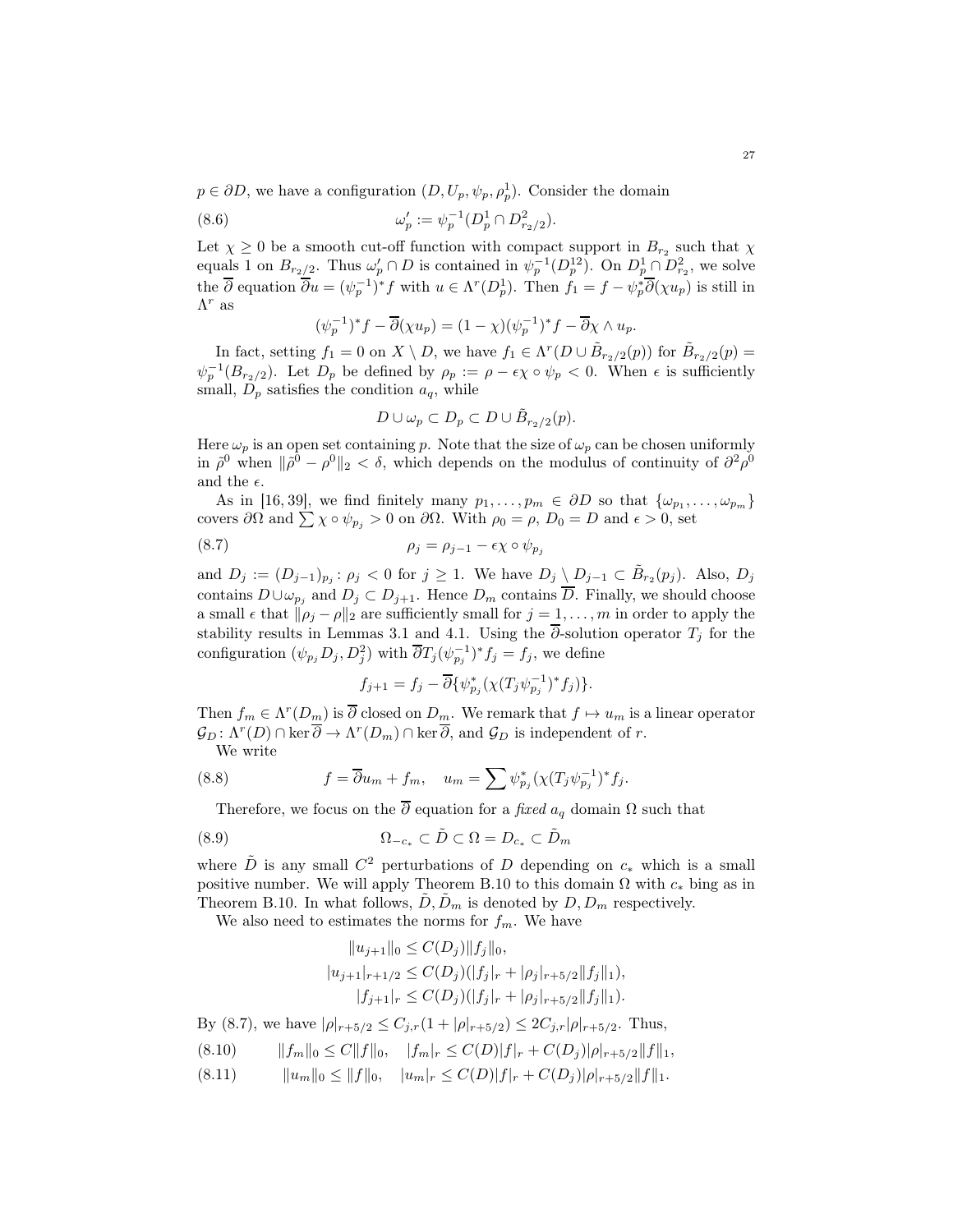Step 2. Smoothing for interior regularity. To obtain the interior regularity, we will use regularity in Sobolev spaces. We need to avoid the loss in Hölder exponent from the Sobolev embedding. To this end, we will again use a partition of unity to overcome the loss. We can make  $f_m$  to be  $C^{\infty}$  on any relatively compact subdomain U' of U via local solutions as follows. Fix  $x_0 \in D$ . We solve  $\partial u = f_m$  on an open set D containing  $x_0$ . Let  $\chi$  be a smooth function with compact support in  $\omega$  such that  $\chi = 1$  on a neighborhood  $\omega'$  of  $x_0$ . Then  $\tilde{f} = f_m - \overline{\partial}(\chi u) = (1 - \chi)f_m + \overline{\partial}\chi \wedge u$ is still in  $\Lambda^r$ , while  $\tilde{f} = 0$  on  $\omega'$ . In particular,  $\tilde{f} \in C^{\infty}(\omega')$ . Repeating this finitely many times, we can find  $\tilde{u} \in \Lambda^{r+1}(D)$  with compact support in D such that

(8.12) 
$$
\tilde{f} = f_m - \overline{\partial} \tilde{u} \in C^{\infty}(D').
$$

We can also obtain

$$
|\tilde{f}|_{\Lambda^{r'}(D')} \leq C_r |f_m|_{\Lambda^r}, \quad |\tilde{u}|_{\Lambda^{r+1}(D')} \leq C_{r'} |f_m|_{\Lambda^r}
$$

for any relatively compact subset D' of D and any  $r' > r$ . We may assume that D' is a smooth domain satisfying the condition  $a_q$ . Furthermore, the defining function  $\rho'$  of D' satisfies  $\|\rho'\|_a \leq C_a \|\rho\|_2$ . Rename D',  $\rho'$  as D,  $\rho$ .

Step 3. Interior regularity with estimates. Let  $\varphi = e^{\tau \rho}$ , where  $\rho = -\text{dist}_{\partial \Omega}$ . Let  $L_{p,q}(\Omega, V, \varphi)$  be the space of V-valued  $(p, q)$  forms f on  $\Omega$  such that

$$
||f||_{\varphi}^2 := \int_{\Omega} |f(x)|^2 e^{-\varphi(x)} \, dv(x) < \infty,
$$

where dv is a volume form on X. Write  $||f||_{\varphi}$  as  $||f||$  when  $\varphi = 0$ .

As mentioned early, we want to apply [\[26,](#page-43-10) Thm. 3.4.6], and in fact Theorem [B.10](#page-41-0) for the vector bundle version to  $\Omega = D_{c_*}$ . Then  $\varphi$  satisfies condition  $a_q$  on  $\Omega_{c_*} \backslash \Omega_{-c_*}$ . Let  $\varphi_k = \chi_k(\varphi)$ . Fix k to be sufficiently large and let  $\tilde{\varphi} = \varphi_k$ . We now consider  $T_q = \overline{\partial}$  as densely defined from  $L^2_{(0,q-1)}(\Omega, \tilde{\varphi})$  into  $L^2_{(0,q)}(\Omega, \tilde{\varphi})$  and  $T_q^*$  its adjoint. Let  $f_m$  be the  $(0, q)$  form derived in Step 1. By Theorem [B.10,](#page-41-0) we find a solution u<sub>0</sub> satisfying  $\overline{\partial} u_0 = f_m$  on  $\Omega$  and

<span id="page-27-0"></span>
$$
\|u_0\|_{\varphi_{k_*}}\leq C_* \|f^m\|_{\varphi_{k_*}}.
$$

For the estimate, we need Kohn's canonical solutions. By [\[26,](#page-43-10) Thm. 1.1.1],  $R_{T_q^*}$ is also closed and  $R_{T_q^*} = N_{T_q}^{\perp}$ . We now apply the decomposition

(8.13) 
$$
u_0 = u + h, \quad u \in N_{T_q}^{\perp}, \quad h \in N_{T_q}.
$$

Thus,  $u = (T_q^{\varphi})^* v$  and

(8.14) 
$$
||u||_{\varphi_{k_*}} \le ||u_0||_{\varphi_{k_*}} \le C_* ||f_m||_{\varphi_{k_*}}.
$$

In particular, in the sense of distributions, we have  $\vartheta_q^{\varphi} v = u$  on D. Here  $\vartheta_q^{\varphi}$  is the formal adjoint (acting on test forms) of  $\overline{\partial}_q$  in the  $L^2$  spaces with weight  $\varphi$ . Since  $\vartheta_{q-1}^{\varphi}\vartheta_q^{\varphi}=0$ , we get in the sense of distributions

$$
\theta_{q-1}^{\varphi}u = 0.
$$

We now use the system of elliptic equations for  $u$  to derive the *interior* estimates, using [\(8.14\)](#page-27-0).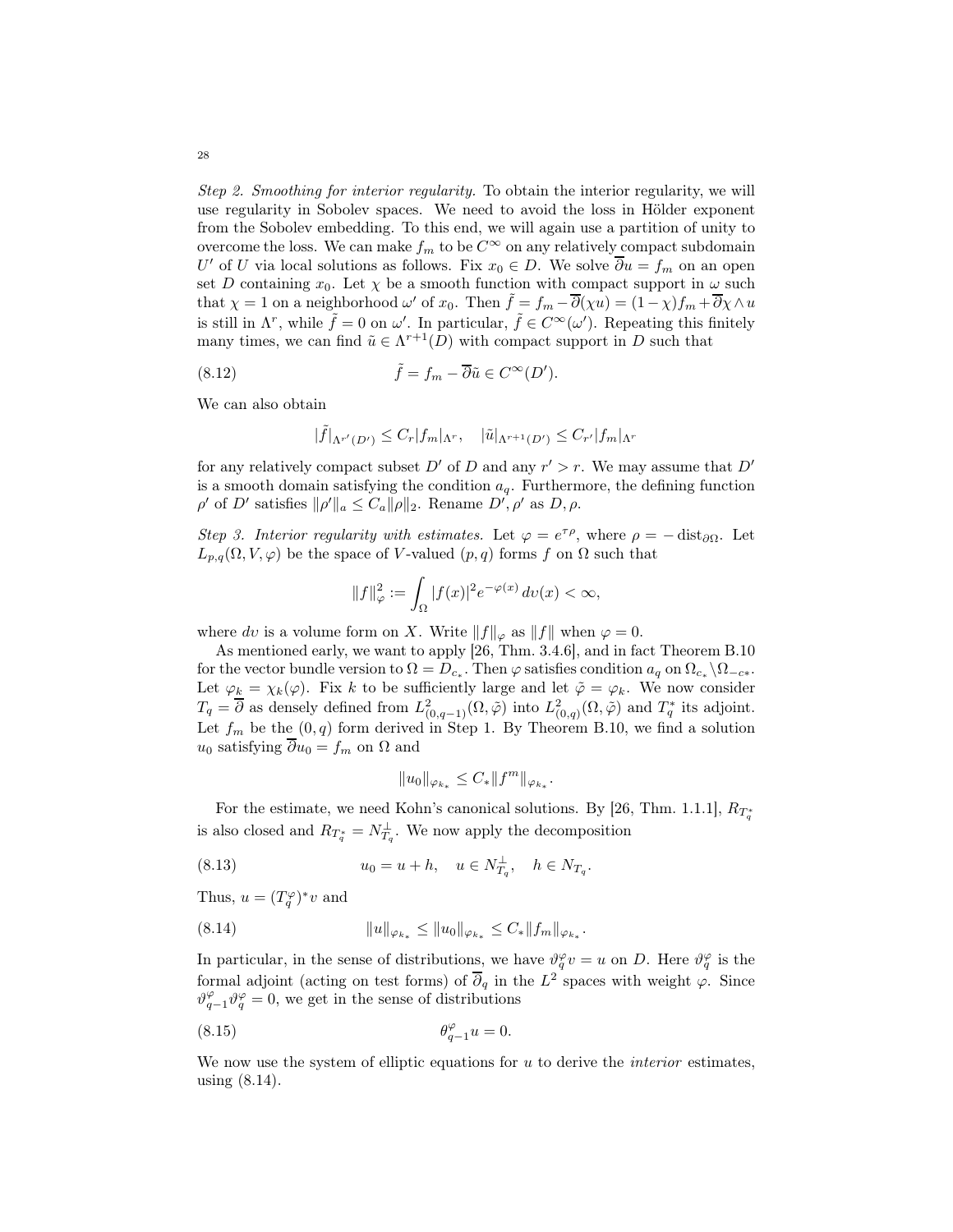Let  $\|\cdot\| := \|\cdot\|_{\Omega;k,p}$  denote the norm for space  $W^{k,p}(\Omega)$ . In local holomorphic coordinates z, we have for  $u = \sum u_J d\overline{z}^J$ 

$$
(8.16) \quad \overline{\partial} u = \sum \frac{\partial u_J}{\partial \overline{z}_k} d\overline{z}_k \wedge d\overline{z}^J, \quad \vartheta_{q-1}^{\varphi} u = -\sum \left(\frac{\partial u_{jK}}{\partial z_j} + c_{jJK} (\partial \varphi) u_J\right) d\overline{z}^K.
$$

Write  $\vartheta^{\varphi}$  as  $\vartheta$  when  $\varphi = 0$ . Let  $\chi$  be a smooth function with support in a ball  $B_R$ of radius R centered at a point in  $x_0 \in \Omega$ . Let  $\tilde{u} = \chi u$ . By [\[27,](#page-43-19) Lemma 4.2.3, p. 86], we obtain

$$
\|\overline{\partial}\tilde{u}\|_{0,2} + \|\vartheta\tilde{u}\|_{0,2} \leq C(\|f\|_{0,2} + \|u\|_{0,2}) \leq 2C'C_*\|f\|_{0,2}.
$$

This shows that for any relatively compact subset  $\Omega'$  of  $\Omega$ , we have

 $||u||_{\Omega';1,2} \leq C(\Omega', \Omega)C_*||f||_{0,2}.$ 

Recall the Sobolev compact embedding of  $L_q^j$  in  $L_p^{j+1}$  for  $q = \frac{p}{1-\frac{p}{2n}}$  when  $1 \leq$  $p < 2n$ . For the following, we take  $p_0 = 2$  and fix any  $2 < q < \infty$ . We then fix  $p_1, \ldots, p_{n^*}$  such that  $p_{n^*-1} < 2n$ ,  $p_{j+1} \leq \frac{p_j}{1-\frac{1}{2}}$  $\frac{p_j}{1-\frac{p}{2n}}$  and  $p_{n^*} > q$ .

Let  $\Box_{\tilde{\varphi}} = \overline{\partial}_{q-1} \vartheta_{q-1}^{\varphi} + \vartheta_{q}^{\varphi} \overline{\partial}_{q}$ . Here  $\Delta_{g} = -\sum g^{jk} \frac{\partial^{2}}{\partial z^{j} \partial z^{k}}$  $\frac{\partial^2}{\partial z^j \partial \overline{z}^k}$  has smooth coefficients and it independent of  $\varphi$ . The principal part  $\Delta_g$  of  $\Box^{\varphi}$  is diagonal and elliptic, where  $g$  is the smooth hermitian metric  $M$  (see [\[32,](#page-43-20) pp. 154, 160]). In the sense of distribution, we have

(8.17) 
$$
\Delta_g u = b(\partial \tilde{\varphi})\partial f + c_1(\partial \tilde{\varphi})\partial u + c_0(\partial^2 \tilde{\varphi})u.
$$

Let  $\chi$  be a smooth function with support in  $B_R$  of radius R centered at a point in  $x_0 \in \Omega$ . Without loss of generality, we may assume  $x_0 = 0$ . Let  $\tilde{u} = \chi u$ . Then as a weak solution,  $\tilde{u}$  satisfies

<span id="page-28-3"></span>
$$
(8.18)\ \ \Delta_g \tilde{u} = \tilde{f},\quad \tilde{f} := \chi f + \chi b (\partial \tilde{\varphi}) \partial f + (\chi c_1 (\partial \tilde{\varphi}) + \chi_1) \partial u + (\chi c_0 (\partial^2 \tilde{\varphi}) + \chi_0) u.
$$

Here we recall two interior estimates on systems of elliptic equations from Morrey [\[46,](#page-44-12) Thm 6.4.4., p. 246]:

<span id="page-28-0"></span>
$$
(8.19) \t\t ||\tilde{u}||_{k+2,p} \le C \|\Delta_g \tilde{u}\|_{k,q} + C_R \|\tilde{u}\|_{0,1}, \quad 1 < p < \infty;
$$

<span id="page-28-1"></span>(8.20) 
$$
\|\tilde{u}\|_{k+2+\alpha} \leq C\|\Delta_g \tilde{u}\|_{k+\alpha} + C_R \|\tilde{u}\|_{Lip}, \quad \text{supp}\,\tilde{u} \subset B_R
$$

provided the right-hand sides are finite.

By Sobolev inequality,  $\|\tilde{u}\|_{1,p_1} \leq C_1 \|\tilde{u}\|_{2,2} \leq C_2 \|f\|_{1,2} \leq C_3 \|f\|_{1,p_1}$ . Repeating this bootstrapping argument, we can show that for any  $q < \infty$ , we have  $\|\tilde{u}\|_{\Omega';1,q} \le$  $||f||_{1,q}$ . By [\(8.19\)](#page-28-0), we get  $||\tilde{u}||_{\Omega';2,q} \leq C||f||_{1,q}$ .

Recall Sobolev inequality  $C^{k,\alpha} \subset L^{k+1,q}$  for  $\alpha = 1 - \frac{2n}{q} > 0$ . Thus we have

<span id="page-28-2"></span>(8.21) 
$$
\|\tilde{u}\|_{\Omega';1+\alpha} \leq C(\Omega',\Omega)\|f\|_{\Omega;1}
$$

for any  $\alpha < 1$ . Using [\(8.20\)](#page-28-1), we get

(8.22) 
$$
\|\tilde{u}\|_{\Omega'; k+2+\alpha} \leq CC_* (\|\tilde{f}\|_{\Omega'; k+\alpha} + |f|_{\Omega; 0,2}).
$$

<span id="page-28-4"></span>Next, we prove by induction that

$$
(8.23) \t\t\t ||u||_{\Omega';k+1+\alpha} \le CC_*(||\varphi||_{k+1+\alpha}||f||_0 + ||f||_{k+\alpha}).
$$

By  $(8.21)$ , the above holds for  $k = 1$ . Suppose the above hold and we want to verify it when k is replaced by  $k + 1$ . We have for  $\tilde{f}$  in [\(8.18\)](#page-28-3)

 $\|\tilde{f}\|_{\Omega';k+\alpha}\leq C\|f\|_{\Omega';k+1+\alpha}+CC_*\|\varphi\|_{\Omega';k+2+\alpha}(\|f\|_{\Omega';0}+\|u\|_{\Omega';0})+C\|u\|_{\Omega';k+1+\alpha}.$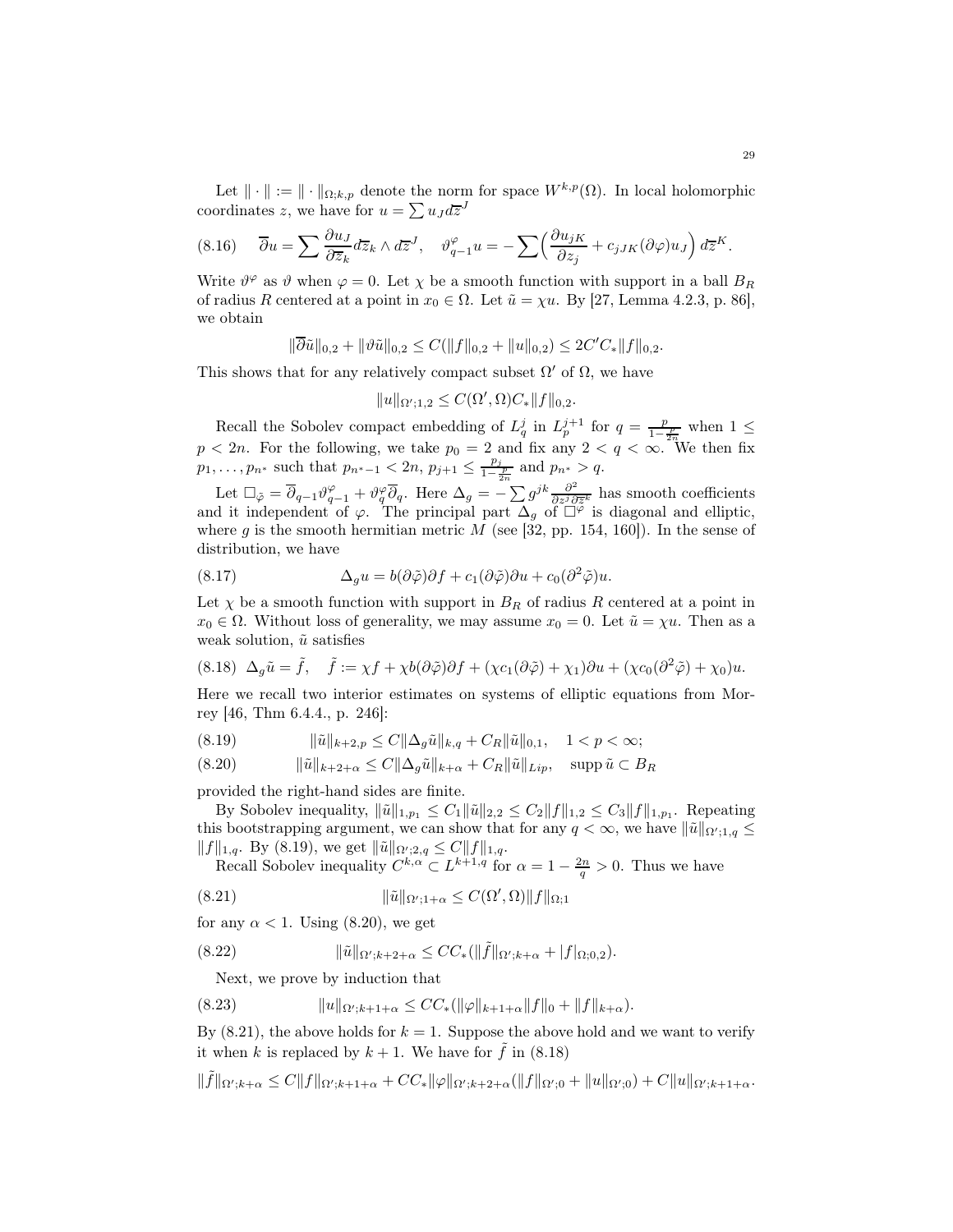By [\(8.23\)](#page-28-4), we get  $\|\tilde{f}\|_{\Omega';k+\alpha} \leq C \|f\|_{\Omega';k+1+\alpha} + C \|\varphi\|_{\Omega';k+2+\alpha} \|f\|_{\Omega';0}$ . Then (8.23) yields

$$
\|\tilde{u}\|_{\Omega';k+2+\alpha} \leq CC_{*}\|\varphi\|_{k+2+\alpha} \|f\|_{0} + C \|f\|_{k+1+\alpha}.
$$

This gives us [\(8.23\)](#page-28-4) with  $k, \Omega'$  being replaced by  $k + 1$  and any open set  $\Omega''$  on which  $\chi = 1$ .

We conclude this section with an isomorphism theorem on cohomology groups with bounds. Let  $Z_{(0,q)}^r(\Omega,V)$  be the space of  $\overline{\partial}$ -closed forms on  $\Omega$  of class  $\Lambda^r$ . Define  $B^{r,r'}_{(0,a)}$  $r,r'_{(0,q)}(\Omega,V) = \Lambda_{(0,q)}^r(\Omega,V) \cap \overline{\partial} \Lambda_{(0,q-1)}^{r'}(\Omega,V)$  and  $B_{(0,q)}^{r,loc}$  $\Lambda^{r,loc}_{(0,q)}(\Omega,V) \;=\; \Lambda^{r}_{(0,q)}(\Omega,V)\,\cap\,$  $\overline{\partial}L^2_{loc}(\Omega,V)$ . Define  $\overline{H}^{r,r'}_{(0,\sigma)}$  $F^{r,r'}_{(0,q)}(\Omega,V) = Z^r_{(0,q)}(\Omega,V)/B^{r,r'}_{(0,q)}(\Omega,V)$  and  $\overline{H}^{r,loc}_{(0,q)}$  $C_{(0,q)}^{(0,0)}(\Omega,V) =$  $Z^r_{(0,q)}(\Omega,V)/B^{r,loc}_{(0,q)}(\Omega,V).$ 

**Theorem 8.4.** Let  $\Omega$  be relatively compact  $a_q$  domain in X and let V be a holomorphic vector bundle on X. There exists  $c > 0$  such that the restriction  $\overline{H}_{0,c}^{r,r'}$  $C_{(0,q)}^{\prime\,\prime}(\Omega,V)\rightarrow$  $\overline{H}^{r,loc}_{(0,q)}$  $\mathcal{O}_{(0,q)}(\Omega_c, V)$  is an isomorphism for the following cases.

$$
(i) r \in (1, \infty), r' = r + 1/2 \text{ and } q = 1.
$$

- $(ii)$   $r = r' = \infty$ .
- (iii)  $r \in (1,\infty)$ ,  $r' = r + 1/2$  and  $\partial\Omega$  is strictly  $(n-q)$  convex.
- $(iv)$  ∂ $\Omega \in \Lambda^{r+5/2}$ ,  $r > 1$  and  $r' = r + 1/2$ .
- (v)  $\partial D \in \Lambda^s$  with  $s \ge 7/2$ ,  $r > s + 5/2$ , and  $r' = r + 1/50$ .

Proof. The injectivity follows from the stability result proved in the appendix and our regularity results including Theorem [9.1](#page-30-0) *(iii)* below for case  $(v)$ . The surjectivity can be obtained by the Grauert bumping method which is valid as  $r' \geq r$  and the same regularity results.

We remark that the isomorphism of the restriction  $\overline{H}_{(0,a)}^{0,1/2}$  ${}_{(0,q)}^{0,1/2}(\Omega,V) \to \overline{H}_{(0,\cdot)}^{0,0}$  $_{(0,q)}^{0,0}(\Omega_c,V)$ is proved in [\[23,](#page-43-9) Thm. 12.14, Thm. 15.12], provided  $\Omega$  is either  $(n-q)$  strictly convex with  $\partial \Omega \in C^2$  or it is  $(q + 1)$  concave with  $\partial \Omega$  in  $C^{5/2}$ .

## 9. Proof of Theorem [1.2](#page-0-1) via a Nash-Moser method

In this section, we will prove Theorem [1.2](#page-0-1) for  $q \geq 2$  when the domains have negative Levi eigenvalues by using the Nash-Moser smoothing operators. Our approach was inspired by a method of Dufresnoy [\[11\]](#page-42-6) for the ∂-equation on a compact set that can be approximated from outside by strictly pseudoconvex domains of which the Levi eigenvalues are well controlled. It is interested that V. Michel [\[44\]](#page-44-13) showed that if the number of *non-negative* Levi eigenvalues of  $\partial\Omega$  is exact  $n - q'$ near  $z_0 \in \partial\Omega$ , then  $\overline{\partial} u = f_{0,q}$  has a solution in  $C^{\infty}(U \cap \Omega)$  when  $\partial\Omega \in C^2$  for all  $q \ge q'$ . When  $\partial \Omega \in C^4$ , there is (a possibly different) solution u in  $C^{\infty}(\overline{\Omega} \cap U)$ . For pseudoconvex domains with  $C^2$  boundary in  $\mathbb{C}^n$ , the  $C^{\infty}$  regularity of  $\overline{\partial}$  solutions under suitable assumptions on the Levi-form has been proved by Zampieri [\[60,](#page-44-14) [61\]](#page-44-15) and Baracco-Zampieri [\[3,](#page-42-7) [4\]](#page-42-8). The reader is referred to the thesis of Yie [\[59\]](#page-44-16) for the global regularity of  $\overline{\partial}$  solutions with  $\partial D \in C^4$ . When  $\partial D \in C^{\infty}$  additionally, the existence of u was proved by Kohn [\[35\]](#page-43-21). Michel-Shaw [\[43\]](#page-44-17) obtained smooth regularity of the  $\overline{\partial}$  solutions on annulus domain  $D_1 \setminus \overline{D_2}$  where  $D_1$  is a pseudoconvex domain with piecewise smooth boundary and  $D_2$  is the intersection of bounded pseudoconvex domains. The  $H^s$  solutions was proved by Harrington [\[22\]](#page-43-22) for pseudoconvex domains D with  $\partial D \in C^{k-1,1}, k > s + 1/2, k \geq 2$ , and  $s \geq 0$ .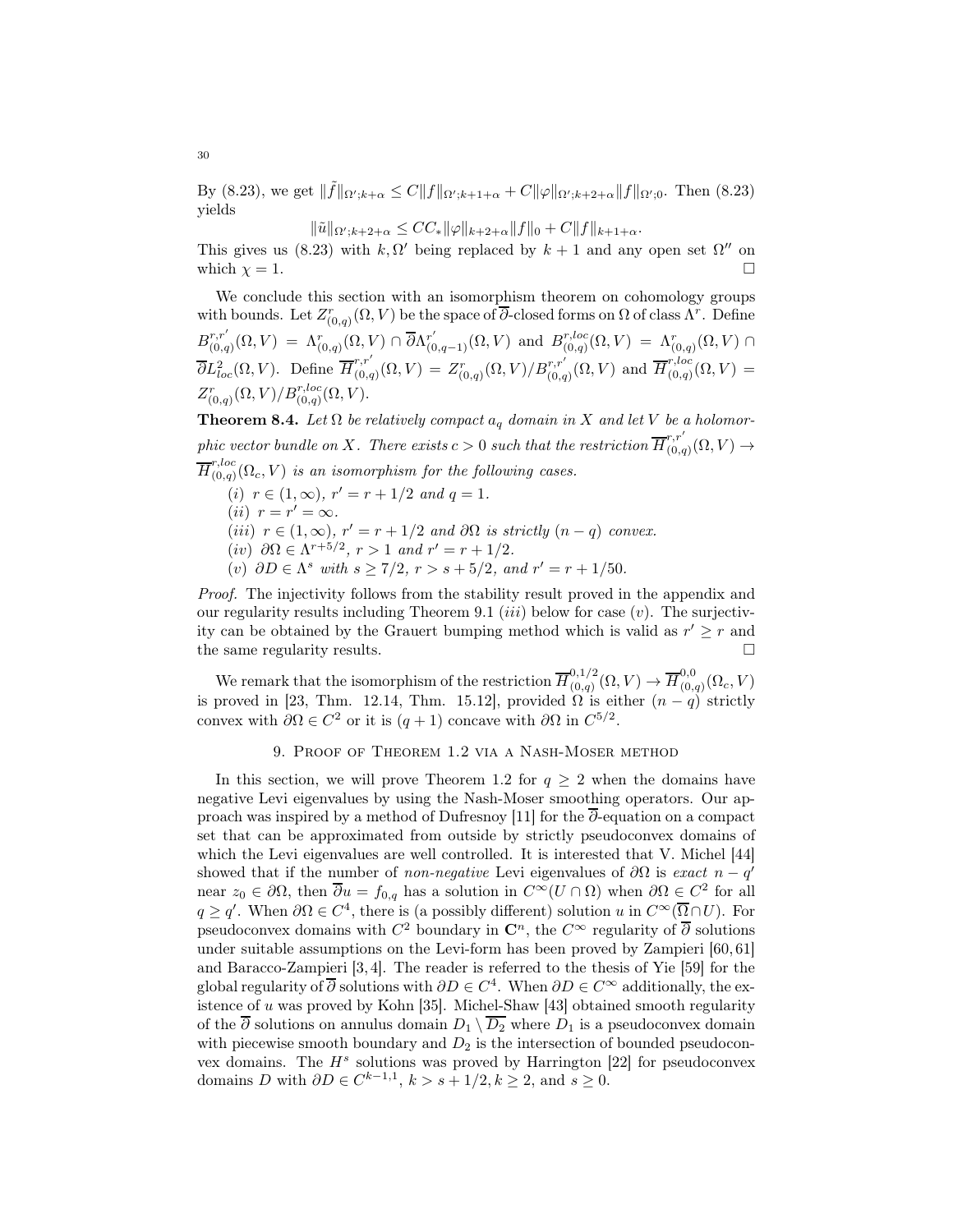As observed in [\[15\]](#page-43-11), to the author's best knowledge it remains an open problem if  $C^{\infty}(\overline{D})$  solutions u to  $\overline{\partial}u = f$  exist on a bounded pseudoconvex domain D in  $\mathbb{C}^n$ with  $C^2$  boundary.

We now state a detailed version of Theorem [1.2.](#page-0-1)

<span id="page-30-0"></span>**Theorem 9.1.** Let  $q > 1$ . Let D be a relatively compact domain with  $C^s$  boundary in a complex manifold X satisfying the condition  $a_q$ . Let V be a holomorphic vector bundle on X. Suppose  $r > s + 5/2$ . Define  $\hat{r}$  as follows.

- (i) When  $s = 2$  and  $r > 26/7$ , set  $\hat{r} > r 19/7$ .
- (*ii*) When  $2 < s < 7/2$ , set

$$
\hat{r} = r + \frac{1}{2} - \frac{r}{r - 1} \frac{r + 5/2 - s}{(s - 1)r - 5/2}.
$$

(iii) When  $s \geq 7/2$ , set

$$
\hat{r} = r + \frac{1}{2} - \frac{1}{s - 1} \cdot \frac{1}{1 - \frac{5}{2(s - 1)r}} \ge r + \frac{1}{50}.
$$

For  $r' < \hat{r}$ , there exists a linear  $\partial$  solution operator

$$
H^{r,r'}_q: \Lambda^r_{(p,q)}(D,V) \cap \overline{\partial} L^2_{loc}(D,V) \to \Lambda^{r'}_{(p,q-1)}(D,V)
$$

satisfying  $|H_q^{r,r'}f|_{r'} \leq C_{r,r'}(D)|f|_r$ . Furthermore,  $C_{r,r'}(D)$  is stable under small  $C^2$  perturbations of D, and  $H_q^{r,r'}f \in C^{\infty}(\overline{D})$  if  $f \in \Lambda_{(p,q)}^{\infty}(D, V) \cap \overline{\partial}L_{loc}^2(D, V)$ additionally.

*Proof.* It suffices to prove the theorem when  $r, r + 1/2, r', r' + 1/2$  are not integers, by replacing  $r$  by a smaller number and  $r'$  by a larger number. This allows us to identity the Zygmund spaces with the Hölder spaces for these orders. This also allows us to use the Taylor theorem and the global estimates for smooth domains.

Let D be a  $(q + 1)$  concave domain with  $C^2$  boundary. Suppose that  $f \in C^r$ . Using Moser smoothing operator  $S_t$ , we define

$$
(9.1) \t\t\t \tilde{S}_t u = S_t E_{D^{\epsilon}} u.
$$

Since  $t_1$  is larger than  $\epsilon_1$ , in what follows we will identify f with Ef to define  $S_{t_1} f$ . We have

$$
(9.2) \t\t ||\tilde{S}_t u - u||_{D^{\epsilon},a} = ||S_t E_{D^{\epsilon}} u - E_{D^{\epsilon}} u||_{D^{\epsilon},a} \leq C_{a,b} t^{b-a} ||u||_{D^{\epsilon},b},
$$

(9.3) 
$$
|\tilde{S}_t u|b \leq C_{a,b} t^{a-b} ||u||_{D^{\epsilon},a}.
$$

Assume that  $\partial\Omega \in C^s$  with

$$
s \ge 2, \quad r \in (s+5/2, \infty).
$$

As in Yie [\[59\]](#page-44-16), we apply the above to the defining function  $\rho$  of D by setting

$$
\rho_{t_1} = \rho * \chi_{t_1}, \quad t_1 = c_* \epsilon_1^{1/s}, \quad \tilde{D}^{\epsilon_1} = \{\rho_{t_1} < -\epsilon_1\}.
$$

We now have

<span id="page-30-1"></span>(9.4) 
$$
\|\rho_{t_i} - \rho\|_0 \leq C_s t_i^s \|\rho\|_s,
$$

<span id="page-30-2"></span>(9.5) 
$$
\|\rho_{t_i} - \rho\|_2 \le \epsilon_* t_i^{s-2} \|\rho\|_2, \quad t_i < t^*(\partial^s \rho),
$$

<span id="page-30-3"></span>(9.6)  $\|\rho_{t_i}\|_b \le C_{b,s} t_i^{s-b} \|\rho\|_s, \quad b \ge s.$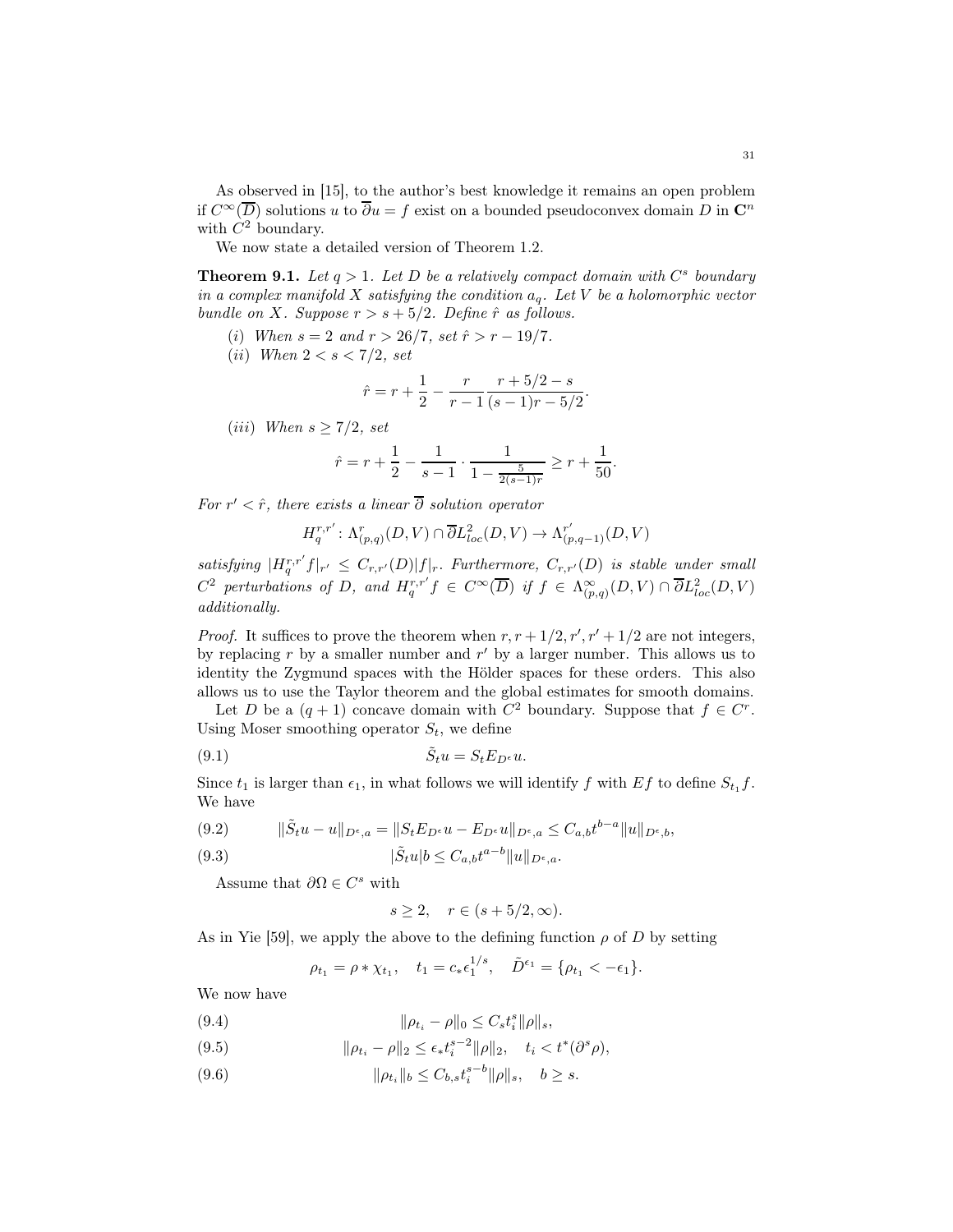We also have  $t_1^s = c_*^s$  $*_{\epsilon_1}$ . When  $c_*$  is sufficiently small, we have by [\(9.4\)](#page-30-1)

$$
c\epsilon_1 < \text{dist}(D^{\epsilon_1}, \partial D) < c'\epsilon_1, \quad c' < 1,
$$

where c, c' are independent of c<sub>∗</sub>. We emphasize that  $t^*(\partial^2 \rho)$  in [\(9.5\)](#page-30-2) depends on the modulus of continuity of  $\partial^2 \rho$ . This however does not cause any difficulty for domains satisfying the condition  $a<sub>q</sub>$ , because the Levi eigenvalues do not decay towards the boundary. This is decisive for the Nash-Moser iteration to succeed in our proof for  $C^2$  domains.

By [\(9.6\)](#page-30-3), we have a solution operator satisfying

$$
|H_q \varphi|_{D^1 \cap D^2_{\rho_4}, r+1/2} \leq C_r (\partial \rho, \partial^2 \rho)(|\varphi|_{D^{12},r} + |\rho^1|_{r+5/2} ||\varphi||_1).
$$

Therefore, we obtain

<span id="page-31-0"></span>
$$
(9.7) \t\t |v_1|_{D^{\epsilon_1}, r+1/2} \leq C_j |f_1|_{D^{\epsilon_1}, r} + C_r t_1^{-\frac{1}{2}-r} ||f_1||_{D^{\epsilon_1}, 1}, \quad r \in (1, \infty).
$$

Smoothing with a different parameter  $\epsilon$ , we define  $w_1 = S_{\epsilon_1} \tilde{v}_1$  on  $\mathbb{C}^n$ . On D define

$$
f_2 = f_1 - \overline{\partial} w_1.
$$

We iterate this. Set  $\epsilon_i = \epsilon_{i-1}^d$  with  $d > 1$ . We also find a solution  $u_i$  on  $D^{\epsilon_i}$  so that

$$
f_i = \overline{\partial} v_i, \quad \text{on } D^{\epsilon_i}.
$$

Define  $\tilde{v}_i = E_{D_{\epsilon_i}} v_i$ ,  $w_i = S_{t_i} \tilde{v}_i$  and  $f_{i+1} = f_i - \partial w_i$ . Then  $u := \sum w_i$  is the desired solution to  $\overline{\partial} u = f_1$  on D, provided  $f_j$  tends to zero on D as  $j \to \infty$ .

We have

$$
\overline{\partial}v_2 = f_1 - \overline{\partial}w_1
$$
, on  $D^{\epsilon_2}$ .

On  $D^{\epsilon_1}$ ,  $\tilde{v}_1 = E_{D^{\epsilon_1}} v_1 = v_1$  and hence  $\overline{\partial} v_1 = \overline{\partial} \tilde{v}_1$ . Therefore

$$
f_2 = f_1 - \overline{\partial} w_1 = \overline{\partial} (\tilde{v}_1 - w_1) = \overline{\partial} (\tilde{v}_1 - S_{\epsilon_1} \tilde{v}_1),
$$
 on  $D^{\epsilon_1}$ .

We have

(9.8) 
$$
||w_1 - \tilde{v}_1||_{D^{\epsilon_1},a} = ||S_{\epsilon_1}\tilde{v}_1 - \tilde{v}_1||_{D^{\epsilon_1},a} \leq C_{b,a}\epsilon_1^{b-a}||\tilde{v}_1||_b.
$$

Hence by Taylor's theorem, we get

<span id="page-31-1"></span>
$$
(9.9) \qquad ||f_2||_{D,1} \leq C_j \sum_{k=1}^{[b]-1} \epsilon_1^{k-1} ||f_2||_{D^{\epsilon_1},k} + C_j \epsilon_1^{b-1} ||f_2||_{D,b}
$$
  

$$
= C_j \sum_{k=1}^{[b]-1} \epsilon_1^{k-1} ||\overline{\partial} \tilde{v}_1 - \overline{\partial} w_1||_{D^{\epsilon_1},k} + C_b \epsilon_1^{b-1} ||f_2||_{D,b}
$$
  

$$
\leq C_j \sum_{k=1}^{[b]-1} \epsilon_1^{k-1} \epsilon_1^{b-k-\frac{1}{2}} ||v_1||_{D^{\epsilon_1},b+\frac{1}{2}} + C_b \epsilon_1^{b-1} ||f_2||_{D,[b]}
$$
  

$$
= C'_b \epsilon_1^{b-\frac{3}{2}} ||v_1||_{D^{\epsilon_1},b+\frac{1}{2}} + C_b \epsilon_1^{b-1} ||f_2||_{D,b}.
$$

By analogy of  $(9.7)$  and  $(9.9)$ , we have

<span id="page-31-2"></span>
$$
(9.10) \t\t ||v_i||_{D^{\epsilon_i}, r+1/2} \le C_r ||f_i||_{D^{\epsilon_i}, r} + C_r t_i^{s-\frac{5}{2}-r} ||f_i||_{D^{\epsilon_i}, 1}, \quad r \in (1, \infty)
$$

<span id="page-31-3"></span>
$$
(9.11) \t\t\t ||f_{i+1}||_{D,1} \leq C_r \epsilon_i^{r-\frac{3}{2}} ||v_i||_{D^{\epsilon_i}, r+\frac{1}{2}} + C_r \epsilon_i^{r-1} ||f_{i+1}||_{D,r}.
$$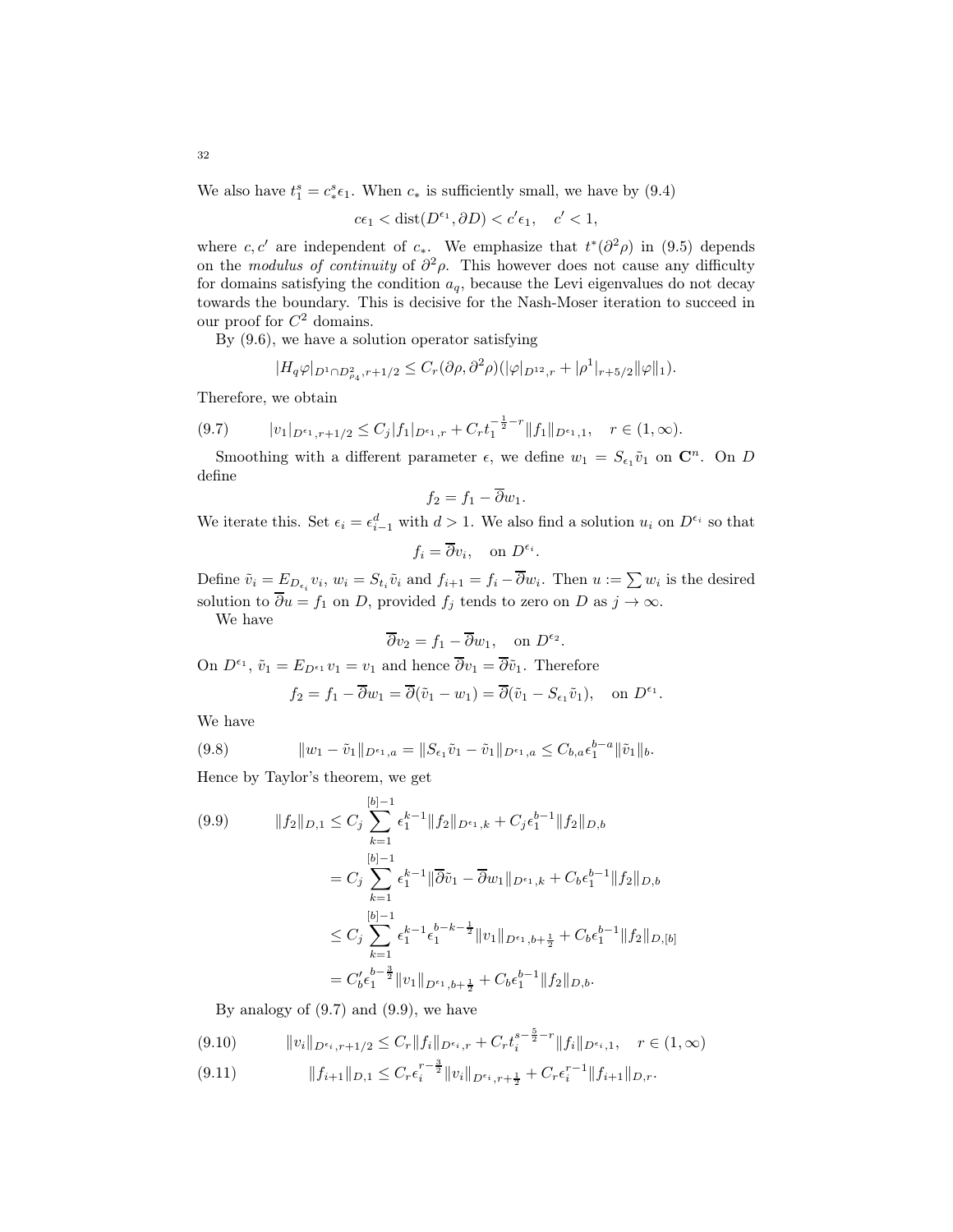Thus the r-norm is estimated by

$$
(9.12) \t\t\t ||f_{i+1}||_r \leq ||f_i||_r + C_r ||\tilde{v}_i||_{r+1} \leq ||f_i||_r + C_r \epsilon_i^{-1/2} ||v_i||_{r+1/2}.
$$

Therefore, by [\(9.10\)](#page-31-2), we obtain

<span id="page-32-1"></span>
$$
(9.13) \t\t ||f_{i+1}||_r \leq 2C_r\epsilon_i^{-1/2}(\|f_i\|_{D^{\epsilon_i},r} + t_i^{s-\frac{5}{2}-r}\|f_i\|_{D^{\epsilon_i},1}), \quad r \in (1,\infty)^*.
$$

<span id="page-32-2"></span>,

Here  $(1, \infty)^* = (1, \infty) \setminus (\mathbf{N} \cup \frac{1}{2}\mathbf{N})$ . We now define

$$
(9.14) \t\t B_{i+1} = \hat{C}_r^2 t_i^{-s/2} B_i
$$

where  $B_0$  is fixed, depending on r, so that

(9.15) 
$$
\max \left\{ \|f_0\|_r, t_0^{s-5/2-r} \|f_0\|_1, \|v_0\|_{r+1/2} \right\} \leq B_0.
$$

By induction, let us show that when  $r \in (1, \infty)^*$ ,

<span id="page-32-0"></span>
$$
(9.16) \t\t\t\t ||f_i||_r \leq B_i,
$$

<span id="page-32-4"></span>(9.17) 
$$
t_i^{s-5/2-r} \|f_i\|_1 \leq \hat{C}_r B_i,
$$

<span id="page-32-3"></span>
$$
(9.18) \t\t\t ||v_i||_{r+\frac{1}{2}} \leq \hat{C}_r^2 B_i.
$$

Suppose that the three inequalities hold. We want to verify them when  $i$  is replaced by  $i + 1$ . Clearly,  $(9.16)_{i+1}$  $(9.16)_{i+1}$  $(9.16)_{i+1}$  follows from  $(9.13)$ ,  $(9.14)$ ,  $(9.16)$ , and  $\hat{C}_r \geq 4C_r$ . By  $(9.11)$ ,  $(9.18)$  and  $(9.16)_{i+1}$  $(9.16)_{i+1}$  $(9.16)_{i+1}$ , we obtain

$$
(9.19) \quad t_{i+1}^{s-5/2-r} \|f_{i+1}\|_{1} \leq C_r t_{i+1}^{s-5/2-r} \epsilon_i^{r-\frac{3}{2}} \|v_i\|_{r+\frac{1}{2}} + C_r t_{i+1}^{s-5/2-r} \epsilon_i^{r-1} \|f_{i+1}\|_{r}
$$
  
\n
$$
\leq C_r'' t_{i+1}^{s-5/2-r} t_i^{sr-\frac{3s}{2}} \hat{C}_r^2 B_i + C_r t_{i+1}^{s-5/2-r} \epsilon_i^{r-1} B_{i+1}
$$
  
\n
$$
= C_r' c_*^{-2r} t_{i+1}^{s-5/2-r} t_i^{sr-s} B_{i+1} + C_r c_*^{-2r} t_{i+1}^{s-5/2-r} t_i^{sr-s} B_{i+1},
$$

which gives us  $(9.17)_{i+1}$  $(9.17)_{i+1}$  $(9.17)_{i+1}$ , provided  $\hat{C}_r > (C'_r + C_r)c_*^{-2r}$  and

(9.20) 
$$
-d(r+5/2-s)+sr-s\geq 0.
$$

The latter is assumed now. Then  $(9.18)_{i+1}$  $(9.18)_{i+1}$  $(9.18)_{i+1}$  follows from  $(9.10)_{i+1}$  $(9.10)_{i+1}$  $(9.10)_{i+1}$ ,  $(9.16)_{i+1}$  $(9.16)_{i+1}$  $(9.16)_{i+1}$  and  $(9.17)_{i+1}$  $(9.17)_{i+1}$  $(9.17)_{i+1}$  and  $\hat{C}_r > 2C_r$ .

By interpolation, we get

<span id="page-32-5"></span>
$$
|f_i|_{1-\theta+\theta r} \leq C_{r,\theta} |f_i|_1^{1-\theta} |f_i|_r^{\theta} \leq C_{r,\theta} t_i^{(1-\theta)(r+5/2-s)} B_i.
$$

We have

$$
t_i = t_1^{d^{i-1}}, \quad B_i = \hat{C}_r^{i-1}(t_1 \cdots t_{i-1})B_1 = \hat{C}_r^{i-1}t_1^{-\frac{d^{i-1}-1}{d-1}}B_1 \le \hat{C}_r^{i-1}t_i^{-\frac{1}{d-1}}B_1.
$$

Therefore,  $|f_i|_{1-\theta+\theta r} \leq C_r^{i-1} B_1 t_i^{\lambda}$  converges rapidly if [\(9.20\)](#page-32-5) holds and

(9.21) 
$$
\lambda := (1 - \theta)(r + 5/2 - s) - \frac{1}{d - 1} > 0.
$$

By [\(9.10\)](#page-31-2), we have for  $\theta r \in (0, \infty)^*$ 

$$
(9.22) \t|v_i|_{D^{\epsilon_i},3/2-\theta+\theta r} \leq C_r |f_i|_{D^{\epsilon_i},1-\theta+\theta r} + C_r t_i^{s-7/2+\theta-\theta r} |f_i|_{D^{\epsilon_i},1}
$$
  

$$
\leq B_1 C_r \hat{C}_r^{i-1} t_i^{\lambda} + C_r \hat{C}_r^{i} t_i^{r-1+\theta-\theta r - \frac{1}{d-1}} B_1.
$$

This shows that  $|v_j|_{\frac{3}{2}-\theta+\theta r} \leq \hat{C}_r^i t_i^{\lambda_*}$  converges rapidly if

<span id="page-32-6"></span>(9.23) 
$$
\lambda_* := (1 - \theta)r_* - \frac{1}{d - 1} > 0, \quad r_* := r - 1 + \min\{0, 7/2 - s\}.
$$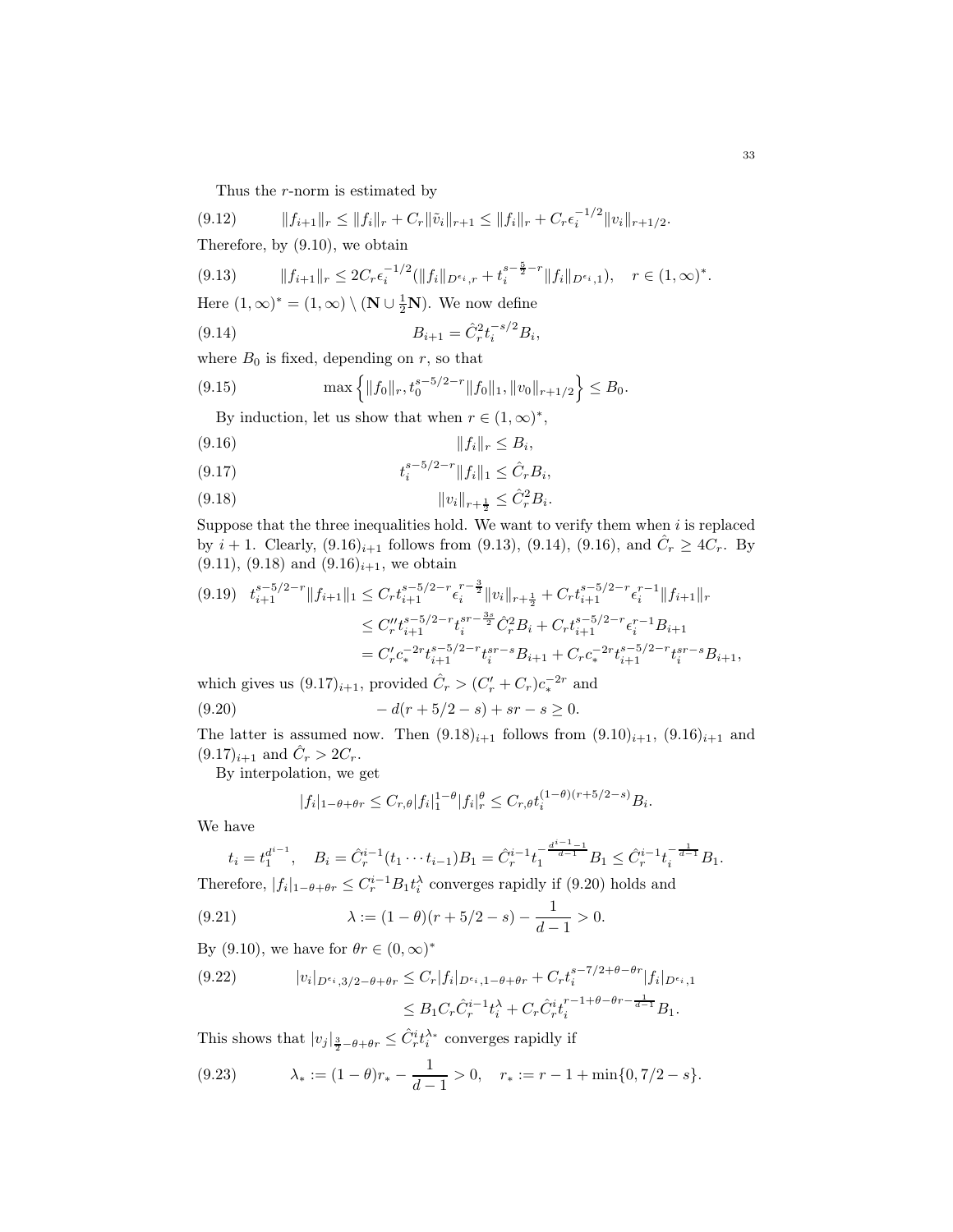We want to maximize  $\theta r$  or  $\theta$ . Now,  $\lambda_* > 0$  implies that

<span id="page-33-0"></span>
$$
\theta < 1 - \frac{1}{(d-1)r_*}.
$$

The latter is an increasing function of d. Assume

(9.24) 
$$
1 - \frac{1}{(d-1)r_*} > 0.
$$

We now specify the parameters. Note that [\(9.20\)](#page-32-5) and [\(9.24\)](#page-33-0) are equivalent to

<span id="page-33-1"></span>(9.25) 
$$
1 + \frac{1}{r_*} < d < d_*, \quad d_* := \frac{s(r-1)}{r+5/2-s}.
$$

Under the above restriction on  $d, \frac{3}{2} - \theta + \theta r$  has maximum value

(9.26) 
$$
\hat{r} = r + \frac{1}{2} - \frac{r}{(d_* - 1)r_*}.
$$

Then  $|v_i|_{r'} < C_{r'}^i t_i^{\lambda'}$  with  $\lambda' > 0$  where  $\lambda'$  depends on  $r'$  and  $r' < \hat{r}$ . Consequently the solution  $u = \sum S_{t_i} E_{D^{\epsilon_i}} v_i$  to  $\overline{\partial} u = f$  is also in  $\Lambda^{r'}(\overline{D})$ .

We now compute the value of  $\hat{r}$ . When  $2 \leq s < 7/2$ , we have  $r_* = r - 1$  and there exists  $d$  satisfying  $(9.25)$ . We have

$$
\hat{r} = r + \frac{1}{2} - \frac{r}{r - 1} \frac{r + 5/2 - s}{(s - 1)r - 5/2}.
$$

For  $s = 2$  and  $r > s + 5/2$ , we get  $\hat{r} > r - \frac{19}{7}$ .

When  $s \geq 7/2$  and  $r > s + 5/2 \geq 6$ , we have  $r_* = r - s + 5/2$ . One can check that [\(9.25\)](#page-33-1) is satisfied. Then

$$
\hat{r} = r + \frac{1}{2} - \frac{1}{s - 1} \frac{1}{1 - \frac{5}{2(s - 1)r}} \ge r + \frac{1}{2} - \frac{1}{\frac{5}{2}} \frac{1}{1 - \frac{1}{r}} > r + \frac{1}{50}.
$$

Finally, we show that if  $f \in C^{\infty}$ , then there is a solution  $u \in C^{\infty}$  on  $\omega \cap \overline{D}$ . For notations, we fix  $r, r'$  and rename them as  $r_0, r'_0$ . Thus we have found solutions  $\sum w_i$  with

$$
|w_i|_0 \leq t_i^{r_0 + \frac{1}{2}} B_i, \quad i = 0, 1, \dots.
$$

Here we have fixed  $d \in (1, 2), \theta, t_0$  so that

$$
(1 - \theta_0)r_0 - \frac{1}{d - 1} > 0, \quad -d(r_0 + \frac{1}{2}) + 2r_0 \ge 0, \quad r_0 - \frac{1}{d - 1} \ge 0.
$$

For any  $r > r_0$  satisfying  $r, r + \frac{1}{2} \notin \mathbb{N}$ , we choose  $B_0$  which depends on r so that [\(9.16\)](#page-32-0)-[\(9.18\)](#page-32-3) hold for  $i = 0$ . We define  $B_{i+1}$  by [\(9.14\)](#page-32-2). For the above choice of  $\hat{C}_m$ , the proof shows that  $(9.16)-(9.18)$  $(9.16)-(9.18)$  hold for all i since  $(9.20)$  and  $(9.23)-(9.24)$  $(9.23)-(9.24)$  hold for the fixed  $\theta$ , d (depending on  $r_0$ ,  $r'_0$ ) and the r. This shows that  $|v_i|_{1-\theta+\theta r+1/2}$ converges rapidly. Therefore,  $u := \sum w_i \in \Lambda^{1-\theta+\theta r+1/2}$ . We concluded that  $u \in$  $C^{\infty}(\overline{D}).$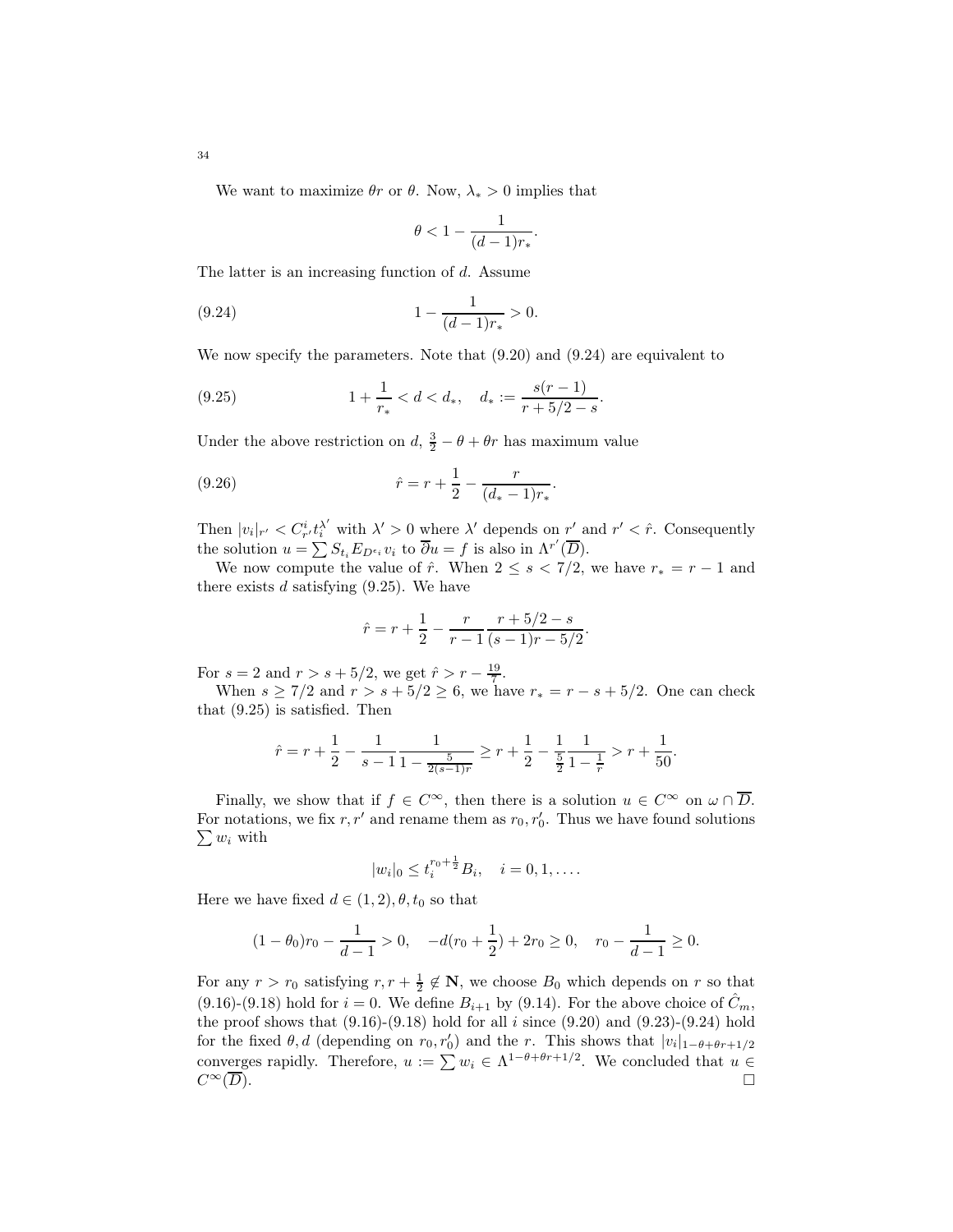To relax the boundary condition  $\partial \Omega \in C^3$  to  $\partial \Omega \in C^2$ , we need regularity for the distance functions to the boundary of the domains. The following is proved in Li-Nirenberg [\[38\]](#page-43-23) for  $\partial\Omega \in C^{k,\alpha}$  for  $k \geq 2$  and  $0 < \alpha \leq 1$  and stated in Spruck [\[55\]](#page-44-18) for  $C^2$  case and proved in Crasta-Malusa [\[9\]](#page-42-9) for  $C^2$  boundary. We provide a proof here, including a stability property for our purpose. See Gilbarg-Trudinger [\[14\]](#page-42-10) and Krantz-Park [\[36\]](#page-43-24) when domains are in  $\mathbb{R}^N$ .

<span id="page-34-1"></span>**Proposition A.1** (Li-Nirenberg [\[38\]](#page-43-23), Spruck [\[55\]](#page-44-18)). Let  $s \in [2,\infty]$ . Let M be a smooth Riemannian manifold M. Let  $\Omega \subset M$  be a bounded domain with  $C^s$ (resp.  $\Lambda^s$  with  $s > 2$ ) boundary. Let  $\rho$  be the signed distance function of  $\partial\Omega$ . There is  $\delta = \delta(\Omega) > 0$  so that  $\rho \in C^s$  (resp.  $\Lambda^s$  with  $s > 2$ ) in  $B_\delta(\partial \Omega) =$  ${x \in M : dist(x, \partial \Omega) < \delta}$ . Furthermore,  $\delta(\Omega)$  is upper-stable under small  $C^2$ perturbations of  $\partial\Omega$ .

*Proof.* We are given a smooth Riemannian metric on  $M$ . Let  $N$  be a subset of  $M$ . Let  $\gamma_p: [0, d] \to M$  be a geodesic connecting  $\gamma(0) = p \in M \setminus N$  and  $p^* = \gamma(d) \in N$ . Suppose that  $\gamma$  is normal, i.e.  $|\gamma_p'| = 1$  and length  $|\gamma_p|$  of  $\gamma_p$  equals dist $(p, N)$ . Then

$$
|\gamma_p([t, t'])| = t' - t, \quad \text{dist}(\gamma_p(t), N) = d - t.
$$

Thus if N is a  $C^1$  hypersurface near  $p^* \in M$ , then  $\gamma_p$  is orthogonal to N at  $p^*$ .

We recall some facts about geodesic balls; see [\[10,](#page-42-11) Chap. 3, Sect. 4]:

a) For  $p \in M$ , there is  $0 < r(p) \leq \infty$  so that the geodesic ball  $B := B_r(p)$ , centered at p with radius r, is strictly geodesic convex for  $0 < r < r(p)$ . Specifically, any two points  $p_0, p_1 \in B$  are connected by a unique shortest normal geodesic in M and the geodesic is contained in B. Here the uniqueness is up to a reparameterization  $t \to \pm t + c$ .

b)  $\partial B$  is a smooth compact hypersurface.

Let K be a compact set in M. By a), we have  $r(K) := \inf_{p \in K} r(p) > 0$ . We can cover K by finitely many open sets  $U_i$  and choose coordinate chart  $x_i$  on  $U_i$  such that if a normal geodesic  $\gamma$  is contained in K then  $|(x_i \circ \gamma)^{(j)}(t)| \leq C_j(K)$  wherever  $x_i \circ \gamma(t)$  is defined. This implies that if  $p \in N$ , and  $N \cap B$  is closed in B, then any point  $q \in B_{r/2}(p)$  is connected to a point  $q^* \in N \cap B$  via a geodesic  $\gamma_q$  in B with length dist $(q, N)$ . However,  $q^*$  may not be unique.

Let us use the above facts for  $N = \partial \Omega$ . Set  $r_0 = r(\partial \Omega)$ . Let  $\nu$  be the unit inward normal of ∂Ω with respect to the Riemann metric and choose sign so that  $\rho < 0$  in  $\Omega$ . Then  $\nu$  is  $C^{s-1}$  on  $\partial\Omega$ . Let  $\gamma(t, p)$  be the geodesic through  $p \in \partial\Omega$ with  $\partial_t \gamma(0, p) = \nu(p)$  and  $|t| < r_0$ . Then  $\gamma$  is  $C^{s-1}$  on  $(-r_0, r_0) \times \partial \Omega$ . Since  $s \geq 2$ ,  $\partial_t \gamma(0, p)$  is non zero, normal to  $\partial \Omega$ , and  $\gamma$  fixes  $\{0\} \times \partial \Omega$  pointwise, then the Jacobian of  $\gamma$  is non-singular. By the inverse mapping theorem, there exists a unique solution  $(\tilde{\rho}, P) \in \mathbf{R} \times \partial \Omega$  satisfying

<span id="page-34-0"></span>
$$
(A.1) \qquad \qquad \gamma(\tilde{\rho}(x), P(x)) = x, \quad |\tilde{\rho}(x)| < r_1
$$

for  $x \in B_{r_2}(\partial\Omega)$ . Here  $0 < r_2 < r_1 < r_0$  and  $r_1, r_2$  are sufficiently small. Furthermore,  $\tilde{\rho}, P$  are in  $C^{s-1}(B_{r_2}(\partial \Omega)).$ 

We want to show that  $\tilde{\rho} = \rho$  on  $B_{r_2}(\partial \Omega)$ . Fix  $x \in B_{r_2}(\partial \Omega)$  and take  $x^* \in \partial \Omega$ with  $dist(x, x^*) = \rho(x) (= dist(x, \partial \Omega))$ . Since  $r_2 < r(\partial \Omega)$ , then x is connected to the center  $x^*$  by a geodesic  $\tilde{\gamma}$  in the geodesic ball  $B_{r_2}(x^*)$ . Since  $dist(x, x^*) = \rho(x)$ , then  $\tilde{\gamma}$  is orthogonal to  $\partial\Omega$  at  $x^*$ . Then  $\tilde{\gamma}$  must be contained in the normal geodesic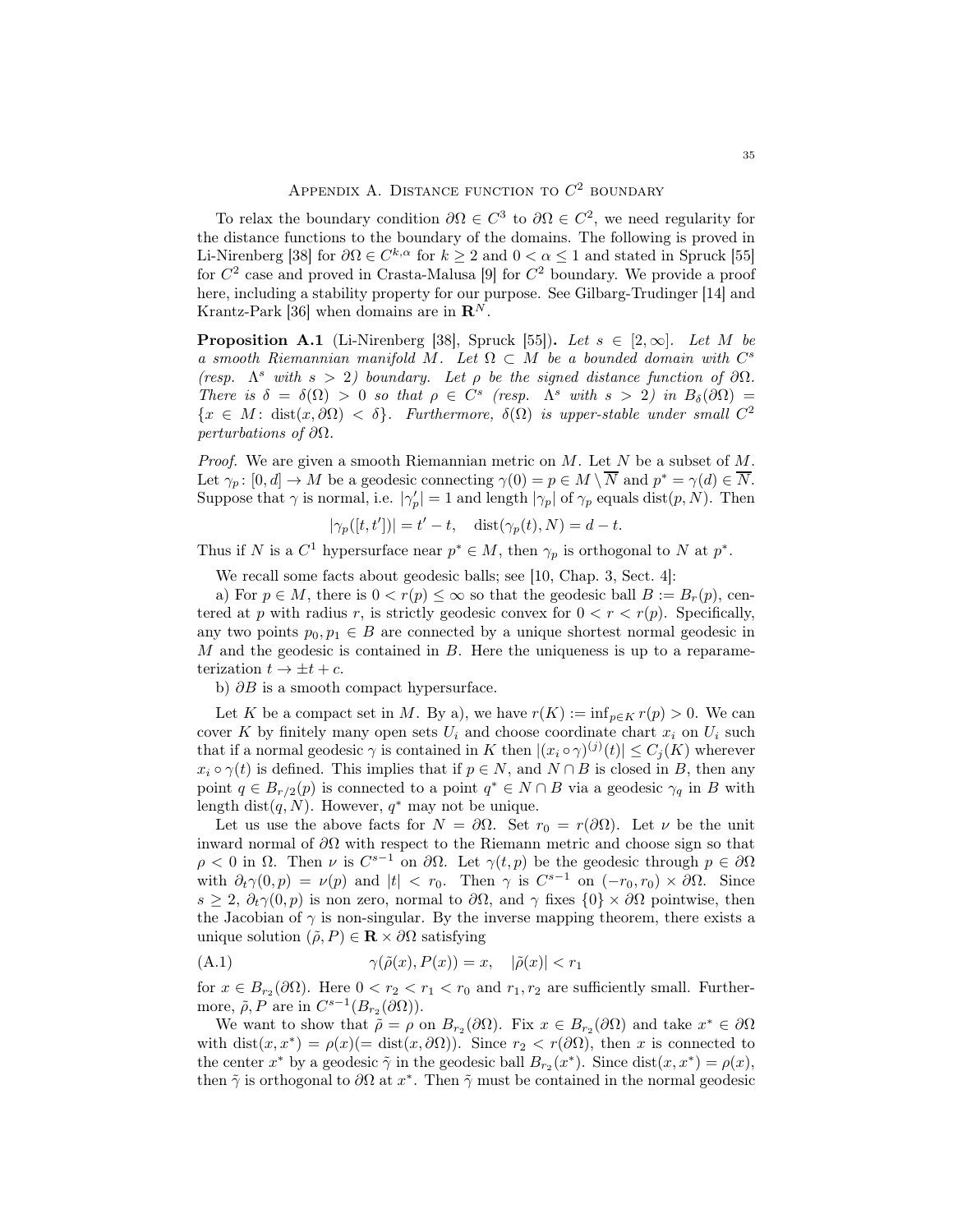$\gamma(\cdot, x^*)$  with tangent vector  $\nu(x^*)$ . Next we choose the parametrization of  $\tilde{\gamma}$  so that  $\tilde{\gamma}'(0) = \nu(x^*)$ . We get

$$
\gamma(\rho(x), x^*) = \tilde{\gamma}(\rho(x)) = x, \quad \tilde{\gamma}(0) = x^* = \gamma(0, x^*), \quad |\rho(x)| = \text{dist}(x, x^*) < r_2.
$$

By the uniqueness of solution to [\(A.1\)](#page-34-0), we conclude that  $\tilde{\rho}(x) = \rho(x)$  (and  $x^* =$  $P(x)$ ,  $|\tilde{\rho}(x)| < r_2$ ).

Next we verify  $\rho \in C^s$ . Recall that the vector field  $X_1(x) := \partial_t \gamma(\rho(x), P(x))$ is  $C^{s-1}$  in  $x = \gamma(\rho(x), P(x))$ . Fix  $x_0 \in B_{r_2}(\partial\Omega)$ . In a small neighborhood U of  $x_0$  in  $B_{r_2}(\partial\Omega)$ , we use Gram-Schmidt orthogonalization to find pointwise linearly independent vector fields  $X_2, \ldots, X_n$  of class  $C^{s-1}$  that are orthogonal to  $X_1$ . We already know that  $\rho = \tilde{\rho} \in C^{s-1} \subset C^1$ . This allows us to compute a directional derivative of  $\rho$  via any  $C^1$  curve that is tangent to the direction. Since  $\gamma$  is normal, then  $X_1 \rho = 1$ . Let  $j > 1$  and we want to show that  $X_j \rho = 0$ . At  $x \in U \setminus \partial \Omega$ , Gauss lemma says that  $X_2, \ldots, X_n$  are tangent to the smooth geodesic sphere  $\partial B_{\left[\rho(x)\right]}(P(x))$ . We have  $\left[\rho(x)\right] = \text{dist}(x, \partial \Omega) > 0$  and

$$
|\rho(q)| = \text{dist}(q, \partial \Omega) \le \text{dist}(q, P(x)) = |\rho(x)|, \quad \forall q \in \partial B_{|\rho(x)|}(P(x)).
$$

Hence on this geodesic sphere, the  $C^{s-1}$  function  $\rho$  attains a local extreme at x. This shows that  $X_i \rho = 0$  on  $U \setminus \partial \Omega$ . By continuity,  $X_i \rho(x) = 0$  on U. Therefore all  $X_i \rho$  are  $C^{\infty}$  functions on U. As observed by Spruck [\[38\]](#page-43-23), since all  $X_i$  are  $C^{s-1}$ , then  $\rho \in C^{s}(U)$ . Therefore,  $\rho \in C^{s}(B_{r_2}(\partial \Omega))$ .

Finally, the stability of dist( $\cdot$ , ∂ $\Omega$ ) near  $\partial\Omega$  is a consequence of the geodesic equations of the second-order ODE system. We leave the details to the reader.  $\Box$ 

# APPENDIX B. STABILITY OF  $L^2$  solutions on pseudoconvex manifolds WITH  $C^2$  boundary satisfying condition  $a_q$

Let  $\Omega$  be a relatively compact domain in a complex manifold X. Let V be a holomorphic vector bundle on X. Let f be a V-valued  $(0, q)$  form on  $\Omega$ . Suppose that  $\overline{\partial} u = f$  can be solved on  $\Omega$  for some  $u \in L^2_{loc}(\Omega)$  and  $f = \tilde{f} + \overline{\partial} v$  for  $v \in L^2_{loc}(\Omega)$ and  $\tilde{f}$  is a  $\overline{\partial}$  closed form on a larger domain  $\Omega'$  containing  $\overline{\Omega}$ . We want to know if there exists a neighborhood  $\tilde{\Omega}$  of  $\overline{\Omega}$ , that is independent of f such that  $\tilde{f} = \overline{\partial} \tilde{u}$  for some  $\tilde{u} \in L^2_{loc}(\tilde{\Omega})$ . If such a domain  $\tilde{\Omega}$  exists, we say the solvability of the  $\overline{\partial}$ -equation on  $\Omega$  is *stable*. This stability is proved by Hörmander [\[26\]](#page-43-10) when  $\Omega$  is an  $a_q$  domain and  $V$  is the trivial bundle and by Andreotti-Vesentini  $[1, \text{ Lemma } 29, p. 122]$  for vector bundles on domains that are strictly  $(n - q)$  convex with smooth boundary. For completeness, we sketch a proof for the case of vector bundle. We also take this opportunity to relax the boundary condition  $\partial\Omega \in C^3$  to the minimum  $C^2$ smoothness and we also formulate a stability for the  $L^2$  bounds of the  $\overline{\partial}$  equation on  $a_q$  domains. For the reader's convenience, we will give our statements for the vector bundle case the references in [\[26\]](#page-43-10) for a reader to locate them easily.

We fix smooth hermitian metrics on X and V. Cover  $\overline{\Omega}$  by finitely open sets  $U_j$  of X. We assume that each  $U_j$  is biholomorphic to the unit ball in  $\mathbb{C}^n$  by a coordinate map  $z_j$  which is biholomorphic on  $\overline{U_j}$ . In what follows, we will denote by U one of  $U_j$ 's or their subdomains.

Let  $\{e_1, \ldots, e_m\}$  be a smooth unitary basis of V on U. Let  $u = \sum u^{\mu} e_{\mu} \in$  $C^1_{(0,q-1)}(\Omega, V, loc)$ . We have

(B.1) 
$$
\overline{\partial}u = Au + Ru, \quad A(u^{\nu}e_{\nu}) = (\overline{\partial}u^{\nu})e_{\nu},
$$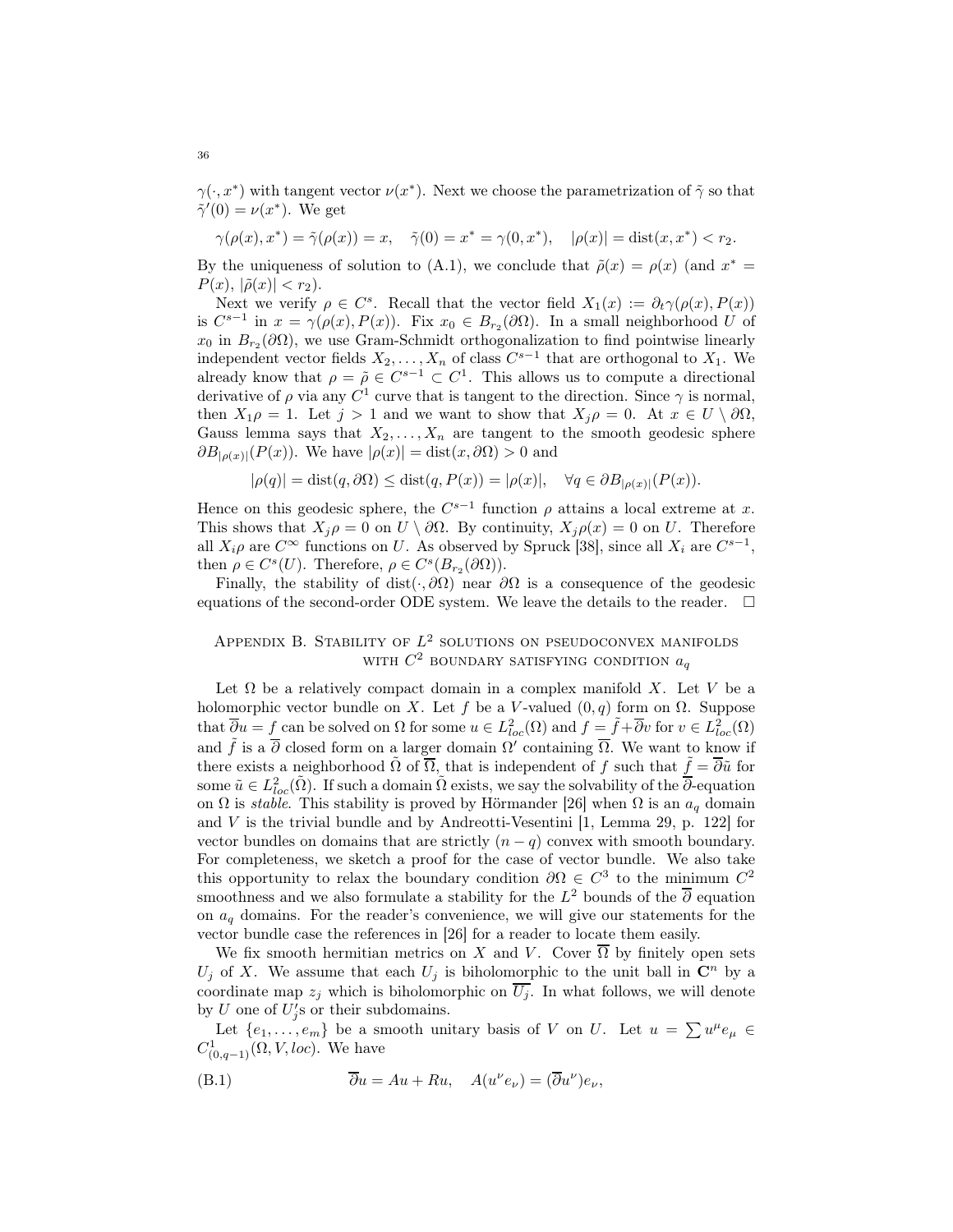where  $Au^{\nu} = \overline{\partial}u^{\nu}$  is as in [\[26\]](#page-43-10) for the scalar case, and Ru involves no derivatives of  $u$ , i.e.  $Ru$  is of *order zero* in  $u$  with smooth coefficients. Therefore, the principal part A of  $\overline{\partial}$  is locally *diagonal*. This is an important property so that the proofs for the scalar case can be carried out to the vector bundles case without difficulty.

Let  $\omega_1, \ldots, \omega_n$  be unitary smooth  $(1, 0)$  forms on X. For a V-valued  $(p, q)$ -forms  $f = \sum f^{\nu} e_{\nu}$ , define

$$
\left| \sum f^{\nu} e_{\nu}(x) \right| = \sum_{\nu} \sum_{I,J} \left| f_{I,J}^{\nu}(x) \right|^2, \quad f^{\nu} = \sum_{I,J} \left| f_{I,J}^{\nu} \omega^I \wedge \overline{\omega}^J \right|.
$$

We take the volume form on  $X$  as

$$
dv = (\sqrt{-1})^n \omega^1 \wedge \cdots \wedge \omega^n \wedge \overline{\omega}^1 \wedge \cdots \wedge \overline{\omega}^n.
$$

For  $q \geq 0$ , let  $L^2_{(p,q)}(\Omega, V, loc)$  and  $\Lambda^r_{(p,q)}(\Omega, V)$  be the spaces of V-valued  $(p,q)$ forms of which the coefficients on U are in  $L^2_{loc}(\Omega \cap U)$ ,  $\Lambda^r(\Omega \cap U)$ , respectively. Let  $\mathcal{D}^{(p,q)}(\Omega, V)$  be the space of smooth V-valued  $(p, q)$  forms of which the coefficients are in  $\mathcal{D}(\Omega)$ , i.e. smooth functions with compact support. Let  $\mathcal{D}'_{(p,q)}(\Omega, V)$  be the space of V-valued  $(p, q)$  forms of which the coefficients are distributions in  $\Omega$ .

If  $\varphi$  is a real  $L^{\infty}$  function in  $\Omega$ , let  $L^2_{(p,q)}(\Omega,V,\varphi)$  be the space of sections of V-valued  $(p, q)$  forms satisfying

$$
||f||_{\varphi}^{2} = \int_{\Omega} |f(x)|^{2} e^{-\varphi(x)} dv(x) < \infty.
$$

We will write  $\langle \cdot, \cdot \rangle_{\varphi}$  the induced hermitian product and  $\|\cdot\|_{\varphi}$  the norm on  $L^2_{(p,q)}(\Omega, V, \varphi)$ . The latter is independent of  $\varphi$  as sets, and the norms are equivalent for all weights  $\varphi \in L^{\infty}$ .

Throughout the appendix, we assume  $q \geq 1$ . The operator  $\overline{\partial}$  defines a linear, closed, densely defined operator

$$
T: L^2_{(p,q-1)}(\Omega, V, \varphi) \to L^2_{(p,q)}(\Omega, V, \varphi)
$$

while  $Tu = f$  holds if  $\overline{\partial}u = f$  in the sense of distributions. We abbreviate  $T =$  $T_q$ ,  $S = T_{q+1}$ . We will write  $T_q$  for T if needed. Note that the domain  $D_T$  and range  $R_T$  are independent of  $\varphi \in L^{\infty}$ . For  $f \in L^2_{0,q}(\Omega,V,\varphi)$ , write  $v = T^*f$  if  $\langle u, v \rangle_{\varphi} = \langle \overline{\partial} u, f \rangle_{\varphi}$  for all  $u \in D_T$ .

Throughout the section, we assume that  $\partial\Omega \in C^2$ . By Proposition [A.1,](#page-34-1)  $\Omega$  has a  $C^2$  defining function  $\rho$  in X satisfying

(B.2) 
$$
2|\overline{\partial}\rho|=1
$$
 on  $\partial\Omega$ .

We also assume that  $\varphi \in Lip(\Omega)$ . Then  $D_{T^*}$  is independent of  $\varphi$ , while  $R_{T^*}$  depends on  $\varphi$ .

**Remark B.1.** As in [\[26\]](#page-43-10),  $|T^*f|_{\psi}$  is *always* referred to as the dual with respect to  $\psi$ , where  $\psi$  will be chosen appropriately. For clarity, we write  $T^*_{\psi}$  for  $T^*$  when  $\psi$ needs to be specified.

Using integration by parts, we can verify that if  $f \in C^1_{(p,q)}(\overline{\Omega}, V)$  has compact support in  $U \cap \overline{\Omega}$ , then  $f \in D_{T^*}$  if and only if

(B.3) 
$$
\sum_{j=1}^{n} f_{I,jK}^{\nu} \frac{\partial \rho}{\partial \omega^{j}} = 0, \text{ on } U \cap \partial \Omega, \quad \nu = 1, ..., m.
$$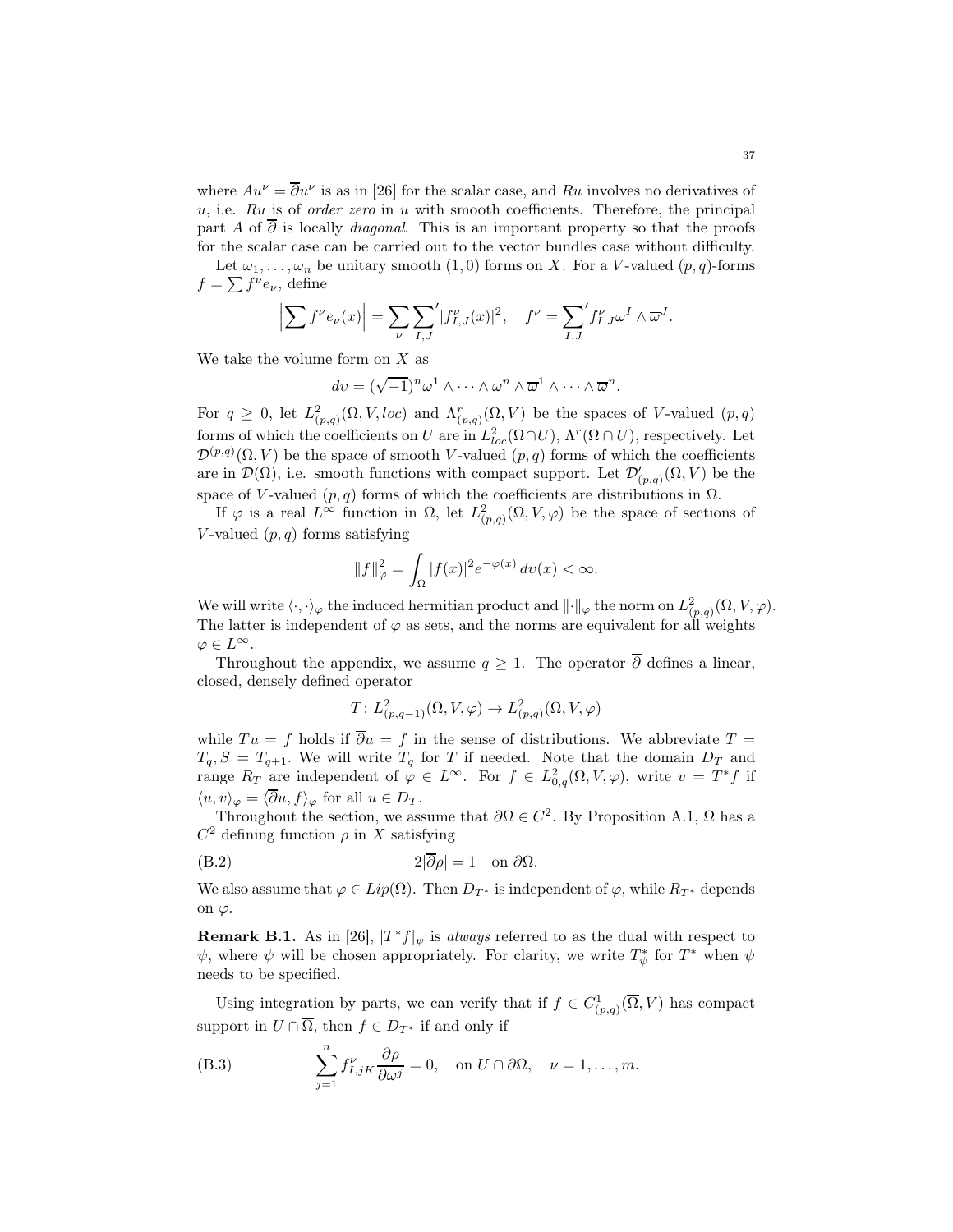Define  $\mathcal{D}_{T^*}^1(\overline{\Omega}) := C^1(\overline{\Omega}, V) \cap D_{T^*}$ . We have from [\[26,](#page-43-10) p. 148]

$$
T^*f = Bf + R^*f, \quad Bf := (Bf^{\nu})e_{\nu}, \quad \text{on } U
$$

with

$$
Bf^{\nu} = -\sum_{j} \sum_{J,K} \delta_j f_{I,jK}^{\nu} \omega^I \wedge \overline{\omega}^K.
$$

Thus  $R^*$ , *independent* of  $\varphi$ , is an operator of the zero-th order with smooth coefficients, and the B is *diagonal* and its principle part is also independent of  $\varphi$ . Thus the boundary condition is principle and zero-th order.

In summary, we have

**Proposition B.2.** Let  $\Omega$  be a relatively compact  $C^2$  domain in X and let  $\varphi \in$ Lip( $\Omega$ ). Then  $D_{T^*}$  is independent of  $\varphi$ . Let  $\psi \in L^{\infty}(\Omega)$  be a real function.

(i) For all 
$$
f = \sum f^{\nu} e_{\nu} \in C^1_{(p,q)}(U \cap \overline{\Omega}, V)
$$
,

<span id="page-37-0"></span>(B.4) 
$$
\left| \|Sf\|_{\psi}^2 - \|Af\|_{\psi}^2 \right| \leq C(\Omega) \|f\|_{\psi}^2.
$$

(ii) For all  $f = \sum f^{\nu} e_{\nu} \in C^1_{(p,q)}(\overline{\Omega}, V) \cap D_{T^*}$  which have compact support in  $U \cap \overline{\Omega}$ ,

<span id="page-37-1"></span>(B.5) 
$$
\left| \|T^* f\|_{\psi}^2 - \|Bf\|_{\psi}^2 \right| \leq C(\Omega) \|f\|_{\psi}^2.
$$

(*iii*) 
$$
\mathcal{D}_{T^*}^1(\overline{\Omega})
$$
 is dense in  $D_{T^*} \cap D_S$  w.r.t. the graph norm  $f \to |f|_{\psi} + |Sf|_{\psi} + |T^*f|_{\psi}$ .

Furthermore, the constants  $C(\Omega)$ , independent of  $\varphi, \psi$ , depend only on the diameter of Ω.

Here the last assertion follows from [\[26,](#page-43-10) p. 121]. We also have

**Proposition B.3** ([\[26,](#page-43-10) eq. (3.1.9)]). Let  $\Omega$  be a relatively compact  $C^2$  domain in X. Let  $\rho$  be the signed distance function of  $\partial\Omega$ . Let  $\varphi \in C^{1,1}(\Omega)$ . For all  $f \in C_{p,q}^1(\overline{\Omega}, V)$ with compact support in  $U \cap \overline{\Omega}$ , we have

(B.6) 
$$
||Af||_{\varphi}^{2} + ||Bf||_{\varphi}^{2} = \sum_{\nu=1}^{m} ||Af^{\nu}||_{\varphi}^{2} + ||Bf^{\nu}||_{\varphi}^{2}
$$

$$
= \sum_{\nu=1}^{m} (Q_{1} + Q_{2} + t_{1} + t_{2} + t_{3} + t_{4})(f^{\nu}, f^{\nu})
$$

$$
=: (Q_{1} + Q_{2} + t_{1} + t_{2} + t_{3} + t_{4})(f, f),
$$

(B.7) 
$$
Q_1(f, f) := \sum_{I, J} \sum_j \int_{U \cap \Omega} \left| \frac{\partial f_{I, J}}{\partial \overline{\omega}^j} \right|^2 e^{-\varphi} dv,
$$

(B.8) 
$$
Q_2(f, f) := \sum_{I,K} \sum_{k,j} \int_{U \cap \Omega} \varphi_{j\overline{k}} f_{I,jK} \overline{f_{I,kK}} e^{-\varphi} dv,
$$

38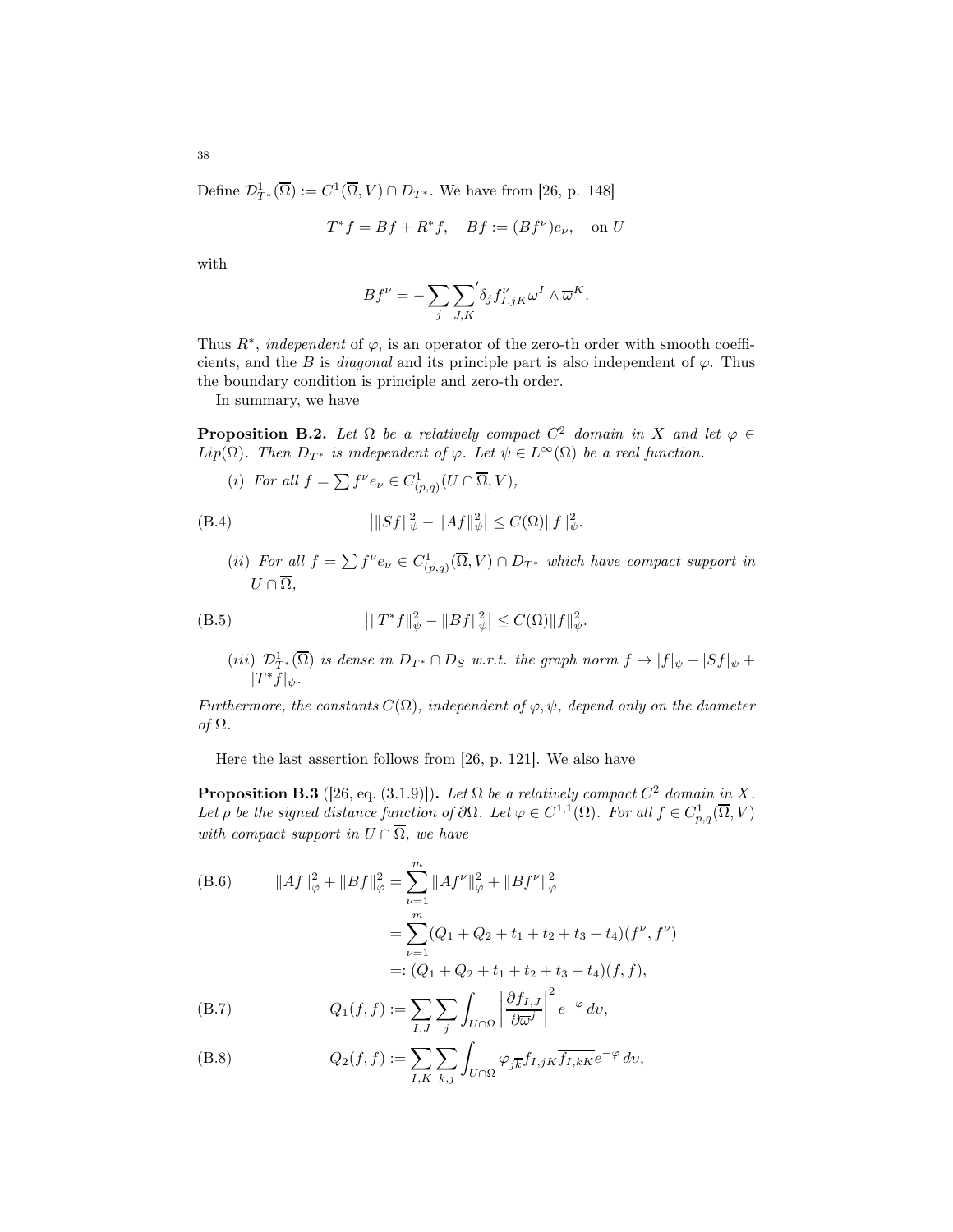(B.9) 
$$
t_1(f, f) := \sum_{I, K} \sum_{k,j} \int_{U \cap \partial \Omega} \left( f_{I,jK} \frac{\partial \rho}{\partial \omega^j} \overline{\delta_k f_{I,kK}} - f_{I,jK} \frac{\partial \rho}{\partial \overline{\omega^k}} \frac{\overline{\partial f_{I,kK}}}{\partial \overline{\omega}^j} \right) e^{-\varphi} d\sigma,
$$

(B.10) 
$$
t_2(f, f) := \sum_{I, K} \sum_{k,j} \int_{U \cap \Omega} \left( f_{I,jK} \overline{\sigma}_j \overline{\delta_k f_{I,kK}} - f_{I,jK} \sigma_k \frac{\partial f_{I,kK}}{\partial \overline{\omega}^j} \right) e^{-\varphi} dv
$$

(B.11) 
$$
t_3(f, f) := \sum_{I, K} \sum_{i,j,k} \int_{U \cap \Omega} f_{I,jK} \overline{c}_{jk}^i \overline{\delta_i f_{I,kK}} dv,
$$

(B.12) 
$$
t_4(f, f) := -\sum_{I,K} \sum_{i,j,k} \int_{U \cap \partial \Omega} f_{I,jK} c_{jk}^i \overline{\delta_i f_{I,kK}} dv.
$$

*Proof.* The proof for  $f \in C^2$  and  $\varphi \in C^2$  is in [\[26\]](#page-43-10). The case for  $f \in C^1$  can be obtained by  $C^1$  approximation of  $C^2$  forms as in [\[26,](#page-43-10) p. 101]. We remark that computation from  $C^2$  forms does not require the forms to be in  $D_{T^*}$  and this allows us to apply the formulas or estimates to  $C^1$  forms that are in the domain of  $T^*$ .  $\Box$ 

Let  $\varphi$  be a  $C^2$  real function defined in a neighborhood of  $z_0 \in X$ . Let  $1 \le q < n$ . Recall from [\[26,](#page-43-10) Def. 3.3.4] that  $\varphi$  satisfies the condition  $a_q$  at  $z_0$ , if

$$
\nabla \varphi(z_0) \neq 0
$$
 (B.13)

and the Levi-form  $L_{z_0}\varphi$ , the restriction of  $H_{z_0}\varphi(t) := \sum \frac{\partial^2 \varphi}{\partial \omega_i \omega}$  $\frac{\partial}{\partial \omega_j \overline{\omega}_k}(z_0) t_j \overline{t}_k$  on  $T'_{z_0} \varphi :=$  $\{t \in \mathbf{C}^n: \sum t_j \frac{\partial \varphi}{\partial \omega_j}(z_0) = 0\}$ , has at least  $q + 1$  negative or at least  $n - q$  positive eigenvalues. Let  $\mu_1(z) \leq \mu_2(z) \leq \cdots \leq \mu_{n-1}(z)$  be the eigenvalues of the Levi form  $L_{z_0} \varphi$  and let  $\lambda_1(z) \leq \lambda_2(z) \leq \cdots \leq \lambda_n(z)$  be the eigenvalue of the hermitian form  $H_{\zeta}\varphi(t):=\sum \frac{\partial^2 \varphi}{\partial \omega_i \overline{\omega}}$  $\frac{\partial^2 \varphi}{\partial \omega_j \overline{\omega}_k} t_j \overline{t}_k$ . Recall that the minimum-maximum principle for the eigenvalues says that

<span id="page-38-0"></span>
$$
\lambda_j(z) = \min_{\dim V = j} \max_{v \in V, |v| = 1} \{ H_z \varphi(v) \}.
$$

Thus  $\lambda_1(z) \leq \mu_1(z) \leq \cdots \leq \mu_{n-1}(z) \leq \lambda_n(z)$ . Let  $r^- = \max(-r, 0)$  for a real r. Then at  $z_0$ , condition  $a_q$  is valid if and only if

$$
\mu_1 + \cdots + \mu_q + \sum_{j=1}^{n-1} \mu_j^- > 0.
$$

If  $\psi < \psi(z_0)$  is strictly pseudoconvex at  $z_0$  then  $\psi$  satisfies the  $a_q$  condition for  $q = 0, \ldots, n - 1$ . Recall from [\[26,](#page-43-10) Def. 3.3.2] that  $\psi$  satisfies the condition  $A_q$  at  $z_0$ , if [\(B.13\)](#page-38-0) holds and

$$
\lambda_1(z_0) + \cdots + \lambda_q(z_0) + \sum_{j=1}^{n-1} \mu_j^-(z_0) > 0.
$$

When needed, we denote the above eigenvalues  $\lambda_j, \mu_k$  by  $\lambda_j(z_0, \varphi), \mu_k(z_0, \varphi)$ . Let us prove the following estimate for weighted eigenvalues.

**Lemma B.4** ([\[26,](#page-43-10) Lem. 3.3.3]). Suppose that  $\varphi$  satisfies the condition  $a_q$  at  $\zeta$ . Then  $e^{\tau \varphi}$  satisfies the condition  $A_q$ . More specifically, there exists  $c(\varphi) > 0$  and  $\tau_0(\varphi)$  such that for  $\tau > \tau_0$ 

<span id="page-38-1"></span>(B.14) 
$$
e^{-\tau \varphi(\zeta)} \left\{ \lambda_1(\zeta, e^{\tau \varphi}) + \dots + \lambda_q(\zeta, e^{\tau \varphi}) + \sum_{j=1}^{n-1} \mu_j^-(\zeta, e^{\tau \varphi}) \right\} > c(\varphi)\tau.
$$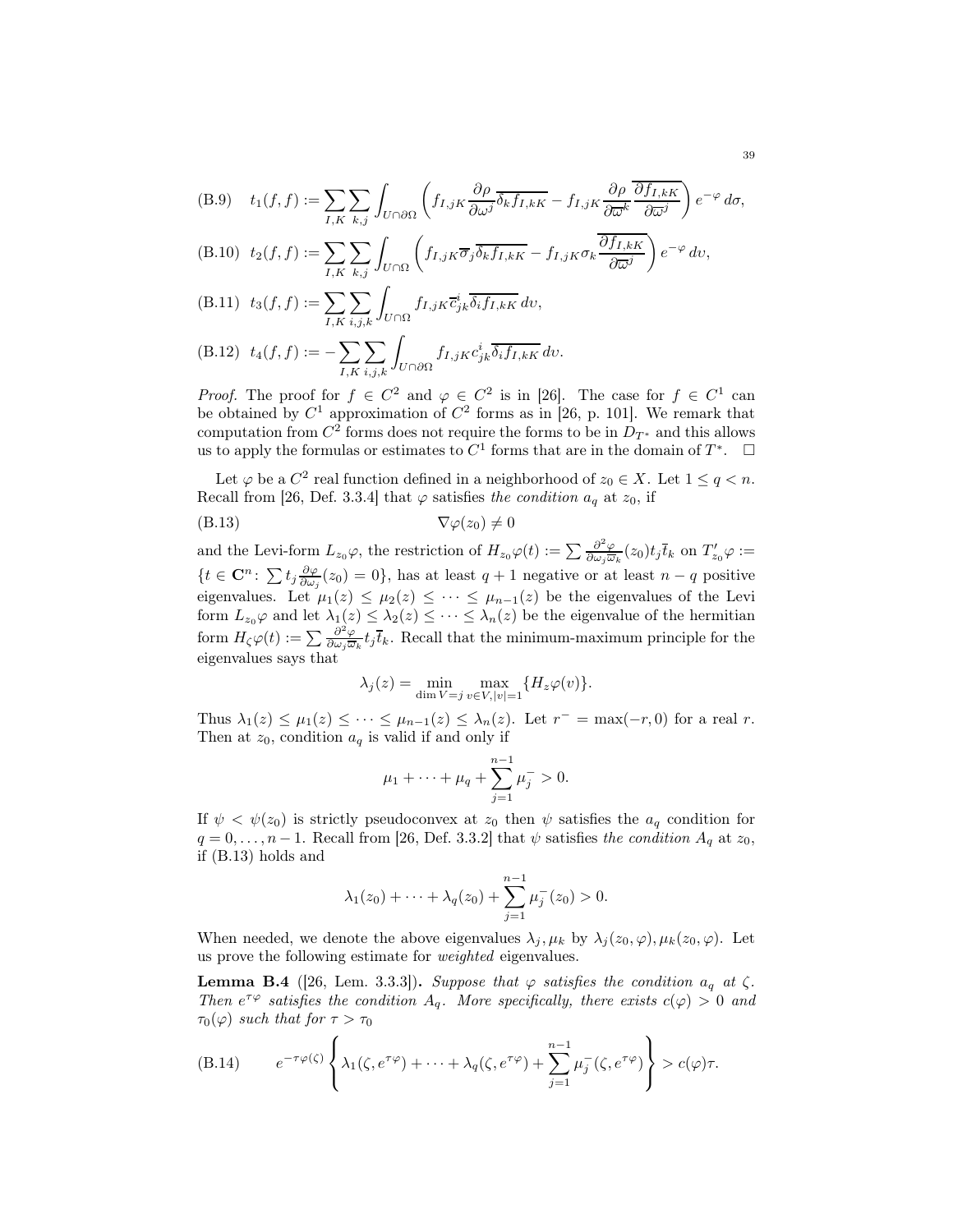Furthermore,  $c(\varphi), \tau_0(\varphi)$  are stable under small  $C^2$  perturbation of  $\varphi$ .

Proof. The proof in [\[26\]](#page-43-10) uses a proof-by-contradiction argument. For stability, we need a direct proof. We have

$$
\lambda_1(z_0)+\cdots+\lambda_q(z_0)+\sum_{j=1}^{n-1}\mu_j^-(z_0)\geq\lambda_1(z_0)+\cdots+\lambda_q(z_0)+\sum_{j=1}^{n-1}\mu_j^-(z_0).
$$

For t, decompose  $t \cdot \frac{\partial}{\partial \zeta} = t' + t''$  where t' is in the complex tangent space  $T'_{\zeta} \varphi$  and  $t''$  is in its orthogonal complement. We have

$$
\tilde{H}_{\zeta}^{\tau}(t) := \tau^{-1} e^{-\tau \varphi} H e_{\zeta}^{\tau \varphi}(t) = H_{\zeta} \varphi(t) + \tau |\partial \varphi(\zeta)|^2 |t''|^2.
$$

Restricted on  $T'_{\zeta}$ , the above is still the Levi form  $L_{\zeta}\varphi$  of which the eigenvalues are  $\mu_1 \leq \cdots \leq \mu_{n-1}$ . Let  $\lambda_1(\tau), \ldots, \lambda_n(\tau)$  be the eigenvalues of the above quadratic form. We still have  $\lambda(\tau) \leq \mu_1 \leq \cdots \leq \mu_n \leq \lambda_n(\tau)$ . For any  $\delta > 0$ , we choose  $\tau_0$  so that

$$
\tau |\partial \varphi(\zeta)|^2 \delta^2 > \lambda_n(0) + 1, \quad \forall \tau > \tau_0.
$$

Then  $\lambda_1(\tau) \geq H_\zeta^{\tau} \varphi(t) \geq \mu_1 - \epsilon$  when  $\delta$  is sufficiently small. Analogously, we get  $\lambda_j(\tau) \geq \mu_j - \epsilon$  for  $j = 1, \ldots, n-1$  when  $\delta$  is sufficiently small. We can choose  $\epsilon$ depending on  $\mu_1 + \cdots + \mu_q + \sum_{j=1}^{n-1} \mu_j^-$  and modulus of continuity of  $\partial^2 \varphi$  to obtain  $(B.14).$  $(B.14).$ 

<span id="page-39-1"></span>**Theorem B.5** ([\[26,](#page-43-10) Thm. 3.3.1]). Let  $\Omega$  be a relatively compact  $C^2$  domain in X. Let  $z_0 \in \Omega$ . Suppose that  $\varphi \in C^2(\overline{\Omega})$ . Then

(B.15) 
$$
\tau \|f\|_{\tau\varphi}^2 \leq C_{\varphi}^* \left\{ \|T_{\tau\varphi}^* f\|_{\tau\varphi}^2 + \|Sf\|_{\tau\varphi}^2 + |f|_{\tau\varphi}^2 \right\}
$$

holds for some neighborhood  $U \subset \Omega$  of  $z_0$ , some  $C_{\varphi}, \tau_{\varphi}$ , and all  $\tau > \tau_{\varphi}$  and all  $f \in C_{(p,q)}^{1}(\overline{\Omega}, V)$  with compact support in  $U \cap \overline{\Omega}$ , if and only if the hermitian form  $\sum \varphi_{jk}(z_0)t_j \overline{t_k}$  on  $\mathbb{C}^n$  has either at least  $q+1$  negative or at least  $n-q+1$  positive eigenvalues. Furthermore, we can take

<span id="page-39-0"></span>
$$
C_{\varphi}^* = \frac{C(\Omega)}{\min_{z_0 \in \Omega \setminus \Omega_c} (\sum_1^{n-1} \mu_j^-(z_0, \varphi) + \sum_{j=1}^q \mu_j(z_0, \varphi))}
$$

where  $\mu_1(z_0, \varphi) \leq \cdots \leq \mu_{n-1}(z_0, \varphi)$  are eigenvalues of  $L_{z_0} \varphi$  with respect the hermitian metric on X, while U depends on the modulus of continuity of  $\partial^2 \varphi$ . The constants  $C^*_{\varphi}, \tau_{\varphi}$  are stable under  $C^2$  perturbation of  $\partial\Omega$ .

*Proof.* Take any  $g \in C^1_{(p,q)}(\overline{\Omega}) \cap D_{T^*}$  with compact support in  $U \cap \overline{\Omega}$ . Apply [\(B.15\)](#page-39-0) to  $f = ge_1$ , which is actually proved in [\[26\]](#page-43-10) for the g; see (3.3.4), (3.3.5), (3.3.6) in [\[26\]](#page-43-10). By [\(B.4\)](#page-37-0) we get

$$
\tau ||g||_{\tau\varphi}^2 \leq C_{\varphi} (||T^*(ge_1)||_{\tau\varphi}^2 + ||\overline{\partial}(ge_1)||_{\tau\varphi}^2)
$$
  
 
$$
\leq C_{\varphi} (||T^*g||_{\tau\varphi}^2 + ||\overline{\partial}g||_{\tau\varphi}^2 + C_1 ||g||_{\tau\varphi}^2),
$$

where  $C_{\varphi}$  depends on the eigenvalues of  $\varphi$  and  $C_1$  is independent of  $\tau$  and  $\varphi$ . Assume further that  $\tau > 2C_{\varphi}C_1$ . Then we get [\(B.15\)](#page-39-0) in which  $f, C_{\varphi}$  are replaced by  $g, 2C_0$ . Note that the constant C in [\(B.4\)](#page-37-0) is independent of  $\tau$ . By [\[26,](#page-43-10) Thm 3.3.1], we get the eigenvalue condition. Assume that the eigenvalue condition holds. Then [\(B.15\)](#page-39-0) holds when f is replaced by  $f^{\nu}$  for each  $\nu$ . By [\(B.4\)](#page-37-0) again, we get  $(B.15)$  by adjusting  $\tau_0$  and  $C_0$ .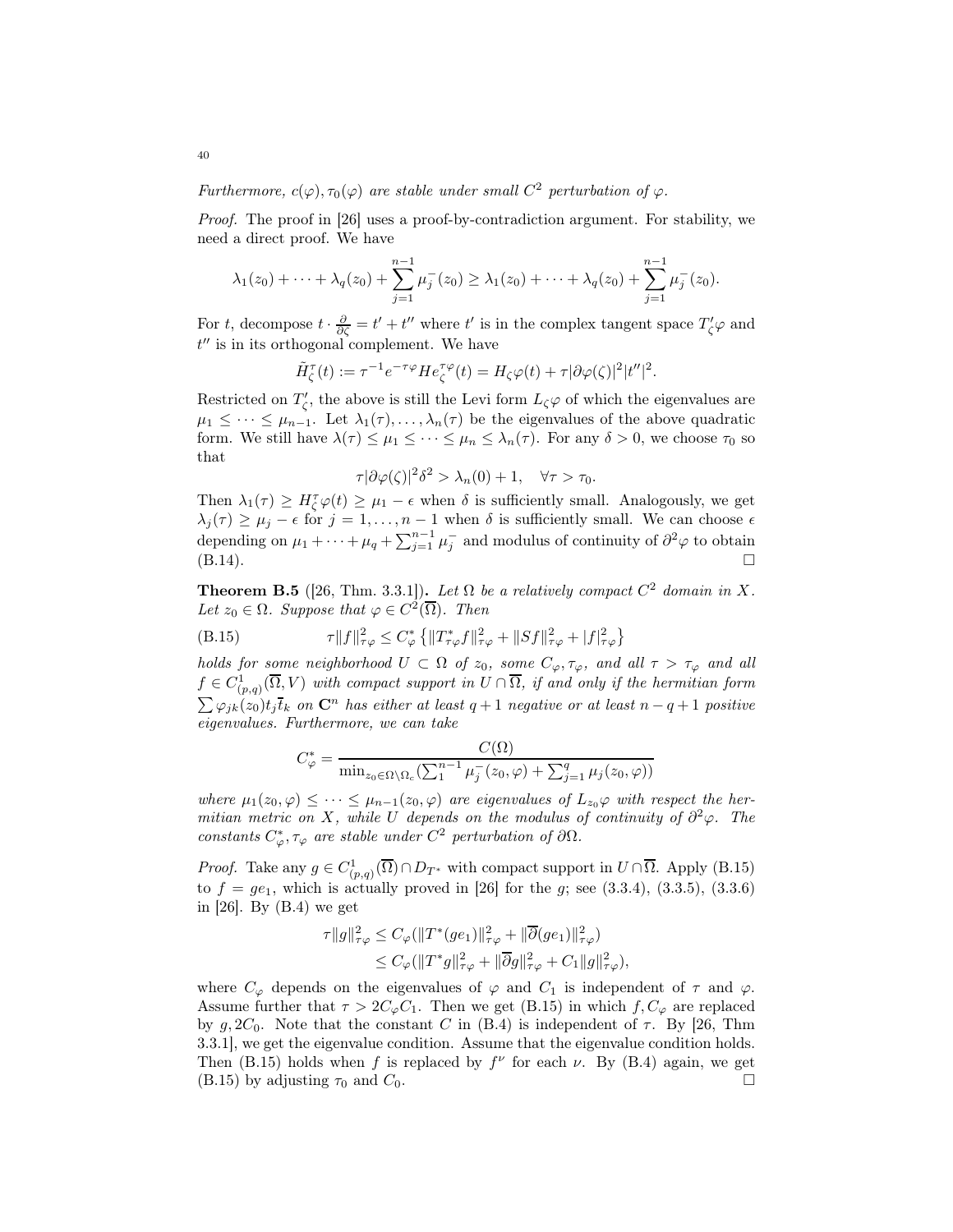**Theorem B.6** ([\[26\]](#page-43-10), Thm. 3.3.5). Let  $\Omega$  be a relatively compact  $C^2$  domain in X. Let  $\varphi$  satisfy condition  $A_q$  at  $z_0 \in \overline{\Omega}$ . If  $z_0 \in \partial\Omega$  assume further that  $\varphi < \varphi|_{\partial\Omega} =$  $\varphi(z_0)$  in  $\Omega$ . Then there are a neighborhood U of  $z_0$  and a constant  $C^*_\varphi$  such that for all convex increasing function  $C^2$  function  $\chi$  in  $\mathbf R$  we have

(B.16) 
$$
\int \chi'(\varphi) |f|^2 e^{-\chi(\varphi)} dv \leq C_{\varphi}^* (\|T^* f\|_{\chi(\varphi)}^2 + \|\overline{\partial} f\|_{\chi(\varphi)}^2 + \|f\|_{\chi(\varphi)}^2)
$$

for all  $f \in C^1_{(p,q+1)}(\overline{\Omega}, V) \cap D_{T^*}$  with compact support in  $U \cap \overline{\Omega}$ .

Proof. We apply the scalar version of the result as in the proof of Theorem [B.5.](#page-39-1) The proof in [\[26\]](#page-43-10) is valid via  $C^1$  density.

By partition of unity, the above yields the following.

<span id="page-40-1"></span>**Proposition B.7** ([\[26,](#page-43-10) Prop. 3.4.4]). Let  $\Omega$  be a relatively compact  $C^2$  domain in X. Let  $\varphi < 0$  in  $\Omega$  and vanish in  $\partial \Omega$  with  $\underline{\varphi} \in C^2(\overline{\Omega})$ . Let  $\Omega_a = \{z \in \Omega : \varphi(z) < a\}$ . Suppose that  $\varphi$  satisfies condition  $A_q$  in  $\overline{\Omega} \setminus \Omega_{-c}$  for some  $c > 0$ . Then there are a compact subset K of  $\Omega_{-c}$  and a constant  $C^*_{\varphi}$  such that for all convex increasing function  $\chi \in C^2(\mathbf{R})$ 

<span id="page-40-2"></span>(B.17) 
$$
\int_{\Omega \setminus K} \chi'(\varphi) |f|^2 e^{-\chi(\varphi)} dv \leq C_{\varphi}^* (\|T^* f\|_{\chi(\varphi)}^2 + \|Sf\|_{\chi(\varphi)}^2 + \|f\|_{\chi(\varphi)}^2)
$$

holds for all  $f \in C^1_{(p,q)}(\overline{\Omega}, V) \cap D_{T^*}.$ 

**Theorem B.8** ([\[26,](#page-43-10) Thm. 3.4.1]). Let  $\Omega$  be a relatively compact  $C^2$  domain in X. Suppose that  $\partial\Omega$  satisfies the condition  $a_q$ . Fix  $C^2$  defining function  $\rho$  of  $\Omega$  such that  $\rho$  is the signed distance function to  $\partial\Omega$  and fix  $\varphi = e^{\lambda \rho}$  with  $\lambda$  sufficiently large. Then there exist compact subset K of  $\Omega$  and constant  $\tau_{\varphi}$  such that if  $\tau > \tau_{\varphi}$  and  $f \in D_S \cap D_{T^*} \cap L^2_{p,q}(\Omega, V)$  we have

<span id="page-40-0"></span>(B.18) 
$$
\int_{\Omega \setminus K} |f|^2 e^{-\tau \varphi} \leq ||T^* f||^2_{\tau \varphi} + ||Sf||^2_{\tau \varphi} + \int_K |f|^2 e^{-\tau \varphi} dv.
$$

The latter implies that  $R_T$  is closed and finite codimensional in  $N_S$ .

Proof. Here we need to go through the proof of [\[26,](#page-43-10) Thm. 3.4.1]. There is a compact set K in  $\Omega$  such that

(B.19) 
$$
\tau \int_{\Omega \setminus K} |f|^2 e^{-\tau \varphi} dv \leq C_{\varphi}^* (\|T^* f\|_{\tau \varphi}^2 + \|Sf\|_{\tau \varphi}^2 + \|f\|_{\tau \varphi}^2),
$$

where  $C^*_{\varphi}$  is independent of  $\tau$ . The above is proved in [\[26,](#page-43-10) Thm. 3.4.1] when  $V$  is trivial. Thus it also holds for any  $V$  by  $(B.4)$  and  $(B.5)$ . We get  $(B.18)$ for  $f \in C^1(\overline{\Omega}, V) \cap D_{T^*}$  when  $\tau > 2C_{\varphi}^*$ . By the density theorem, it holds for  $f \in D_{T^*} \cap D_S$ . The proof for the other direction in [\[26,](#page-43-10) Thm. 3.4.1] is valid without any change. any change.  $\square$ 

So far, all the constants in the estimates are stable under  $C<sup>2</sup>$  perturbations of the domain  $\Omega$  and these constants are explicit to some extent. The next constant is however not explicit since it comes from a proof by contradiction. Nevertheless, it leads no essential difficulty in our applications.

Fix  $\gamma > 2C^*_{\varphi}$ , where  $C^*_{\varphi}$  is in [\(B.18\)](#page-40-0). Let  $\chi_k \in C^2$  be an increasing sequence of convex increasing functions such that

(B.20) 
$$
\chi_k(\tau) = \gamma \tau, \quad \text{when } \tau < c; \qquad \chi'_k(\tau) \to \infty, \quad \text{as } k \to \infty, \ \tau > c.
$$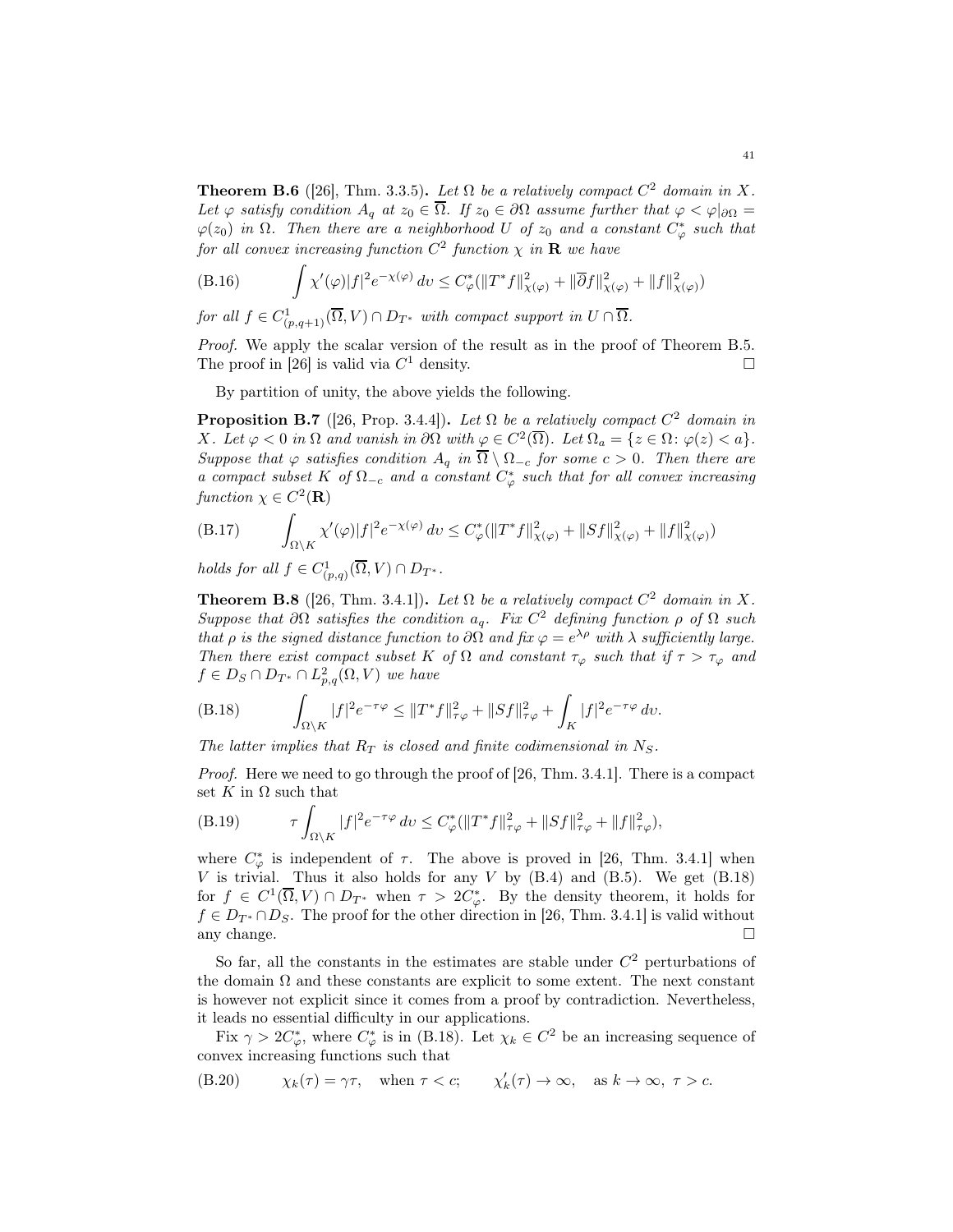Set  $\varphi_k = \chi_k(\varphi)$ . Note that  $\varphi_k \in C^2(\overline{\Omega})$ . We have the following.

<span id="page-41-5"></span>**Proposition B.9** ([\[26,](#page-43-10) Prop. 3.4.5]). Let  $\Omega$ ,  $\Omega_{-c}$ ,  $\varphi$  satisfy the hypotheses in Propo-sition [B.](#page-40-1)7. In particular,  $\varphi$  satisfies condition  $A_q$  in  $\overline{\Omega} \setminus \Omega_{-c}$ . There exist constants  $C_*$  and  $k_*$ , depending on  $\varphi, c, \gamma$ , and the sequence  $\chi_k$  such that for  $k > k_*$ 

<span id="page-41-1"></span>(B.21) 
$$
||f||_{\varphi_k}^2 \leq C_* (||T^*f||_{\varphi_k}^2 + ||Sf||_{\varphi_k}^2)
$$

provided  $f \in D_{T^*} \cap D_S \cap L^2_{(p,q)}(\Omega, V)$  with  $q \ge 1$  and

(B.22) 
$$
\int_{\Omega_{-c}} \langle f, g \rangle e^{-\gamma \varphi} dv = 0, \quad \forall g \in N_{(p,q)}(\Omega_{-c}, V, \gamma \varphi).
$$

Furthermore,  $k_*, c, C_*$  are stable under  $C^2$  perturbation of  $\partial\Omega$  in the sense defined in Theorem B.[10](#page-41-0) (ii) below.

*Proof.* Fix  $\gamma > 2C^*_{\varphi}$  for the constant  $C^*_{\varphi}$  in (B.[17\)](#page-40-2). Define

$$
(B.23) \t\t N_{(p,q)}(\Omega_{-c}, V, \gamma \varphi) := N_{S_c} \cap N_{T_c^*}
$$

where  $T_c^*$  is the adjoint of  $T_c = \overline{\partial}$ :  $L^2_{(p,q-1)}(\Omega_{-c}, V, \gamma \varphi) \to L^2_{(p,q)}(\Omega_{-c}, V, \gamma \varphi)$ , while S<sub>c</sub> is the operator  $\overline{\partial}$ :  $L^2_{(p,q)}(\Omega_{-c}, V, \gamma \varphi) \to L^2_{(p,q+1)}(\Omega_{-c}, V, \gamma \varphi)$ .

,

Assume that estimate [\(B.21\)](#page-41-1) is false. Then we can find  $f_k \in D_{T^*} \cap D_S$  such that

<span id="page-41-2"></span>
$$
(B.24) \t\t\t ||f_k||_{\varphi_k} = 1, \t ||T^*f_k||_{\varphi_k} + ||Sf_k||_{\varphi_k} < 1/k,
$$

<span id="page-41-3"></span>(B.25) 
$$
\int_{\Omega_{-c}} \langle f_k, g \rangle e^{-\gamma \varphi} dv = 0, \quad \forall g \in N_{(p,q)}(\Omega_{-c}, V, \gamma \varphi).
$$

By the density theorem, we may assume that  $f_k \in C^1_{(p,q)}(\overline{\Omega}, V) \cap D_{T^*}$ , while [\(B.24\)](#page-41-2) still holds and [\(B.25\)](#page-41-3) is, however, weakened to

<span id="page-41-4"></span>(B.26) 
$$
\left| \int_{\Omega_c} \langle f_k, g \rangle e^{-\gamma \varphi} dv \right| < 1/k, \quad \forall g \in N_{(p,q)}(\Omega_{-c}, V, \gamma \varphi), \quad |g|_{\Omega_{-c}, \gamma \varphi} \leq 1.
$$

(Compare [\(B.24\)](#page-41-2) and [\(B.26\)](#page-41-4) with [\[26,](#page-43-10) eq. (3.4.5)].) Here we used  $\varphi_k = \gamma \varphi$  on  $\Omega_{-c}$ and Cauchy-Schwarz inequality

$$
\left| \int_{\Omega_{-c}} \left\langle f_k, g \right\rangle e^{-\gamma \varphi} dv \right| = \left| \int_{\Omega_{-c}} \left\langle f_k - f, g \right\rangle e^{-\gamma \varphi} dv \right| \leq C \left\{ \int_{\Omega} |f_k - f|^2 e^{-\varphi_k} dv \right\}^{1/2}.
$$

The rest of proof in [\[26\]](#page-43-10) was stated for  $f_k \in C^2$ . However the arguments are valid for  $f_k \in C^1$  without any change. We will not repeat here.

<span id="page-41-0"></span>**Theorem B.10** ([\[26,](#page-43-10) Thm. 3.4.6]). Let  $\Omega$  be a relatively compact  $C^2$  domain in X. Let  $\Omega_{-c}, \varphi, k, \varphi_k$  be as in Proposition [B.](#page-40-1)7. Let V be a holomorphic vector bundle in X. Assume that  $\varphi$  satisfies the condition  $a_q$  in  $\overline{\Omega} \setminus \Omega_{-c}$ . There exist  $k_*$  and  $C_*$ satisfying the following.

(i) If  $f \in L^2_{(p,q)}(\Omega, V)$  and the equation  $\overline{\partial} u_0 = f$  has a solution  $u_0$  in  $L^2(\Omega_{-c}, V)$ , then it has a solution u in  $L^2_{(p,q-1)}(\Omega, V)$ . In other words, the restriction  $\overline{H}_{(p,q)}(\Omega, V) \to \overline{H}_{(p,q)}(\Omega_{-c}, V)$  is injective. Moreover,

$$
(B.27) \t\t\t ||u||_{\varphi_k} \le C_* ||f||_{\varphi_k}, \quad k \ge k_*.
$$

where  $C_*, c, k_*$  are the constants in  $(B.21)$  $(B.21)$ .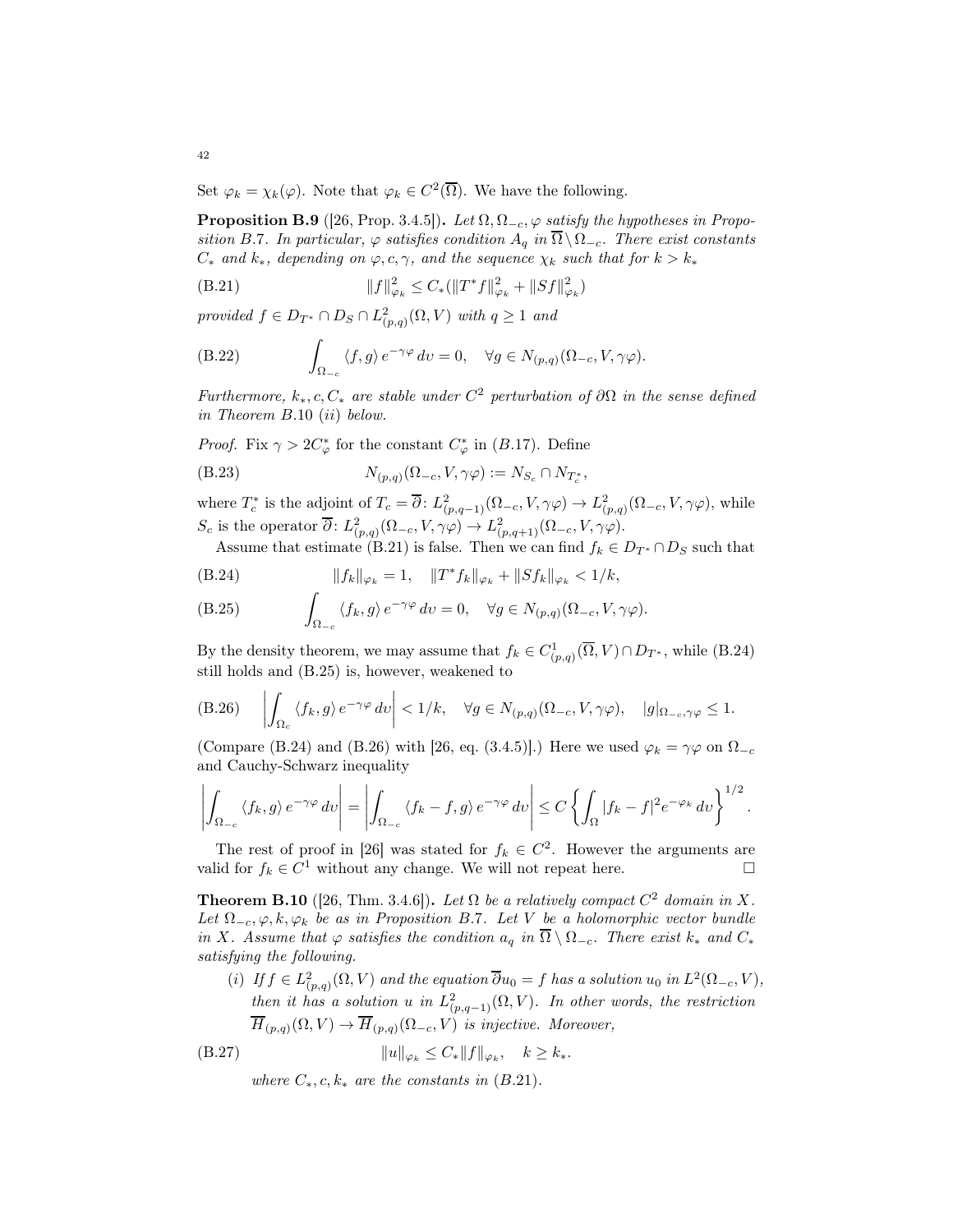(ii) Furthermore,  $C_*, c, k_*$  are stable under  $C^2$  perturbations of  $\partial\Omega$  in the following sense: Fix  $c_* := c$ . If  $\Omega$ ,  $\tilde{\Omega}$  have  $C^2$  defining functions  $\rho$ ,  $\tilde{\rho}$  such that  $\|\tilde{\rho} - \rho\|_2 < \delta$ , then we have

$$
\Omega_{-c_*} \subset \tilde{\Omega}_{-c_*/2} \subset \Omega
$$

for some  $c_* > 0$ . If  $\overline{\partial} u = f$  with  $f \in L^2(\Omega)$  admits a solution  $u_0 \in$  $L^2_{loc}(\tilde{\Omega}_{-c_*/2})$  then there is a solution  $u \in L^2(\Omega_{c_*})$  such that  $\overline{\partial}u = f$  on  $\tilde{\Omega}$ . Furthermore,

$$
|u|_{\Omega,\varphi_k} \leq C_k^* |f|_{\Omega_{c_*},\varphi_k}, \quad k \geq k_*.
$$

Therefore,  $C_k^*, c_*, k_*$  are independent of  $\tilde{\Omega}$  and  $\tilde{\rho}$ , and  $\delta$  depends on  $c_*$  and  $\varphi$ .

*Proof.* The proof is identical to that of [\[26,](#page-43-10) Thm. 3.4.6], using Proposition [B.9.](#page-41-5)  $\Box$ 

We should mention that there is a detailed study in Lieb-Michel [\[39,](#page-43-17) Chapt. VIII, Sect. 8] on the stability of estimates for the  $\overline{\partial}$ -Neumann operator on  $\Omega_c$ , when  $\Omega$ is a strictly pseudoconvex manifold with smooth boundary. In our case, we must treat a slightly more general situation where  $\tilde{\Omega}$  can be any  $C^2$  perturbations of  $\Omega$ . We emphasize that we do not know if  $C_k^*, k_*$  are stable under  $C^2$  perturbations in the sense of [\(8.5\)](#page-25-0). Nevertheless, using Grauert's bumping method for  $a<sub>q</sub>$  domains, Theorem [B.10](#page-41-0) suffices our purposes.

## **REFERENCES**

- <span id="page-42-12"></span>[1] A. Andreotti and E. Vesentini, Carleman estimates for the Laplace-Beltrami equation on complex manifolds, Inst. Hautes Études Sci. Publ. Math. 25 (1965), 81–130. [MR0175148](http://www.ams.org/mathscinet-getitem?mr=0175148)
- <span id="page-42-5"></span>[2] H. Bahouri, J.-Y. Chemin, and R. Danchin, Fourier analysis and nonlinear partial differential equations, Grundlehren der mathematischen Wissenschaften [Fundamental Principles of Mathematical Sciences], vol. 343, Springer, Heidelberg, 2011. [MR2768550](http://www.ams.org/mathscinet-getitem?mr=2768550)
- <span id="page-42-7"></span>[3] L. Baracco and G. Zampieri, Regularity at the boundary for  $\overline{\partial}$  on Q-pseudoconvex domains, J. Anal. Math. 95 (2005), 45–61. [MR2145559](http://www.ams.org/mathscinet-getitem?mr=2145559)
- <span id="page-42-8"></span>[4] , Boundary regularity for  $\overline{\partial}$  on q-pseudoconvex wedges of  $\mathbb{C}^N$ , J. Math. Anal. Appl. 313 (2006), no. 1, 262–272. [MR2178735](http://www.ams.org/mathscinet-getitem?mr=2178735)
- <span id="page-42-1"></span>[5] M.-Y. Barkatou,  $\mathcal{C}^k$  estimates for  $\overline{\partial}$  on q-convex wedges, Math. Z. 239 (2002), no. 2, 335–352. [MR1888228](http://www.ams.org/mathscinet-getitem?mr=1888228)
- <span id="page-42-2"></span>[6] M.-Y. Barkatou and S. Khidr, Global solution with  $\mathcal{C}^k$ -estimates for  $\overline{\partial}$ -equation on q-convex intersections, Math. Nachr. 284 (2011), no. 16, 2024–2031. [MR2844676](http://www.ams.org/mathscinet-getitem?mr=2844676)
- <span id="page-42-0"></span>[7] R. Beals, P. C. Greiner, and N. K. Stanton,  $L^p$  and Lipschitz estimates for the  $\overline{\partial}$ -equation and the  $\overline{\partial}$ -Neumann problem, Math. Ann. 277 (1987), no. 2, 185–196. [MR886418](http://www.ams.org/mathscinet-getitem?mr=886418)
- <span id="page-42-3"></span>[8] S.-C. Chen and M.-C. Shaw, Partial differential equations in several complex variables, AMS/IP Studies in Advanced Mathematics, vol. 19, American Mathematical Society, Providence, RI; International Press, Boston, MA, 2001. [MR1800297](http://www.ams.org/mathscinet-getitem?mr=1800297)
- <span id="page-42-9"></span>[9] G. Crasta and A. Malusa, The distance function from the boundary in a Minkowski space, Trans. Amer. Math. Soc. 359 (2007), no. 12, 5725–5759. [MR2336304](http://www.ams.org/mathscinet-getitem?mr=2336304)
- <span id="page-42-11"></span>[10] M. P. do Carmo, Riemannian geometry, Mathematics: Theory & Applications, Birkhäuser Boston, Inc., Boston, MA, 1992. Translated from the second Portuguese edition by Francis Flaherty. [MR1138207](http://www.ams.org/mathscinet-getitem?mr=1138207)
- <span id="page-42-6"></span>[11] A. Dufresnoy, Sur l'opérateur d'' et les fonctions différentiables au sens de Whitney, Ann. Inst. Fourier (Grenoble) 29 (1979), no. 1, xvi, 229–238. [MR526786](http://www.ams.org/mathscinet-getitem?mr=526786)
- [12] L. C. Evans, Partial differential equations, Second, Graduate Studies in Mathematics, vol. 19, American Mathematical Society, Providence, RI, 2010. [MR2597943](http://www.ams.org/mathscinet-getitem?mr=2597943)
- <span id="page-42-4"></span>[13] C. Gan and X. Gong, Global newlander-nirenberg theorem for domains with  $C<sup>2</sup>$  boundary, submitted (2020), 41 pages. <https://arxiv.org/abs/2005.07679>.
- <span id="page-42-10"></span>[14] D. Gilbarg and N.S. Trudinger, Elliptic partial differential equations of second order, Classics in Mathematics, Springer-Verlag, Berlin, 2001. Reprint of the 1998 edition. [MR1814364](http://www.ams.org/mathscinet-getitem?mr=1814364)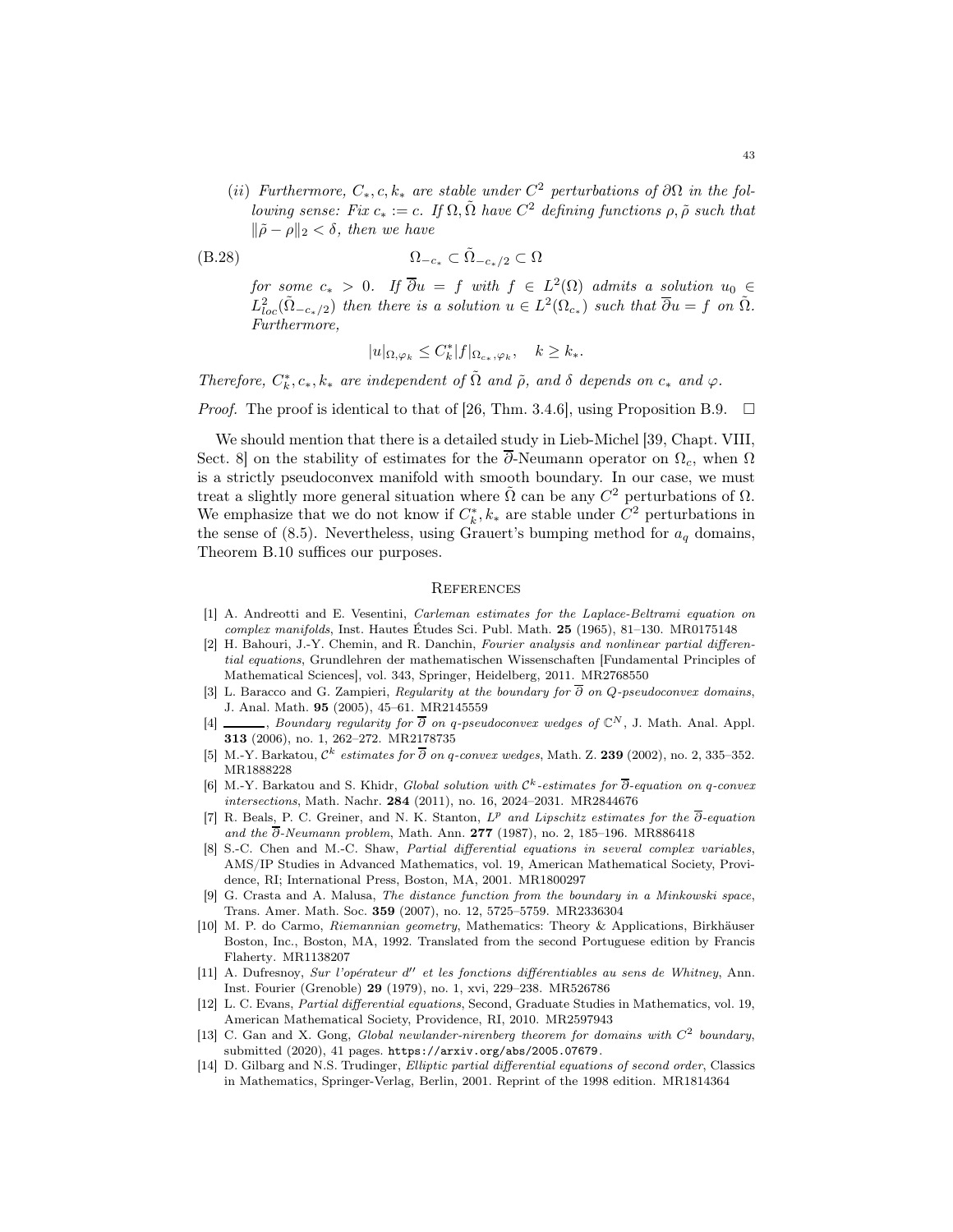- <span id="page-43-11"></span>[15] X. Gong, Hölder estimates for homotopy operators on strictly pseudoconvex domains with  $C^2$  boundary, Math. Ann. 374 (2019), no. 1-2, 841–880. [doi:10.1007/s00208-018-1693-9.](http://dx.doi.org/10.1007/s00208-018-1693-9) [MR3961327](http://www.ams.org/mathscinet-getitem?mr=3961327)
- <span id="page-43-18"></span>[16] X. Gong and K.-T. Kim, The ∂-equation on variable strictly pseudoconvex domains, Math. Z. 290 (2018), no. 1-2, 111–144. [doi:10.1007/s00209-017-2011-z.](http://dx.doi.org/10.1007/s00209-017-2011-z) [MR3848426](http://www.ams.org/mathscinet-getitem?mr=3848426)
- <span id="page-43-4"></span>[17] X. Gong and L. Lanzani, Regularity of a  $\overline{\partial}$ -solution operator for strongly C-linearly convex domains with minimal smoothness, J. Geom. Anal. **31** (2021), no. 7, 6796–6818. [MR4289246](http://www.ams.org/mathscinet-getitem?mr=4289246)
- <span id="page-43-15"></span>[18] X. Gong and S. M. Webster, Regularity for the CR vector bundle problem II, Ann. Sc. Norm. Super. Pisa Cl. Sci. (5) 10 (2011), no. 1, 129–191. [MR2829316](http://www.ams.org/mathscinet-getitem?mr=2829316)
- <span id="page-43-0"></span>[19] Hans Grauert and I. Lieb, Das Ramirezsche Integral und die Lösung der Gleichung  $\bar{\partial}f=$  $\alpha$  im Bereich der beschränkten Formen, Rice Univ. Stud. 56 (1970), no. 2, 29–50 (1971). [MR273057](http://www.ams.org/mathscinet-getitem?mr=273057)
- <span id="page-43-16"></span>[20] R. E. Greene and S. G. Krantz, Deformation of complex structures, estimates for the  $\bar{\partial}$  equa-tion, and stability of the Bergman kernel, Adv. in Math. 43 (1982), no. 1, 1-86. [MR644667](http://www.ams.org/mathscinet-getitem?mr=644667)
- <span id="page-43-7"></span>[21] P. C. Greiner and E. M. Stein, Estimates for the ∂-Neumann problem, Mathematical Notes, No. 19, Princeton University Press, Princeton, N.J., 1977. [MR0499319](http://www.ams.org/mathscinet-getitem?mr=0499319)
- <span id="page-43-22"></span>[22] P. S. Harrington, Sobolev estimates for the Cauchy-Riemann complex on  $C^1$  pseudoconvex domains, Math. Z. 262 (2009), no. 1, 199–217. [MR2491606](http://www.ams.org/mathscinet-getitem?mr=2491606)
- <span id="page-43-9"></span>[23] G. M. Henkin and J. Leiterer, Andreotti-Grauert theory by integral formulas, Progress in Mathematics, vol. 74, Birkhäuser Boston, Inc., Boston, MA, 1988. [MR986248](http://www.ams.org/mathscinet-getitem?mr=986248)
- <span id="page-43-2"></span>[24] G. M. Henkin and A. V. Romanov, Exact Hölder estimates of the solutions of the  $\bar{\delta}$ -equation, Izv. Akad. Nauk SSSR Ser. Mat. 35 (1971), 1171–1183. [MR0293121](http://www.ams.org/mathscinet-getitem?mr=0293121)
- [25] L. Hörmander, Linear partial differential operators, Die Grundlehren der mathematischen Wissenschaften, Band 116, Academic Press, Inc., Publishers, New York; Springer-Verlag, Berlin-Göttingen-Heidelberg, 1963. [MR0161012](http://www.ams.org/mathscinet-getitem?mr=0161012)
- <span id="page-43-10"></span>[26] L. Hörmander,  $L^2$  estimates and existence theorems for the  $\bar{\partial}$  operator, Acta Math. 113 (1965), 89–152. [MR0179443](http://www.ams.org/mathscinet-getitem?mr=0179443)
- <span id="page-43-19"></span>[27]  $\_\_\_\_\_$ , An introduction to complex analysis in several variables, Third, North-Holland Mathematical Library, vol. 7, North-Holland Publishing Co., Amsterdam, 1990. [MR1045639](http://www.ams.org/mathscinet-getitem?mr=1045639)
- <span id="page-43-12"></span>[28] M. Hortmann, Über die Lösbarkeit der ∂-Gleichung auf Ringgebieten mit Hilfe von L<sup>p</sup>-, C<sup>k</sup>-und D-stetigen Integraloperatoren, Math. Ann. 223 (1976), no. 2, 139-156. [MR422688](http://www.ams.org/mathscinet-getitem?mr=422688)
- <span id="page-43-13"></span>[29] , Globale holomorphe Kerne zur Lösung der Cauchy-Riemannschen Differentialgleichungen, Recent developments in several complex variables (Proc. Conf., Princeton Univ., Princeton, N. J., 1979), 1981, pp. 199–226. [MR627759](http://www.ams.org/mathscinet-getitem?mr=627759)
- <span id="page-43-14"></span>[30] H. Johnen and K. Scherer, On the equivalence of the K-functional and moduli of continuity and some applications (1977), 119–140. Lecture Notes in Math., Vol. 571. [MR0487423](http://www.ams.org/mathscinet-getitem?mr=0487423)
- <span id="page-43-1"></span>[31] N. Kerzman, Hölder and  $L^p$  estimates for solutions of  $\bar{\partial}u = f$  in strongly pseudoconvex domains, Comm. Pure Appl. Math. 24 (1971), 301-379. [MR0281944](http://www.ams.org/mathscinet-getitem?mr=0281944)
- <span id="page-43-20"></span>[32] K. Kodaira, Complex manifolds and deformation of complex structures, English, Classics in Mathematics, Springer-Verlag, Berlin, 2005. Translated from the 1981 Japanese original by Kazuo Akao. [MR2109686](http://www.ams.org/mathscinet-getitem?mr=2109686)
- <span id="page-43-5"></span>[33] J. J. Kohn, Harmonic integrals on strongly pseudo-convex manifolds. I, Ann. of Math. (2) 78 (1963), 112–148. [MR0153030](http://www.ams.org/mathscinet-getitem?mr=0153030)
- <span id="page-43-6"></span>[34] , Harmonic integrals on strongly pseudo-convex manifolds. II, Ann. of Math. (2) 79 (1964), 450–472. [MR0208200](http://www.ams.org/mathscinet-getitem?mr=0208200)
- <span id="page-43-21"></span>[35] , Global regularity for  $\bar{\partial}$  on weakly pseudo-convex manifolds, Trans. Amer. Math. Soc. 181 (1973), 273–292. [MR344703](http://www.ams.org/mathscinet-getitem?mr=344703)
- <span id="page-43-24"></span>[36] S. G. Krantz and H. R. Parks, *Distance to*  $C^k$  *hypersurfaces*, J. Differential Equations 40 (1981), no. 1, 116–120. [MR614221](http://www.ams.org/mathscinet-getitem?mr=614221)
- <span id="page-43-8"></span>[37] C. Laurent-Thiébaut and J. Leiterer, The Andreotti-Vesentini separation theorem with  $C<sup>k</sup>$ estimates and extension of CR-forms, Several complex variables (Stockholm, 1987/1988), 1993, pp. 416–439. [MR1207871](http://www.ams.org/mathscinet-getitem?mr=1207871)
- <span id="page-43-23"></span>[38] Y. Li and L. Nirenberg, Regularity of the distance function to the boundary, Rend. Accad. Naz. Sci. XL Mem. Mat. Appl. (5) 29 (2005), 257–264. [MR2305073](http://www.ams.org/mathscinet-getitem?mr=2305073)
- <span id="page-43-17"></span>[39] I. Lieb and J. Michel, The Cauchy-Riemann complex, Aspects of Mathematics, E34, Friedr. Vieweg & Sohn, Braunschweig, 2002. Integral formulae and Neumann problem. [MR1900133](http://www.ams.org/mathscinet-getitem?mr=1900133)
- <span id="page-43-3"></span>[40] I. Lieb and R. M. Range, Lösungsoperatoren für den Cauchy-Riemann-Komplex mit C<sup>k</sup>-Abschätzungen, Math. Ann. 253 (1980), no. 2, 145-164. [MR597825](http://www.ams.org/mathscinet-getitem?mr=597825)